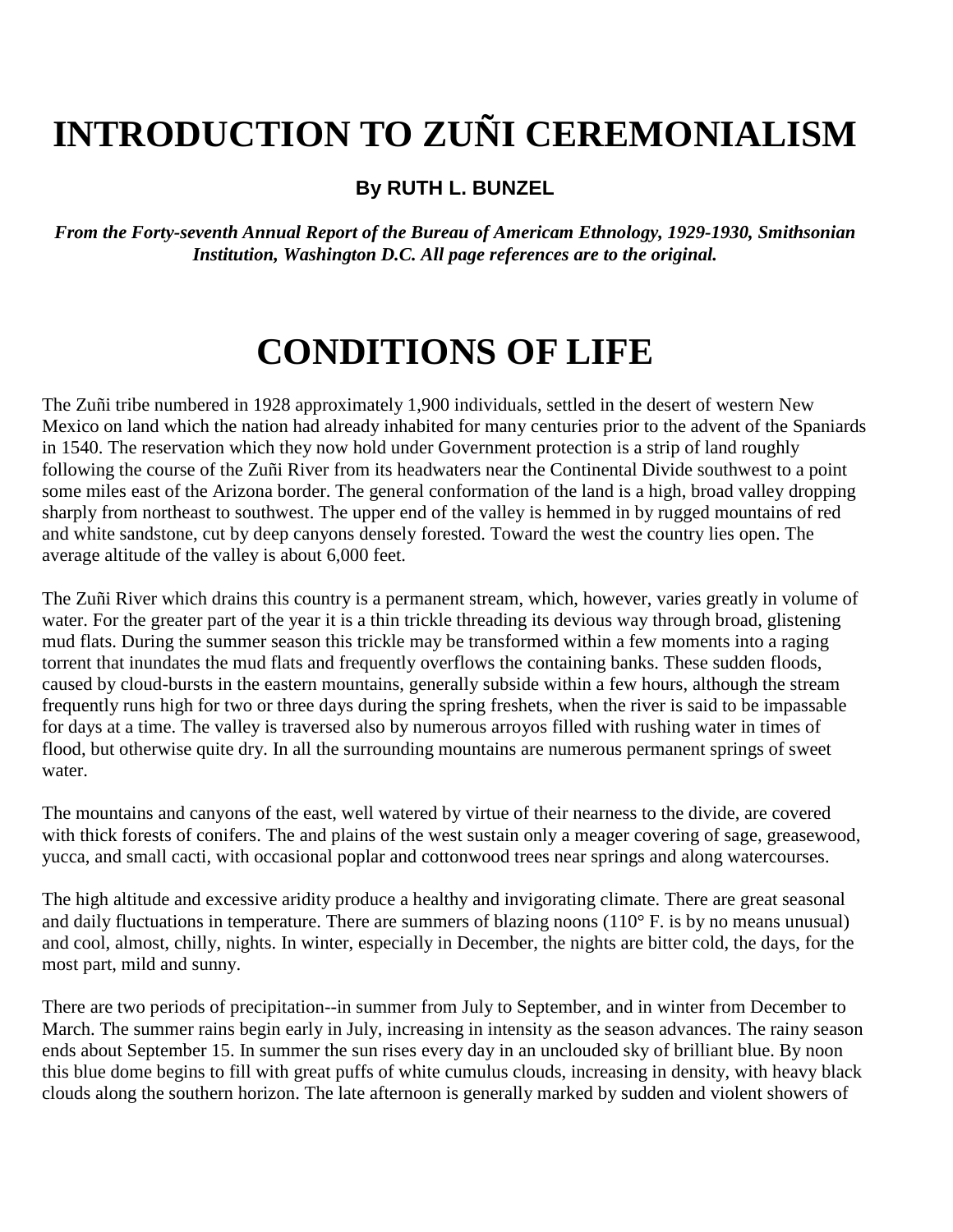short duration. These showers, which are very local, can literally be seen stalking out of the southeast just before sunset. The storms increase in frequency, intensity, and duration toward the close of the rainy season. The most destructive rains occur in September.

The winter precipitation starts with light snowfalls early in December. December is a month of low temperatures and frequent snow falls. After the New Year the temperature moderates, but the weather continues very inclement, snow and rain alternating. There is a great deal of fog and continuous downpours of cold rain.

The spring months are marked by high winds of prevailing westerly direction. These winds from the open desert are laden with fine sand and cause untold discomfort. The sand storms of May, striking the young corn, are especially destructive.

# **ECONOMIC AND SOCIAL LIFE**

The Zuñis have been agriculturists for many centuries. Since very early prehistoric time they have raised maize, beans, and squash by a system of dry cultivation.[1] From the first Spanish settlers they obtained the seeds of wheat. This, however, could be grown only specially favored localities which could be irrigated by hand from large, permanently flowing springs. Recently, in 1909, the waters one fork of the Zuñi River have been impounded behind a dam built by the United States Government. From this reservoir sufficient water is drawn to irrigate a strip of land on the north bank of river, immediately adjacent to the village. This strip, approximately 1 mile wide and 6 miles long, is well suited for the cultivation of wheat and alfalfa. Maize is still raised by old methods of dry farming on sandy fields lying at a considerable distance from the village, mainly situated on the south bank.

From the Spaniards, also, the Zuñis got their first sheep. They now own large and profitable herds. These are kept in remote parts of the reservation. The wealthiest herders even rent land in surrounding townships. Rabbits are still hunted, primarily for sport, but the deer and antelope, once important items in Zuñi economy, have vanished from the mountains. Sheep, furthermore, are the chief source of negotiable wealth. The sale of wool in June and of lambs in October provides the herders with a considerable cash income for the purchase of luxuries of white manufacture. They have, also, horses derived from the same source and a few cattle, but the land is not suitable for cattle breeding. Cattle are not milked and are used for meat only. Some women have a few pigs and chickens. The labor of agriculture and herding is done entirely by the men.

Herding, of course, is an all-year-round occupation, at which men take turns, groups of brothers herding their sheep together and taking turns in watching them. A man with his own herd usually goes three times a year, for a month at a time, unless he is wealthy enough to pay some one to do this for him. All men who own sheep spend lambing time with their herds to see that all lambs are properly earmarked. At this time the sheep are herded at permanent camps, and the women also go out there. Lambing occurs in April and is followed immediately by shearing. Sheep dipping takes a few weeks for everyone in midsummer.

The first agricultural work of the season is early plowing and the planting of wheat in February or March. In March the irrigation ditches are cleaned. Corn must not be planted until after certain ceremonies held about the time of the vernal equinox, and frequently it is delayed until after wool-sell. The cornfields are plowed over, but the actual planting is done with the digging stick. The early summer, after the return from sheep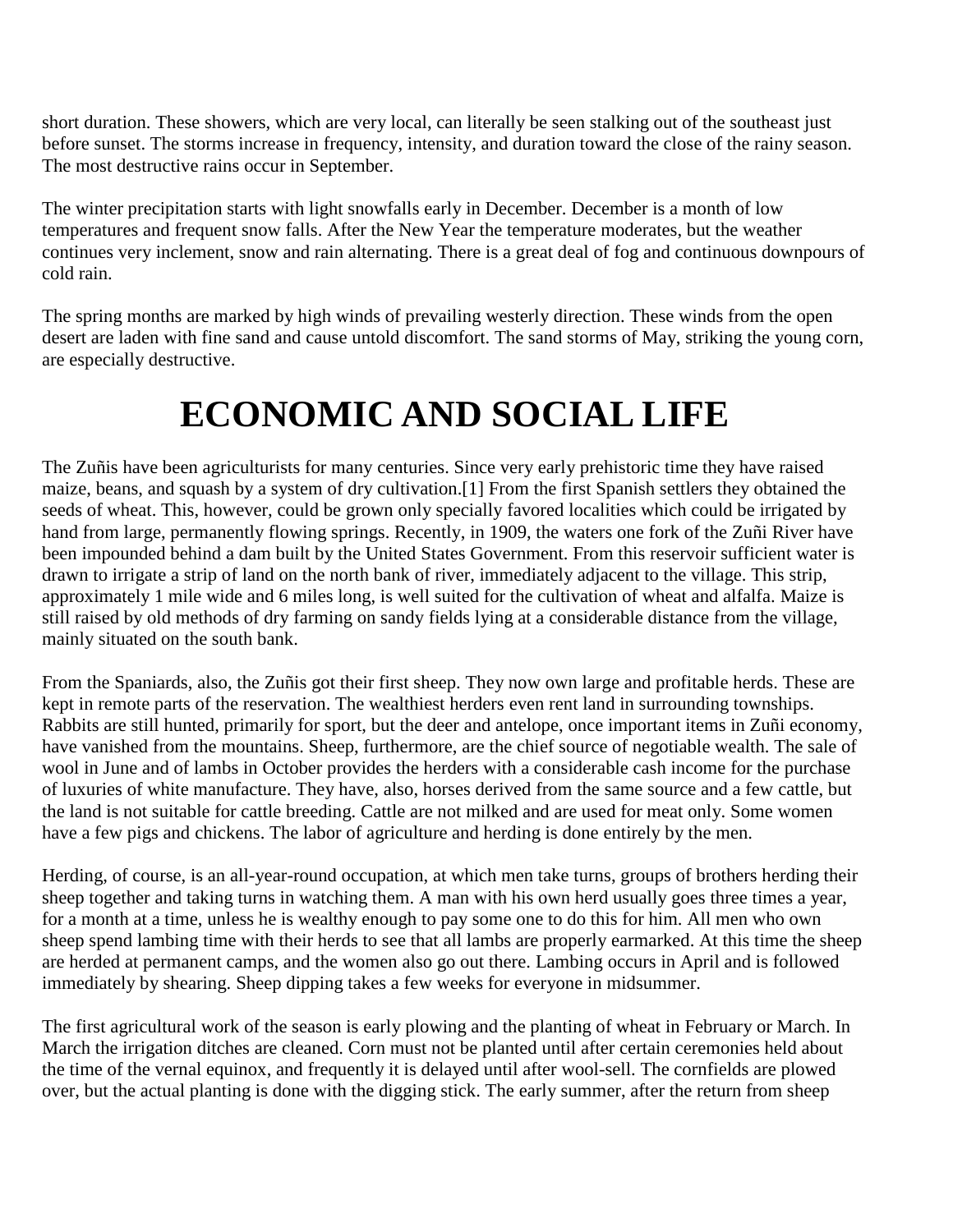camp and after the summer solstice ceremonies, is spent hoeing and irrigating. There is an alfalfa crop in June and another in August. There may be another in November, but this is not usually harvested. The horses are turned into the unharvested field for winter pasture. The wheat harvest begins in August and continues until all is in, which may not be until November. The wheat is cut with a sickle, threshed by horses, and winnowed by hand on primitive outdoor threshing floors.

Peaches, squash, and melons ripen in August and must be harvested before the frosts, which may occur at this altitude any time after the end of August. There is a spell of heavy rain in September which interrupts outdoor work. The first green corn is ready for eating in August, but the general corn harvest does not take place until November. This is the last agricultural work, except for a few people who do a little fall plowing. The months from November until March, free of agricultural work, are given over to the great ceremonies--the Ca?lako, the winter solstice ceremonies, society initiations, the winter katcinas, and sometimes the general tribal initiation.

The 1,900 inhabitants live, for the most part, in Zuñi proper and its immediate vicinity. There are, however, three large farming villages and one small one, which are occupied for varying periods during the summer months. Even those families that make homes there permanently return to Zuñi after harvest time for the period of the great ceremonies in December and January.

None of the farming villages have any civil or religious organization of their own, nor are any religious ceremonies performed a of them, except when a dance set from one of the kivas is invited to dance there during the summer.

Despite modern expansion[2] the main village still remains a whose physical compactness is reflected in an intricate and closely knit social organization.

There are households, kinship groups, clans, tribal and special secret societies, and cult groups. A man must belong to serve these groups, and the number to which he may potentially belong almost unlimited. There is no exclusive membership. He is born into a certain household, and his kinship and clan affiliations are thus fixed, unless altered by adoption. At puberty he is initiated into one of the six dance groups that comprise the male tribal society. He may, through sickness, be conscripted into one of the medicine societies; if he takes a scalp he must join the warriors society; and if connected with a sacerdotal household he may be called upon to join one of the priesthoods.

These groups all have their joint activities and a great part of a man's time is spent in participation in these activities. His economic activities are all bound up with the household, a communal unit to which he has certain obligations. His ordinary social contacts are all predetermined by his family and clan affiliations. Religious participation is confined to attendance at the ceremonies of those groups with which he is identified. In fact, the only sphere in which he acts as an individual rather than as a member of a group is that of sex. A man's courtship and marriage are matters of individual choice. In the bid for attention they suffer from being entirely divorced from group activity. At Zuñi no action that is entirely personal and individual receives more than passing interest. Births, deaths, and initiations figure largely in local gossip-marriages do not. It is curious to note that among the culturally related Hopi, where a marriage is the occasion for elaborate gift exchanges between the clans of the bride and groom, weddings are one of the most frequent topics of conversation.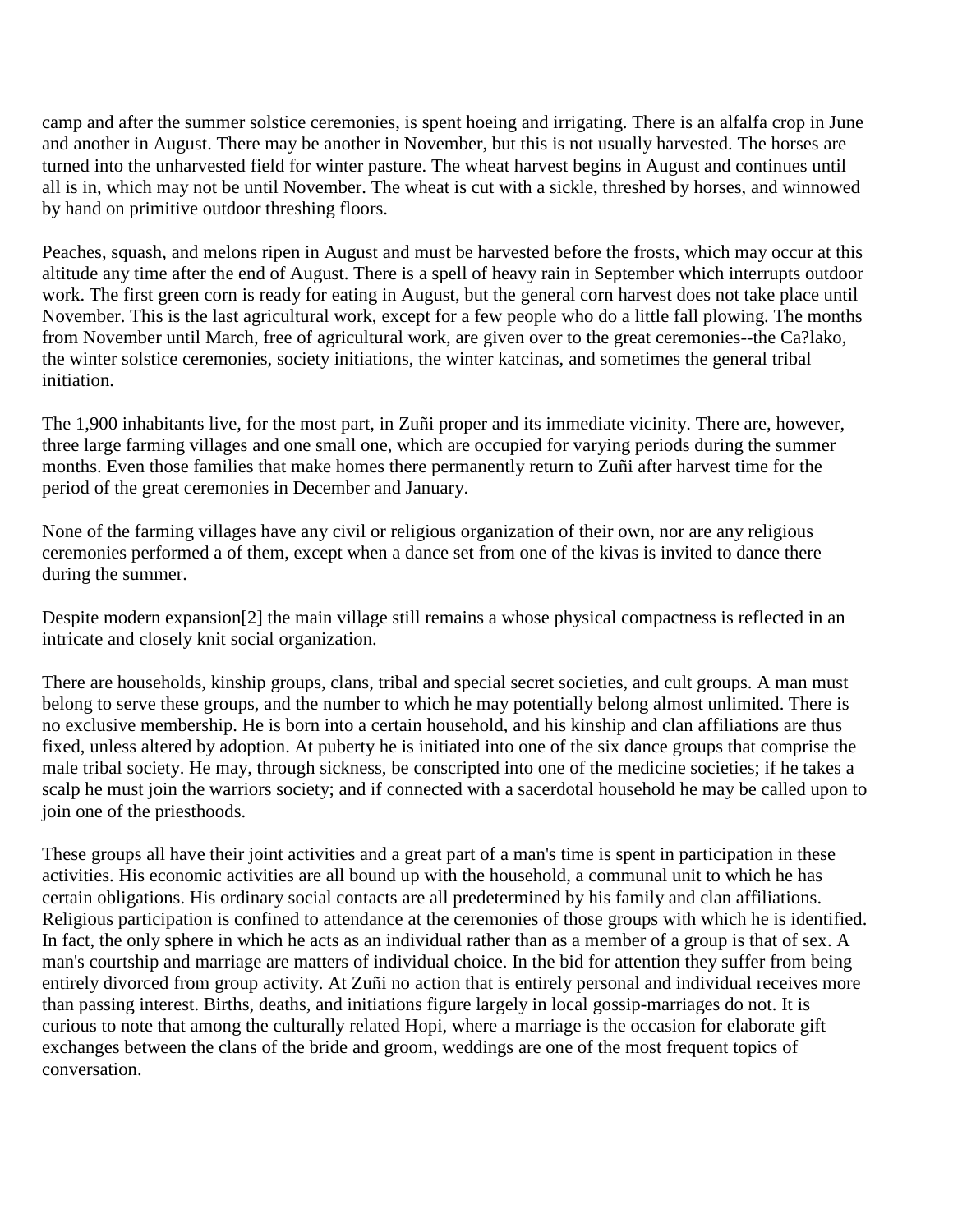The economic unit is the household, whose nature and methods of function illustrate admirably certain very fundamental Zuñi attitudes. The household is a group of variable composition, consisting theoretically of a maternal family; that is, a woman and her husband, her daughters with their husbands and children. To this permanent population is added a fluctuating group of miscellaneous male relatives of the maternal line-the unmarried, widowed, divorced, and those rendered homeless by passing domestic storms. This group occupies a single house consisting of several connecting rooms. There is a single kitchen drawing upon a common storehouse. The household owns certain cultivated fields which can not be alienated. In addition, the various male members individually own certain fields--generally fields recently brought under cultivation--which remain their own after they have severed connection with the household. However, all fields, whether collectively or individually owned, are cultivated by the cooperative labor of the entire male population of the household. The products go into the common storeroom to become the collective property of the women of the household. The women draw on the common stores for daily food and trade the surplus for other commodities. Sheep are owned individually by men but are herded cooperatively by groups of male kindred. When the profits of the shearing are divided a man is expected out of these to provide clothing for himself, his wife and children, including children by previous marriages, and his mother and unmarried sisters, in case they are not otherwise provided for.

Personal relations within the household are characterized by the same lack of individual authority and responsibility that marks the economic arrangements. The household has no authoritative head to enforce any kind of discipline. There is no final arbiter in disputes; no open conflict. Ordinarily the female contingent of blood relatives presents a united front. A man finding himself out of harmony with the group may withdraw quietly whenever he chooses and ally himself with another group. With his departure obligations cease, and his successor fathers his children. Diffusion of authority and responsibility is especially marked in the treatment of children.

The tribe is divided into 13 matrilineal exogamous clans, varying greatly in size from the Yellowwood, consisting of two male members, and which will therefore become extinct with the present generation, to the large so-called Dogwood (Pi?tcikwe) clan, which comprises several hundreds of individuals. The kinship system follows, in the main, the Crow multiple clan system, all members of one's own clan being designated by classificatory terms. There are different terms for classificatory relatives of the father's clan, Adoption is frequent, and the usual terms are applied to adoptive relatives. The terms are stretched to include also all affinal relatives. There is no avoidance and no joking relations. There is some indication of a joking relationship between a man and women of his father's clan, especially his father's blood sister, who is also his most important ceremonial relative. A woman has important ceremonial obligations to her brother's children, especially his male children, and in most cases she is compensated for her services. The clan as such has no social or political functions, although each individual feels his closest ties to be with members of his clan, upon whom he calls for assistance in any large enterprise, such as harvest, housebuilding, initiations, etc. His closest ties, naturally, are with blood kin, especially the maternal household in which he was born.

Each male is initiated at puberty into the katcina or mask dance society, which thereby assumes the rôle of a tribal cult, in distinction to other ceremonial groups of more restricted membership. Other ceremonial groups are the 12 medicine societies composed of medicine men and those whom they have cured, the war society, the rain priesthoods, and innumerable minor cults, consisting in the main of members of maternal households to whom are intrusted the care of various objects of fetishistic power. Most men of advanced age are affiliated with several of these groups.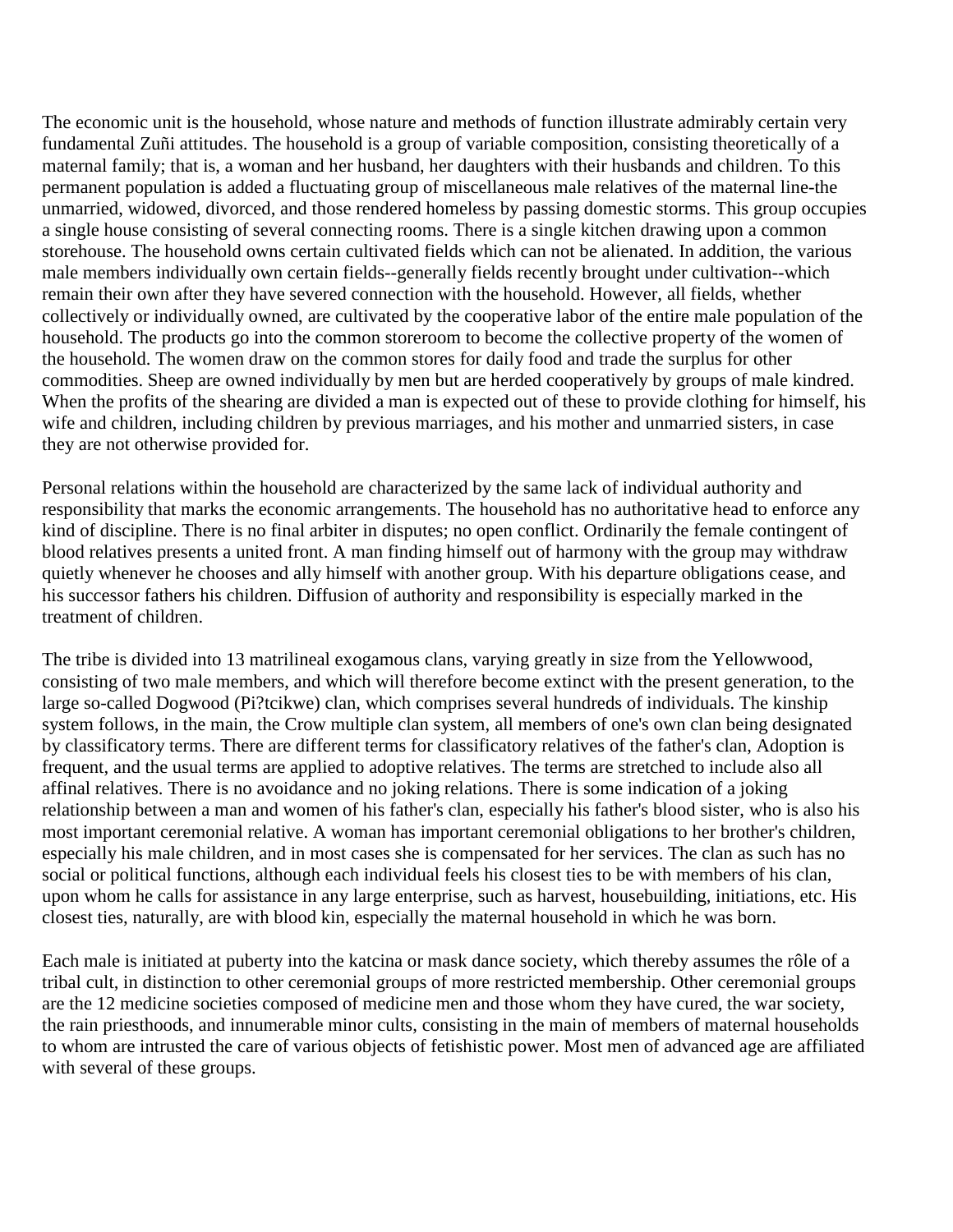The real political authority of the tribe is vested in the council of priests, consisting of three members of the chief priesthood and the heads of the three other priesthoods. The head of the hierarchy is the head of the chief priesthood--the house chief (k^?a'kwemosi), p?ekwin, who is priest of the sun and keeper of the calendar, is, as his name indicates, a sort of talking chief for the priesthood. Two bow priests, members of the war society, act as messengers and the executive arm of the priesthood. The heads of the katcina society are called on in an advisory capacity in matters relating to their province. The principal matters to come before the council for decision are the appointment of civil officers, choice of the impersonators of the gods at the annual festival, the insertion of important ceremonies, such as the tribal initiation, into the regular calendar, the discussion of what action should be taken in cases of calamity, such as earthquakes and drought, the determination of tribal policy in new contingencies such questions as whether automobiles are fire, and should therefore be taboo during the winter solstice. The maintenance of these policies is the duty of the bow priests and the secular officers.

The priests do not act in secular affairs, being too sacred to contaminate themselves with dispute or wrangling. Crime and warfare are the concerns of the bow priests. Civil law and relations with aliens, especially the United States Government, are delegated to the secular officers appointed by the council.

The only crime that is recognized is witchcraft. An accusation of having caused death by sorcery may be brought by the relatives of the deceased. The bow priests examine the accused and review the evidence. If found guilty in former days the accused was hung by his wrists and subjected to other forms of torture until he confessed. If the confession was of such a nature as to vitiate his power by revealing its source, a common Zuñi idea, he might be released at the discretion of the bow priests, or he might be executed. Public torture and execution of witches has been stopped by Government authorities but convicted witches may be done away with secretly unless they escape to other villages.

Revelation of the secrets of the katcina cult to the uninitiated is a crime against the gods and is punishable by death by decapitation. Punishment is meted out by masked impersonators of the gods, appointed by the heads of the katcina society. No such executions have taken place within the memory of living men, but they figure prominently in folklore, and the authority and readiness of the priests so to act is never questioned in Zuñi. Flogging by masked impersonators has recently been substituted for execution. During one of the writer's visits katcinas were summoned to administer punishment to a youth found guilty of selling a mask. The accused escaped so the katcinas whipped all men in the kivas for purification.

Crimes of personal violence are rare, but such as do occur are considered matters for private adjustment, either with or without the help of the civil officers. Murder by overt means, not sorcery, bodily injury, rape, and theft axe settled by property payments by the family of the guilty man to the family of the one who has been wronged. These payments are made promptly and quietly by the guilty man's relatives, since they are likely to fare worse in the hands of the officers than in those of private individuals. Adultery is not a crime. Along with stinginess and ill temper it is a frequent source of domestic infelicity and divorce, but is never regarded as a violation of rights. Sexual jealousy is no justification for violence.

The chief duties of the officers (governor, lieutenant governor, and eight tenientes) are the adjudication of civil suits, such as boundaries, water rights, inheritance, restitution for loss or injury to livestock, management of cooperative enterprises of a nonreligious character, such as road building, cleaning of irrigation ditches, execution of Government ordinances regarding registration, schooling, etc., and all manner of negotiation with outside powers. Because of the increasingly diversified contacts with whites, the office of governor is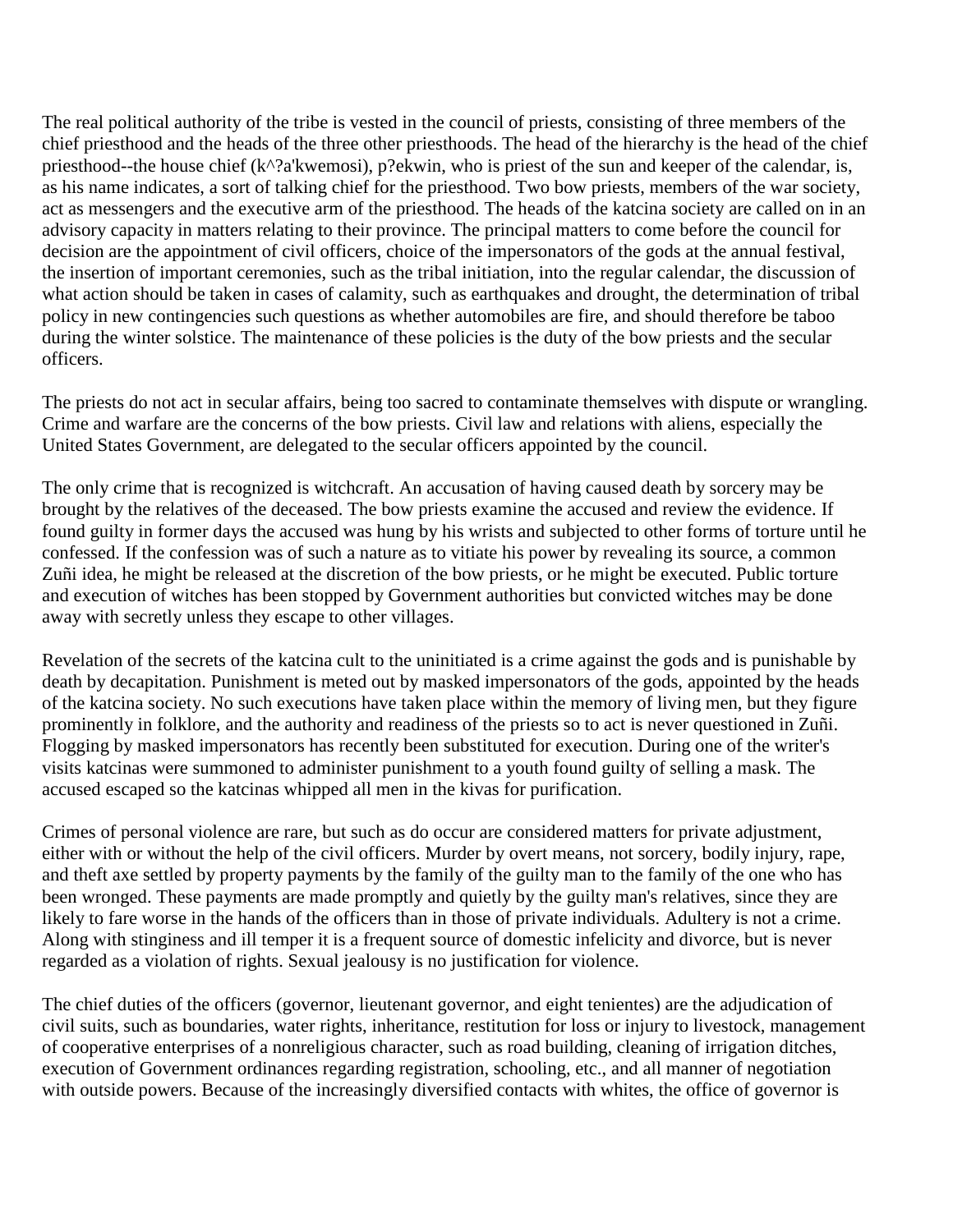becoming more and more exacting and influential, although it still lacks prestige in native opinion. The civil officers hold office at the pleasure of the priests and may be removed by them at any time and for any cause. The office is not one that is sought, since the settlement of disputes must inevitably be a source of grievance to someone, and the thing that a Zuñi will avoid above anything else is giving offense.

In all social relations, whether within the family group or outside, the most honored personality traits are a pleasing address, a yielding disposition, and a generous heart. All the sterner virtues--initiative, ambition, an uncompromising sense of honor and justice, intense personal loyalties--not only are not admired but are heartily deplored. The woman who cleaves to her husband through misfortune and family quarrels, the man who speaks his mind where flattery would be much more comfortable, the man, above all, who thirsts for power or knowledge, who wishes to be, as they scornfully phrase it, "a leader of his people," receives nothing but censure and will very likely be persecuted for sorcery.

A characterization intended to convey the highest praise was the following: "Yes, ------ is a nice polite man. No one ever hears anything from him. He never gets into trouble. He's Badger clan and Muhekwe kiva and be always dances in the summer dances." The informant could be eloquent enough when she wished to detract.

No single fact gives a better index to Zuñi temperament than that suicide is absolutely unknown among them, and the very idea is so remote from their habits of thought that it arouses only laughter.

## **RELIGIOUS LIFE**

In so far as the culture of any people is an integrated and harmonious whole, it shows in all its phases the same character and individuality. At Zuñi the same ceremonious collectivism that characterizes social activities is the essence also of all religious participation. The relation between man and the supernatural is as free of tragic intensity as the relation of man to man. The supernatural, conceived always as a collectivity, a multiple manifestation of the divine essence, is approached by the collective force of the people in a series of great public and esoteric rituals whose richness, variety, and beauty have attracted the attention of poets and artists of all countries. Nowhere in the New World, except in the ancient civilizations of Mexico and Yucatan, has ceremonialism been more highly developed, and nowhere, including these civilizations, has it gone so far toward taming man's frenzy. In Zuñi, as in all the pueblos, religion spreads wide. It pervades all activities, and its very pervasiveness and the rich and harmonious forms in which it is externalized compensate the student of religion for the lack of intensity of that feeling. For although the Zuñi may be called one of the most thoroughly religious peoples of the world, in all the enormous mass of rituals there is no single bit of religious feeling equal in intensity and exaltation to the usual vision quest of the North American Indian.

## **MAN AND THE UNIVERSE**

#### **THE SOUL**

According to Zuñi belief, man has a spiritual substance, a soul (tse?makwin, thoughts, from tse?ma, to think, ponder). This is associated with the head, the heart, and the breath. The head is the seat of skill and intelligence, but the heart is the seat of the emotions and of profound thought. "I shall take it to my heart"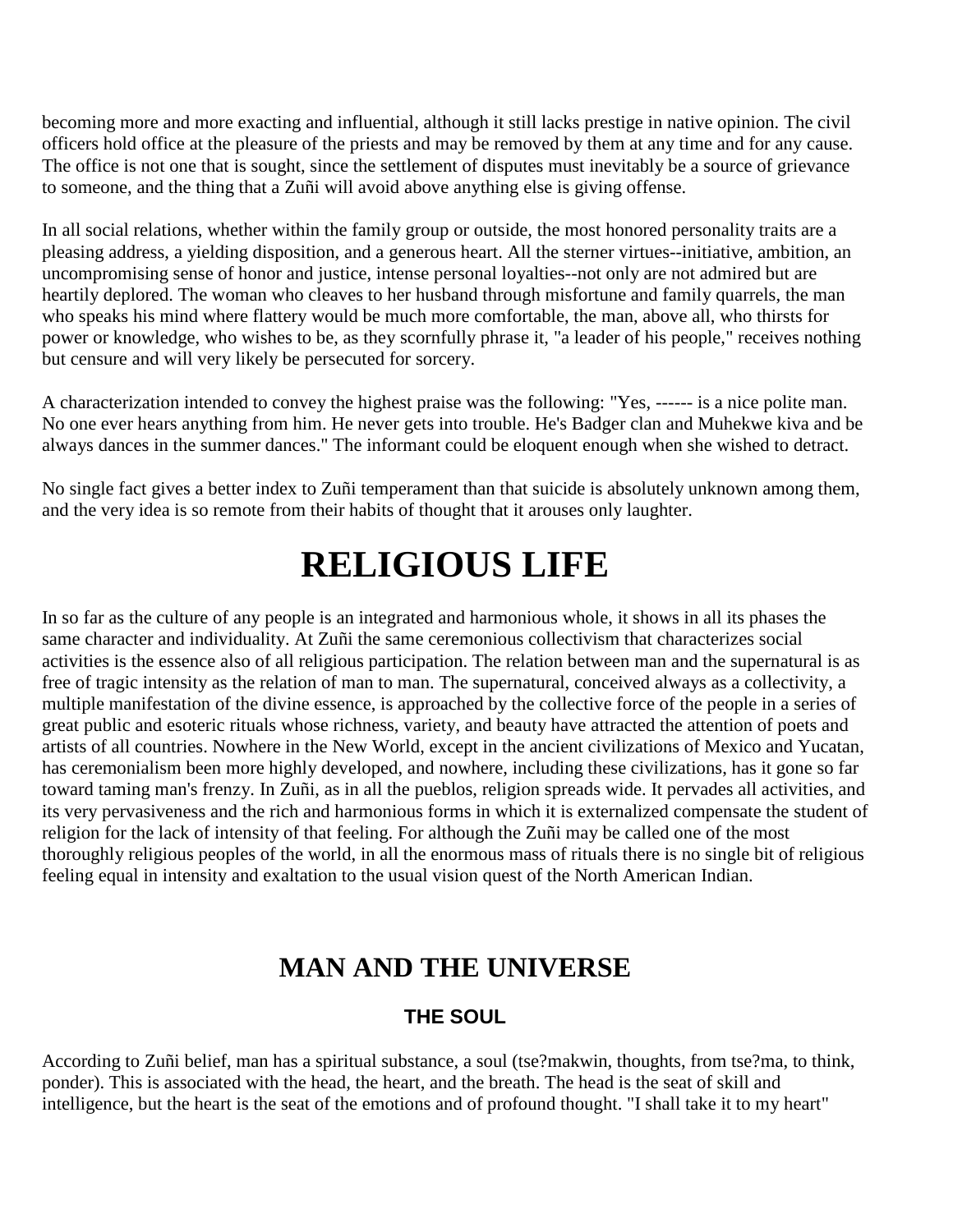means I shall ponder it carefully, and remember it long. The word for life is t?ek?ohanan:e, literally daylight. The breath is the symbol of life. It also is the means by which spiritual substances communicate and the seat of power or mana. Inhaling is an act of ritual blessing. One inhales from all sacred objects to derive benefit from their mana. At the end of any prayer or chant all present inhale; holding their folded hand before their nostrils, in order to partake of the sacred essence of prayer.[3] The feather is the pictorial representation of the breath. Death occurs when "the heart wears out." When a person is very sick his heart is wearing out. "Medicine men can fix it up when they come to cure, and it will go for a while, but sooner or later you will have to get a new one." Getting a new heart is the first rite in society initiations.[4]

Dreams are believed to be of supernatural causation, and foretell the future if one can properly interpret them. Certain persons in particular are believed to "dream true." Dreams of the dead are believed to be visitations of the dead, and are always portents of death. Visual and auditory hallucinations are believed to be similarly caused. "Bad dreams," a term which includes hallucinations, is a disease of supernatural origin, as opposed to bodily disease, which is caused by witchcraft. There are special rituals for curing "bad dreams," to which we shall allude frequently in the following pages.

In rare instances the soul can leave the body and return to it again. This occurs during sickness and is a matter of great seriousness. A friend has reported such an experience as follows:

"When I was sick of the measles I was very sick. On the third day I didn't know anything. Maybe I fainted or maybe I really died[5] and came back. I never believed that could happen, but it really did, because when I came back the room was going round and round and there was a little light coming through the window, although there was a bright light in the room. While I was dead I dreamed I was going toward the west." The narrative goes on to describe her encounter with her dead grandfather and unknown dead women, her "aunts."

"I was so happy to see my grandfather. Since then I've never worried about dying, even when I was very sick, because I saw all these dead people and saw that they were still living the way we do." After this experience the girl was initiated into a medicine society,[6] to "save her life," because her people (i. e., the dead) had asked her for feathers.

Visual and auditory hallucinations are caused by supernaturals. They are regarded as omens of death. The most common hallucinations of this type are the apparent movement of sacred objects on an altar--especially masks.

Death is usually caused by witchcraft. The usual method of the sorcerer is to shoot foreign bodies into his victim. But other more indirect methods may be used. Sorcery, however, is never practiced openly as in Oceania. No one admits having sorcery, and everyone suspects others very vaguely. Suspicion of sorcery subjects a person to social ostracism, but a death caused by sorcery is an occasion for formal interference on the part of the authorities. There is considerable internal and comparative evidence in the body of witchcraft belief and practice to indicate that their present great development is post-Hispanic, and that the belief in less specific supernatural causation is earlier and more aboriginal.

Considerable confusion exists in the Zuñi mind concerning the fate of the soul after death. General folk belief has it that for four days after death it remains in Zuñi, causing great inconvenience, and, indeed, danger, to survivors, and on the fourth day departs for Katcina Village (kolhuwala:wa)[7] in the west. However, various cult groups hold beliefs at variance with this. Dead medicine men, probably not all members of medicine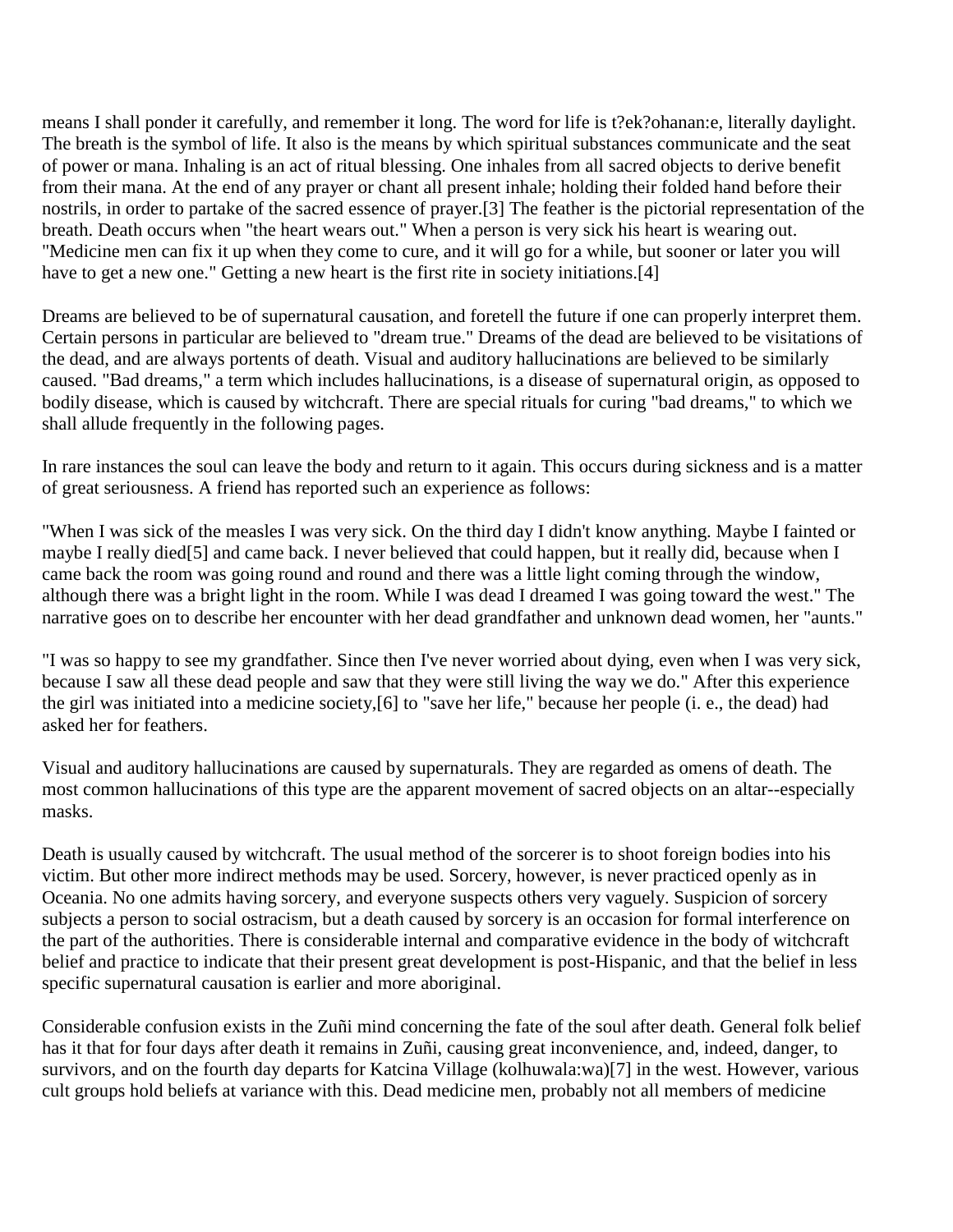societies, but those who possess the ultimate powers of "calling the bear," join the beast priests at Cipapolima in the east.[8] The name Cipapolima is undoubtedly related to the Keresan shipap<sup>u</sup>, the place of emergence and the destination of the dead. The word shipap<sup>u</sup> is not known at Zuñi, but wenima (Keresan wenimatse) is sometimes used esoterically in songs for Kolhuwala:wa. When the priests invoke the uwanami in prayer they also call by name deceased members of their order,[9] indicating that deceased priests join the uwanami at the four oceans of the world.

Corpses are prepared for burial according to the ceremonial affiliations of the deceased. All are clothed in everyday clothing, men in white cotton shirts and trousers, women in calico dresses and black woolen blanket dresses. In addition, each wears the characteristic garment of his group: male members of societies the handwoven loin cloth which constitutes their ceremonial costume, officers of the Katcina society the white embroidered kilt and embroidered blanket of the katcinas and, possibly, masks.[10] Priests, curiously enough, are adorned for burial with the face paint and headdress of warriors.[11]

Infants were formerly buried within the houses, as was common in almost all prehistoric villages; because "they thought they would have no place to go," and so they "wanted them around the house." Most people admitted that there was some doubt whether the uninitiated, for example women, are admitted to Kolhuwala:wa, although folk tales frequently allude to their going there to join their husbands.

The rôle of the dead in the religious life is described below (p. 509). At this point it need only be said that they are the bestowers of all blessings, and are identified especially with rain. If rain falls the fourth day following the death of a noted man it is usually thought of as his rain, and is a source of consolation to the bereaved. The worship of the dead is the foundation of all Zuñi ritual. The dead form part of the great spiritual essence of the universe, but they are the part which is nearest and most intimate.

### **THE EXTERNAL WORLD**

To the Zuñi the whole world appears animate. Not only are night and day, wind, clouds, and trees possessed of personality, but even articles of human manufacture, such as houses, pots, and clothing, are alive and sentient. All matter has its inseparable spiritual essence. For the most part this spiritual aspect of things is vague and impersonal. Although all objects are called ho?i, "living person, " in a figurative sense, they are not definitely anthropomorphic; they have consciousness but they do not possess human faculties. To all these beings is applied the term k^?äpin ho?i "raw person"; man, on the other hand, is a "cooked" person.

Prayers are full of description of natural phenomena in anthropomorphic guise. I quote some of the most striking:

When our sun father Goes in to sit down at his ancient place, And our night fathers, Our mothers, Night priests, Raise their dark curtain over their ancient place......

That our earth mother may wrap herself In a fourfold robe of white meal;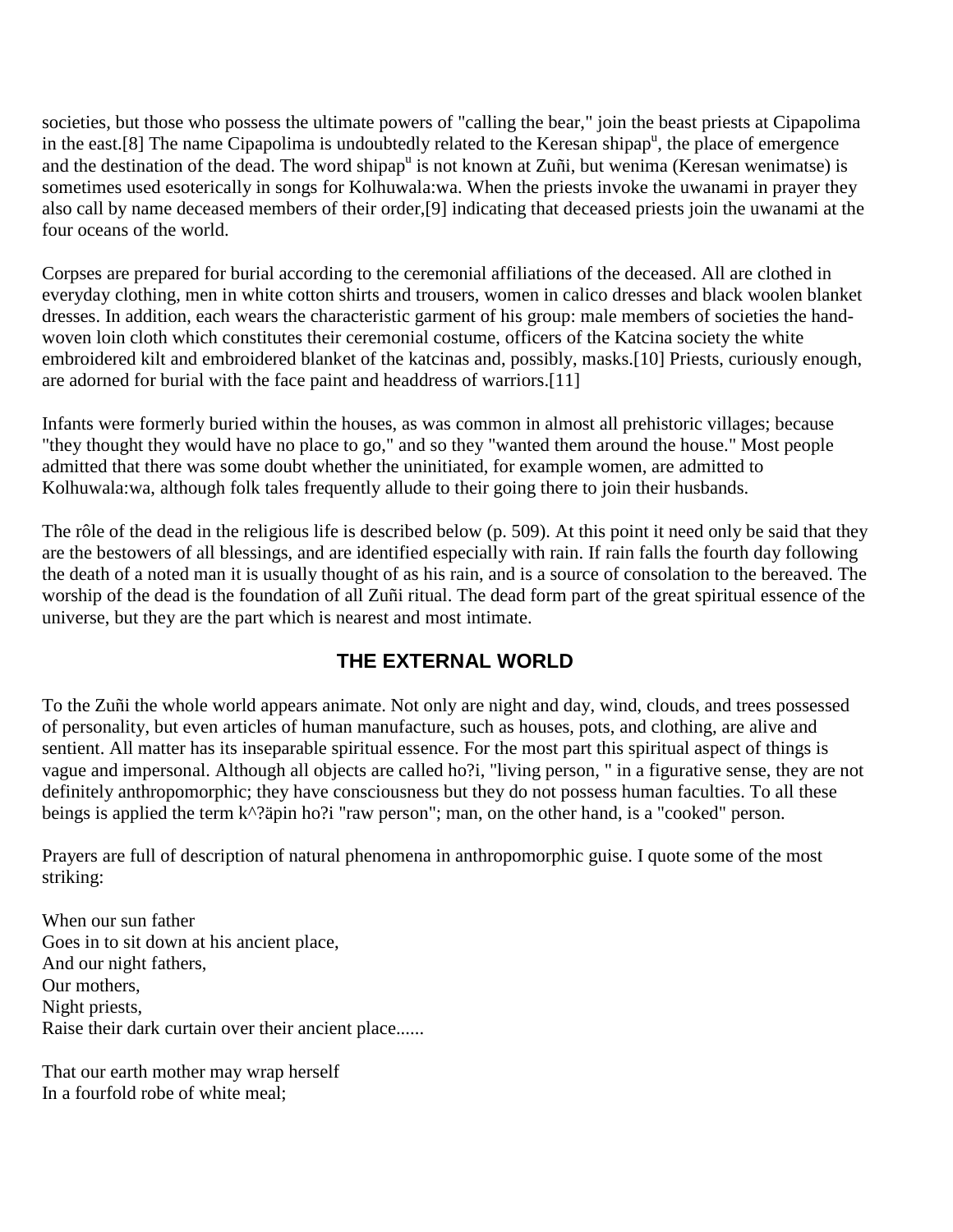That she may be covered with frost flowers; That yonder on all the mossy mountains, The forests may huddle together with the cold;

That their arms may be broken by the snow, In order that the land may be thus, I have made my prayer sticks into living beings.

Following wherever the roads of the rain makers come out, May the ice blanket spread out, May the ice blanket cover the country; All over the land May the flesh of our earth mother Crack open from the cold; That your thoughts may bend to this, That your words may be to this end; For this with prayers I send you forth.

When our earth mother is replete with living waters, When spring comes, The source of our flesh, All the different hinds of corn, We shall lay to rest in the ground. With their earth mother's living waters, They will be made into new beings. Coming out standing into the daylight Of their sun father, Calling for rain, To all sides they will stretch out their hands. Then from wherever the rain makers stay quietly They will send forth their misty breath; Their massed clouds filled with water will come out to sit down with us; Far from their homes, With outstretched hands of water they will embrace the corn, Stepping down to caress them with their fresh waters, With their fine rain caressing the earth, With their heavy rain caressing the earth, And yonder, wherever the roads of the rain makers come forth, Torrents will rush forth, Silt will rush forth, Mountains will be washed out, Logs will be washed down, Yonder all the mossy mountains Will drip with water. The clay-lined hollows of our earth mother Will overflow with water.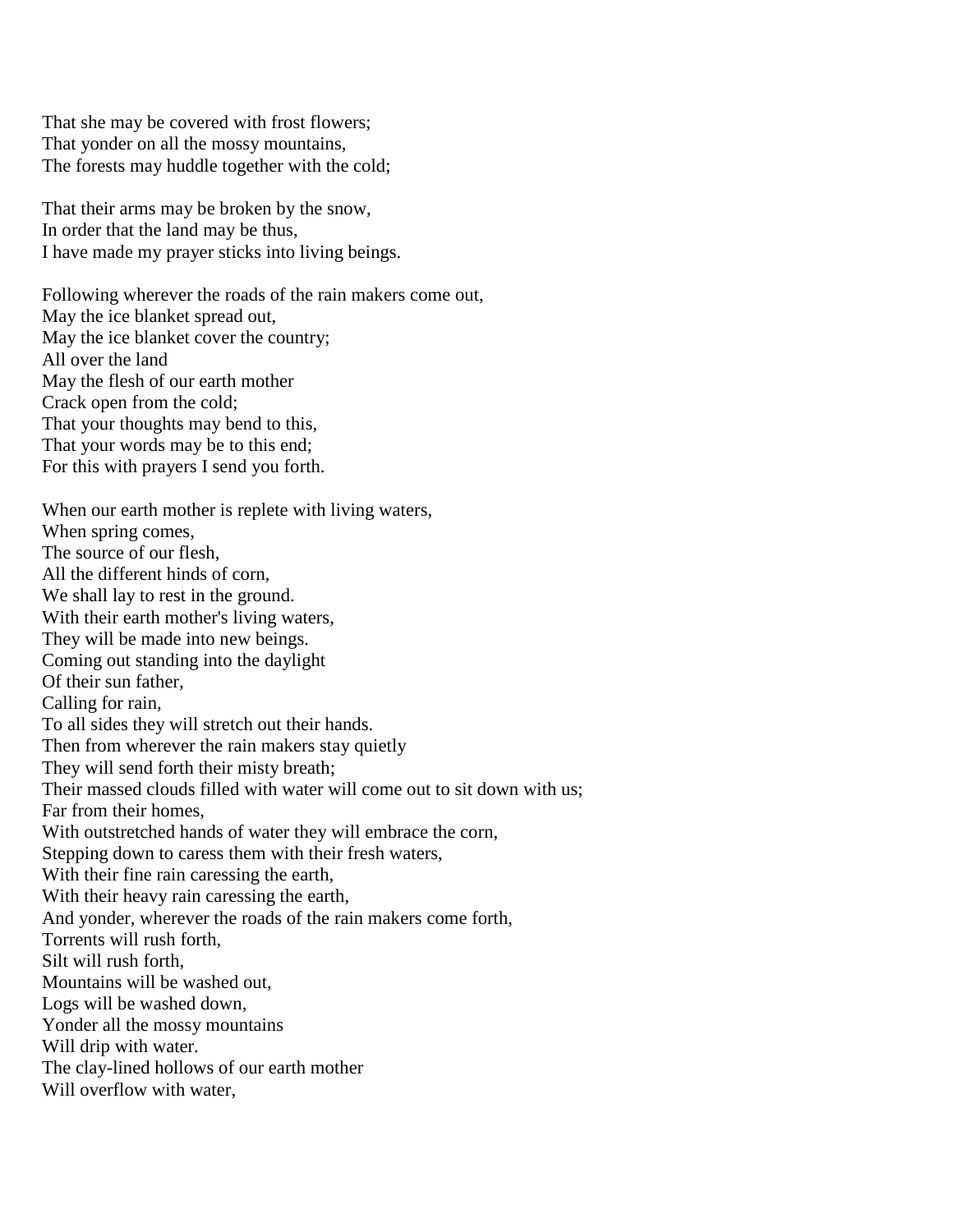From all the lakes Will rise the cries of the children of the rain makers. In all the lakes There will be joyous dancing Desiring that it should be thus, I send forth my prayers.

That our earth mother May wear a fourfold green robe, Full of moss, Full of flowers, Full of pollen, That the land may be thus I have made you into living beings.

That yonder in all our water-filled fields The source of our flesh, All the different kinds of corn May stand up all about, That, nourishing themselves with fresh water, Clasping their children in their arms, They may rear their young, So that we may bring them into our houses, Thinking of them toward whom our thoughts bend-- Desiring this, I send you forth with prayers.

Yonder on all sides coming to the forests, And to some fortunate one Offering prayer meal, Crushed shell, Corn pollen, We broke off the straight young shoots. From where they had stood quietly Holding their long life; Holding their old age, Holding their waters, We made them come forth, We brought them hither. This many days Yonder in our houses With us, their children, They stayed. And now this day, With our warm human hands We took hold of them.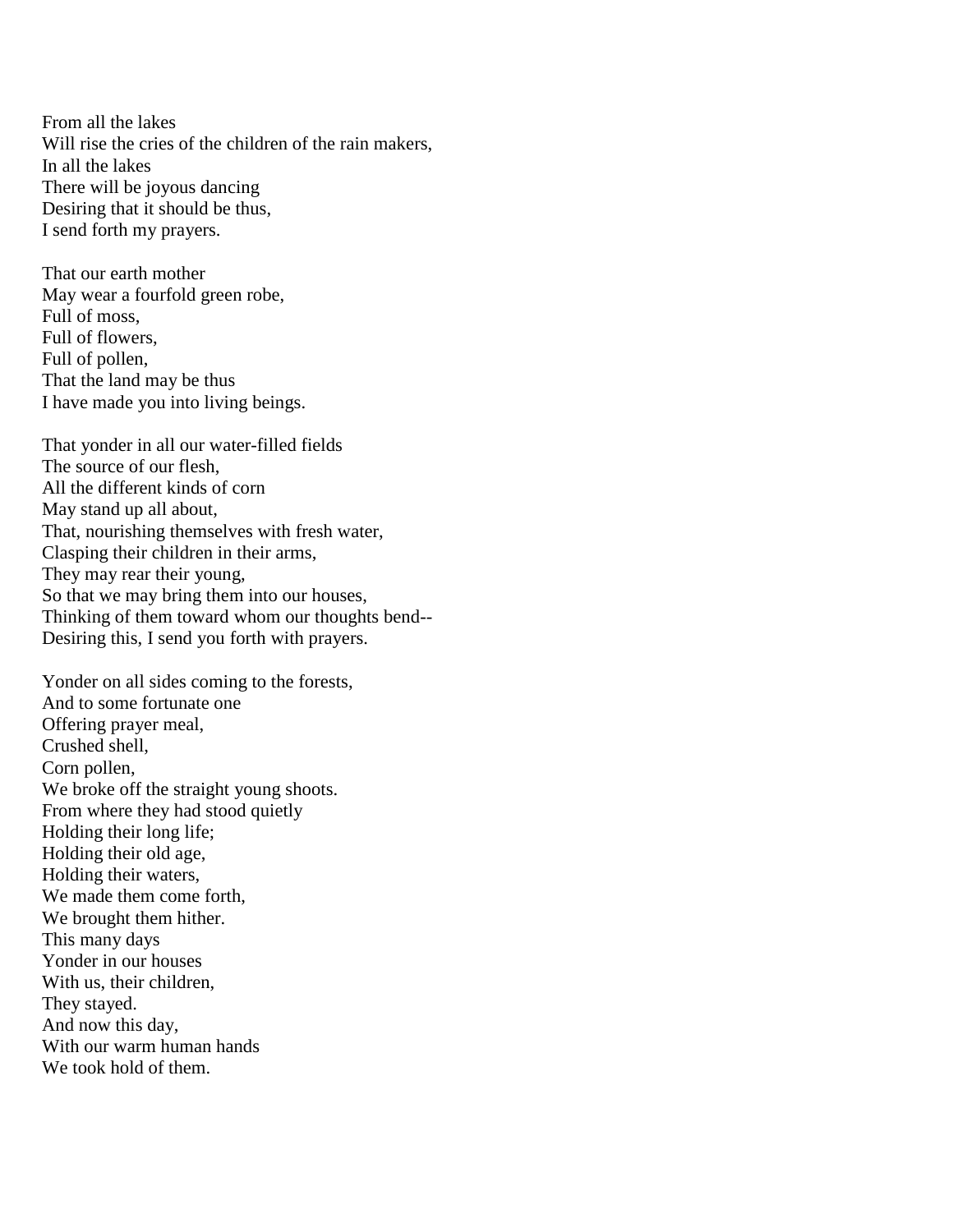With eagle's wing, And with the striped cloud wings of all the birds of summer, With these four times wrapping our plume wands (We make them into living beings) With our mother, cotton woman, Even a roughly spun cotton thread, A soiled cotton thread, With this four times encircling them And tying it about their bodies And with a water bringing hair feather, We made our plume wands into living beings. With the flesh of our mother, Clay woman, Four times clothing our plume wands with flesh, We made them into living beings. Holding them fast, We made them our representatives in prayer.

From wherever my children have built their shelters, May their roads come in safety. May the forests And the brush Stretch out their water-filled arms

And shield their hearts; May their roads come in safety, May their roads be fulfilled.

Of this animate universe man is an integral part. The beings about him are neither friendly nor hostile. In so far as all are harmonious parts of the whole, the surrounding forces sustain and preserve humanity in the status quo.

Among these vague impersonal forces are certain clearly defined individuals and classes of beings who definitely influence human affairs. These are such beings as the sun, the earth, the corn, prey animals, and the gods of war. These are called a:'wona:wi'lona[12] "the ones who hold our roads." They, too, belong to man's world, and have no animus against man. But in as much as they may withhold their gifts, their assistance must be secured by offerings, prayers, and magical practices.

The sense of conflict as the basic principle of life does not dominate, man's relation to the universe any more than it dominates man's relation to man. The Promethean theme--man's tragic and heroic struggle against the gods--has no place in Zuñi philosophic speculation. Nor have any of the other concepts of cosmic conflicts which have always absorbed the interest of Asiatic and European philosophers and mystics, the antithesis between good and evil, or between matter and spirit. There is no Satan in Zuñi ideology, and no Christ.

The world, then, is as it is, and man's plan in it is what it is. Day follows night and the cycles of the years complete themselves. In the spring the corn is planted, and if all goes well the young stalks grow to maturity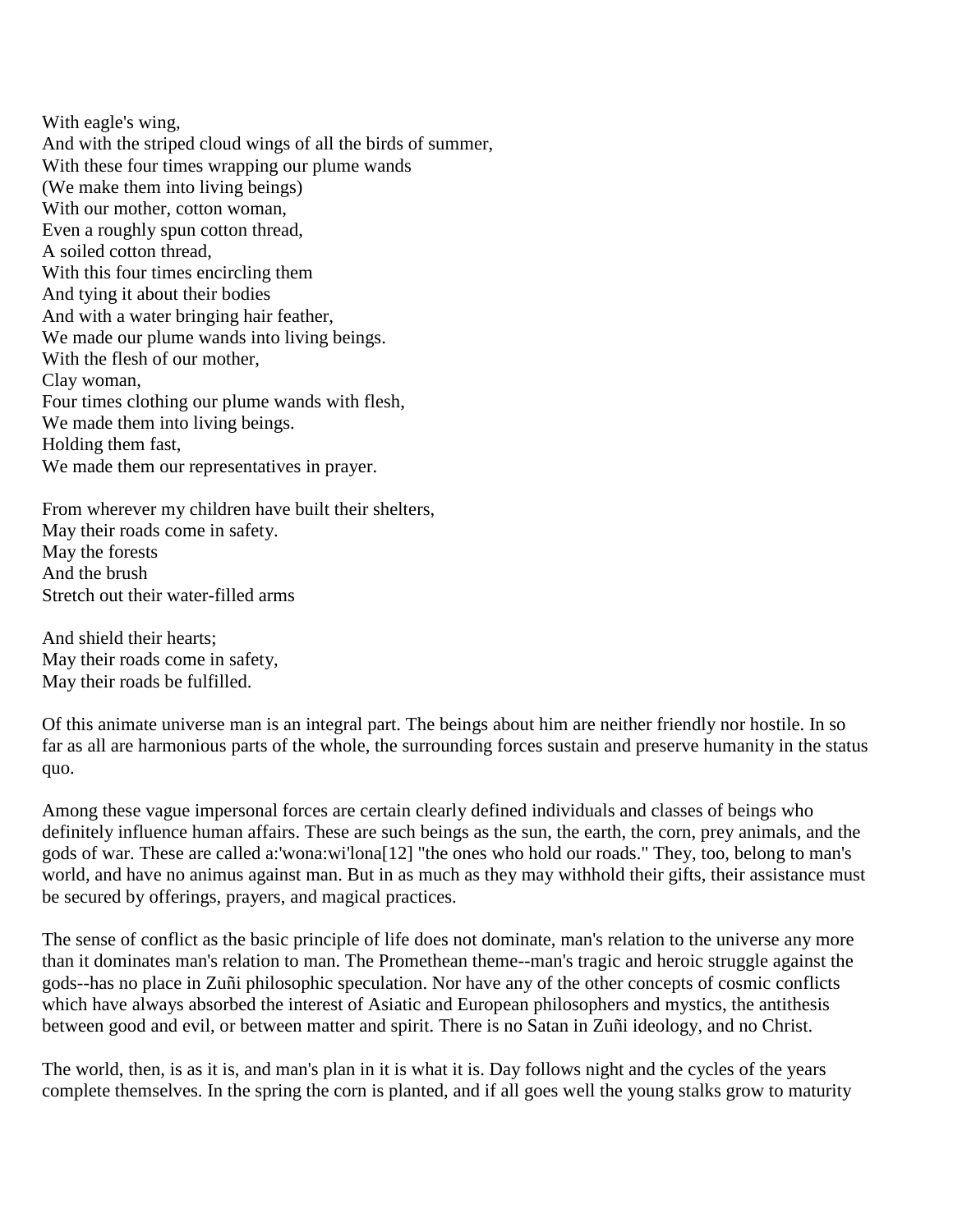and fulfill themselves. They are cut down to serve man for food, but their seeds remain against another planting. So man, too, has his days and his destined place in life. His road may be long or short, but in time it is fulfilled and be passes on to fill another rôle in the cosmic scheme. He, too, leaves his seed behind him. Man dies but mankind remains. This is the way of life; the whole literature of prayer shows no questioning of these fundamental premises. This is not resignation, the subordination of desire to a stronger force, but the sense of man's oneness with the universe. The conditions controlling human affairs are no more moral issues than those, like the blueness of the sky, to which we may well be indifferent. It is a remarkably realistic view of the universe. It is an attitude singularly free from terror, guilt, and mystery. The

[12. This term Mrs. Stevenson erroneously interprets as referring to a bisexual deity; creator and ruler of the universe. The term is never used in this sense, nor was I able to find any trace of such a concept among them. The confusion seems to be due to the fact that the missionaries have hit upon this term as the nearest equivalent to "God." The Zuñis, accordingly, always translate the term "God." When asked if a:wonawi'lona is man or woman they say, "Both, of course," since it refers to a great class of supernaturals. The following texts show that the term is applied to any being addressed in prayer.]

Zuñi feels great awe of the supernatural, and definitely fears certain beings in his pantheon-the recently dead, the Koyemci, certain "dangerous" katcinas, but this is quite different from the cosmic terror that crushes many primitive and civilized peoples.

### **COSMOLOGICAL BELIEFS**

The cosmology of the Zuñis is extremely fragmentary. The earth is circular in shape and is surrounded on all sides by ocean. Under the earth is a system of covered waterways all connecting ultimately with the surrounding oceans. Springs and lakes, which are always regarded as sacred, are the openings to this system. On the shores of the encircling ocean live the Uwanami or rain makers.[13] They have villages in the four world quarters. The underground waters are the home of Kolowisi, the horned serpent.

Within the earth are the four enclosed caves which the people occupied before coming out into this world-the four wombs of earth mother. The sky (a?po?yan:e, stone cover), solid in substance, rests upon the earth like an inverted bowl. The sun has two houses, in the earth and in the sky. In the morning he "comes out standing to his sacred place"; in the evening he "goes in to sit down at his other sacred place." The sun also travels north and south, reaching his "left hand" (i.e., southernmost) sacred place at the winter solsticial rising. The change in the length of days passes unnoticed.[14]

The moon is reborn each month and in 14 days reaches maturity; after that her life wanes. These are, in general, inauspicious days. Children born while the moon is waning are unlikely to live long.

The stars are fixed in the sky cover. The most prominent feature of the night heavens is the milky way, frequently mentioned in myth and song and figuring prominently in religious art. Some of the stars and constellations are named and recognized--the morning star (Venus or Jupiter) (moyatcunlhana, great star), Ursa Major (kwililekä, the seven), Orion's belt (ipi?lakä, the row), the Pleiades (k?upa:kwe, seed stars). No observations are made of the positions of the stars and movements of the planets. All calendrical computations are made on the basis of the movements of the sun and the moon.

Clouds and rain are the attributes of all the supernaturals, especially the Uwanami and the katcinas. Wind and snow are associated with the War Gods. Windstorms during ceremonies are due to incontinence or other malfeasance on the part of participants or to sorcery on the part of some jealous or envious outsider. The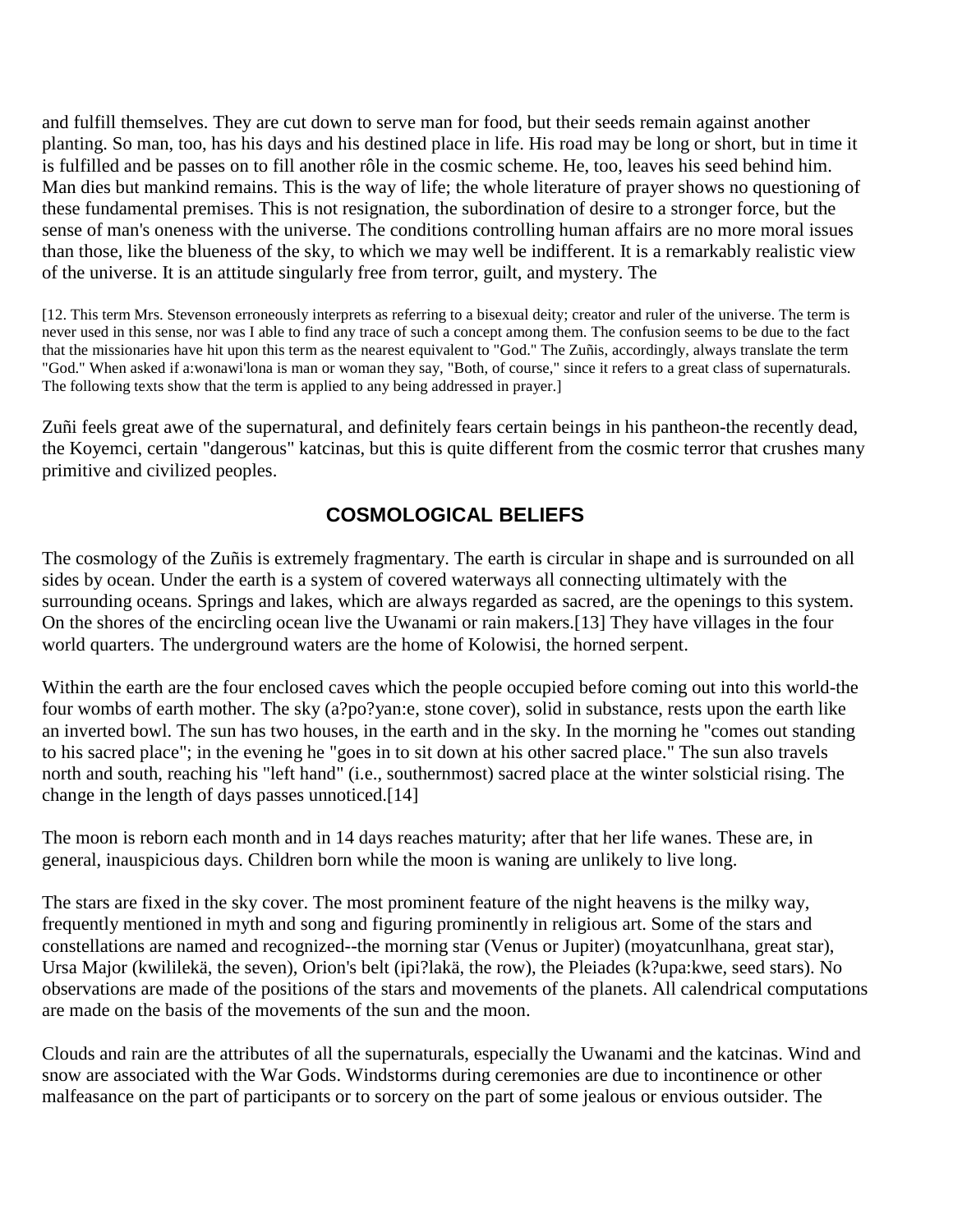whirlwind appears in folklore, but not in ritual. All natural phenomena are personalized, and tales are told of them. But they are not therefore necessarily a:wona:wi'lona.

There is little speculative interest in the origin and early history of the world, animate and inanimate, although there is great interest in the early history of mankind, and the origin of laws, customs, and rituals. Zuñi myth and ritual contain innumerable expressions of what Haeberlin calls the "idea of fertilization," [15] but to the Zuñis these are unrelated episodes--they do not view them as parts of a great cosmological concept. There are many tales of a maiden being impregnated by the sun or the rain; the sun is called "father," the earth "mother"; and the people are believed to have originated within the earth in the fourth "womb."[16] Yet the general concept of the sexuality of the universe as the source of life, which is found all about them, most fully developed among the Omaha and the Yuman tribes, and in attenuated form among the Hopi, is not known at Zuñi. Cushing records the myth of the sky cohabiting with the earth to produce life, indicating that the notion was current in that day. It has completely vanished at the present time. I have recorded Zuñi creation myths from priests and laymen, in secular and ritualistic form, and all commence the same way, nor do the Zuñis recognize in these myths the implications of profounder cosmological concepts.[17] They are not interested in cosmology or metaphysics. It is interesting in this connection to note the extreme paucity of etiological tales as compared with other North American mythologies.

There was, however, a mythic age, "when the earth was soft," during which things now impossible took place. During this time animals could become human, and humans could change into animals. During this period also the katcinas came in person to the villages. It was at this time that customs originated and took form. Then the earth hardened; things assumed their permanent form and have since remained unchanged.[18]

## **RITUAL: THE CONTROL OF THE SUPERNATURAL**

### **TECHNIQUES OF CONTROL**

Man is not lord of the universe. The forests and fields have not been given him to despoil. He is equal in the world with the rabbit and the deer and the young corn plant. They must be approached circumspectly if they are to be persuaded to lay down their lives for man's pleasure or necessity. Therefore the deer is stalked ritualistically; he is enticed with sacred esoteric songs, he is killed in a prescribed manner, and when brought to the house is received as an honored guest and sent away with rich gifts to tell others of his tribe that he was well treated in his father's house.

So, too, the great divinity, the sun, and all the lesser divinities, the katcinas, the rain makers, the beast gods, the war gods, and the ancients, must be reminded that man is dependent upon their generosity; and that they, in turn, derive sustenance and joy from man's companionship. The myth of man's beginnings opens as follows: "Indeed, it has come to pass. In this world was no one. Each day the sun came out. Each day he went in. In the morning no one gave him prayer meal. No one gave him prayer sticks. It was a lonely place. He said to his two children, 'You will go into the fourth womb. Your fathers, your mothers... you will bring out into the daylight of your sun father. . . .'"

For all techniques for coping with the spiritual essence of things the Zuñi have the general term t?ewusu, "religion." This concept embraces all rituals from the casual gesture of offering meal to a dead bird to the most highly elaborated ceremony, any sanctified custom, any urgent request. The basic element seems to be a request, explicitly stated or merely implied, for aid or succor, bolstered by an action or complex of actions that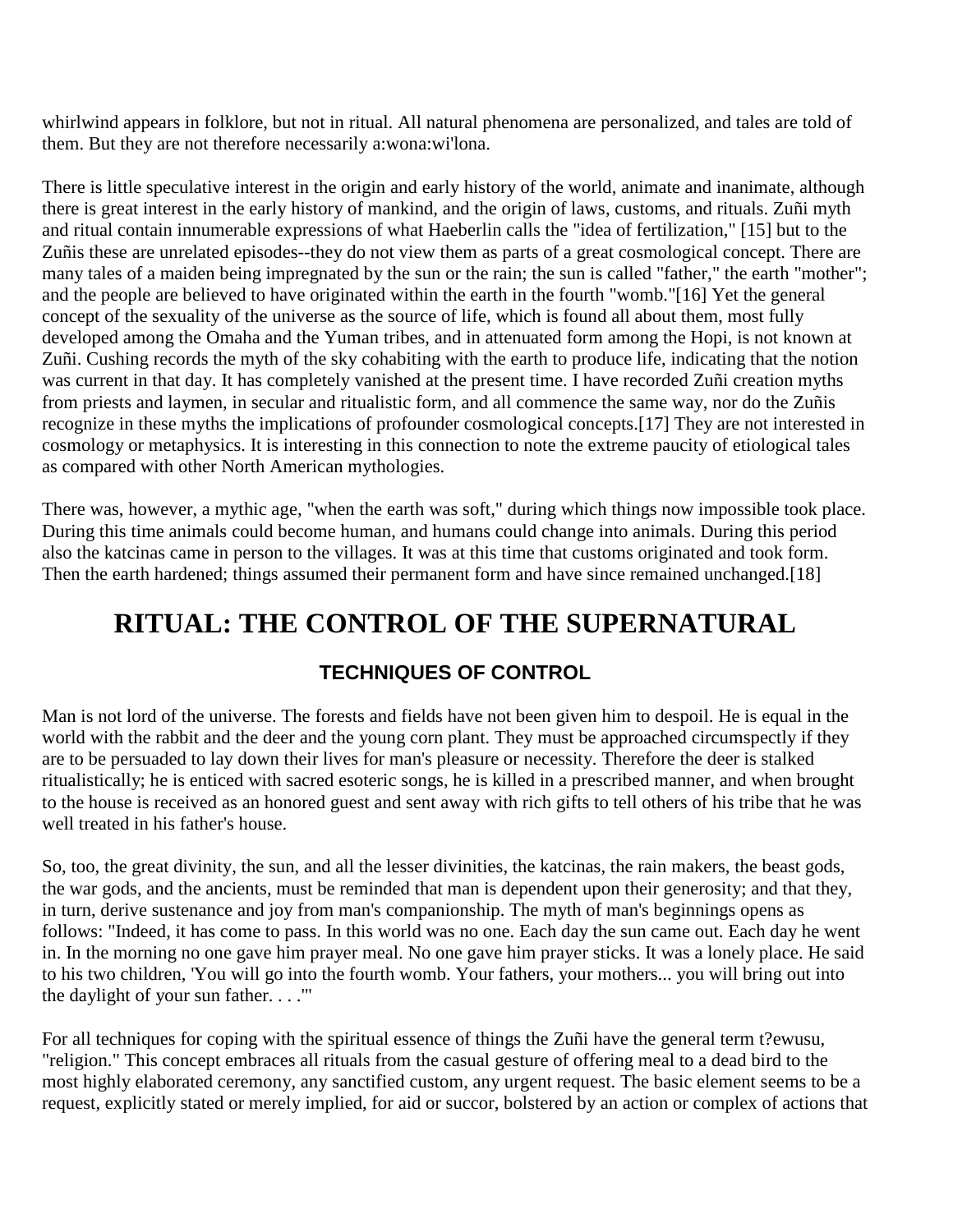is automatically effectual. Practically all the techniques employed by primitive or civilized man to influence the supernatural are known at Zuñi--fetishism imitative magic, incantation, and formulæ figure largely in ritual while the more personal approaches of prayer (which in Zuñi, however, is largely formulistic), purification, abstinence, and sacrifice are also conspicuous. The weighting is on the side of the mechanistic techniques which are highly developed. The personal techniques appear always in their milder and more ritualized forms. Prayer is but slightly removed from formula and incantation, only very moderate forms of abstinence are practiced, and these are rigidly circumscribed; sacrifice is never more than the offering of a pinch of corn meal and a prayer stick. One of the important means of achieving rapport with the spirit world, intoxication, is unknown in Zuñi or the other pueblos. Intoxication has been important in the religions of Mexico, and the peyote cult has recently spread to all tribes of the plains and the plateau, but it has never been adopted in the pueblos, except at Taos. On the plains early Indian tribes without drugs produced the same sense of heightened and unearthly experience by means of self-torture and the most rigorous abstinence. The Zuñis use narcotic and vision-producing drugs, the Jamestown weed (datura) and the mysterious tenatsali, but for such prosaic purposes as to discover lost property or the author of sorcery. Although they employ many of the ritualistic forms used throughout North America, such as fasting and purging before ceremonies, these are used for an entirely different purpose and with different effects.

#### **FETISHISM**

A large part of Zuñi ceremony centers about the veneration of sacred objects. Some of these, like the fetishes of the rain priests, are of indescribable sanctity, and in them rests the whole welfare of the people. At the other end of the scale are little pebbles, of which almost every man possesses several, which he may have found in the mountains and to which, because of their peculiar form and color, he imputes magical properties. To all such objects are made periodic offerings of corn meal, and at stated times they are removed from their usual resting places and honored. Zuñi fetishes are themselves powerful, and offerings are made to them directly, but they are also the means of reaching still more powerful supernaturals. The important objects of this type are the fetishes (eto:we) of the priests, and their accompanying objects; masks, both tribal and personal; the altars of the medicine societies; stone images of the Beast Gods, whether owned by groups or individuals; the feathered ears of corn (mi:we) given to members of higher orders of societies at their initiation; personal fetishes or amulets of all sorts. Medicine, paint, feathers, and all other items in the regalia of the katcinas, are more or less sacred.

The eto:we of the priests correspond to the medicine bundles of other North American tribes. They consist of the eto:we proper, bundles of plugged reeds filled with seeds or water containing miniature frogs, according to Stevenson (Zuñi Indians, p. 163), pots of sacred black paint, and a miscellaneous assortment of obsidian knives and arrow points, "thunder stones," polished round stones that are rolled over the floor during their ceremonies, rattles of olivella shells and sometimes mi:we like those of society members. These objects are believed to have been brought by the Zuñi from the lowest of the four worlds where they had their origin and are called tcimi-k^?äpkoa, "the ones that were at the first beginning." They are kept in sealed jars in houses where they are believed to have rested since the settlement of the village. They are "fed" regularly at each meal by some woman of the house where they are kept, and are removed only for the retreats held in their honor. (See below, cult of the Unawami, for brief account of these ceremonies. For the location of these eto:we, the membership of the priesthoods and the order of retreats, see Stevenson, Zuñi Indians, p. 163 ff., and Kroeber, Zuñi Kin and Clan, p. 165 ff.) All altars are called teckwin:e, a name derived from the stem teckwi- meaning sacred or taboo.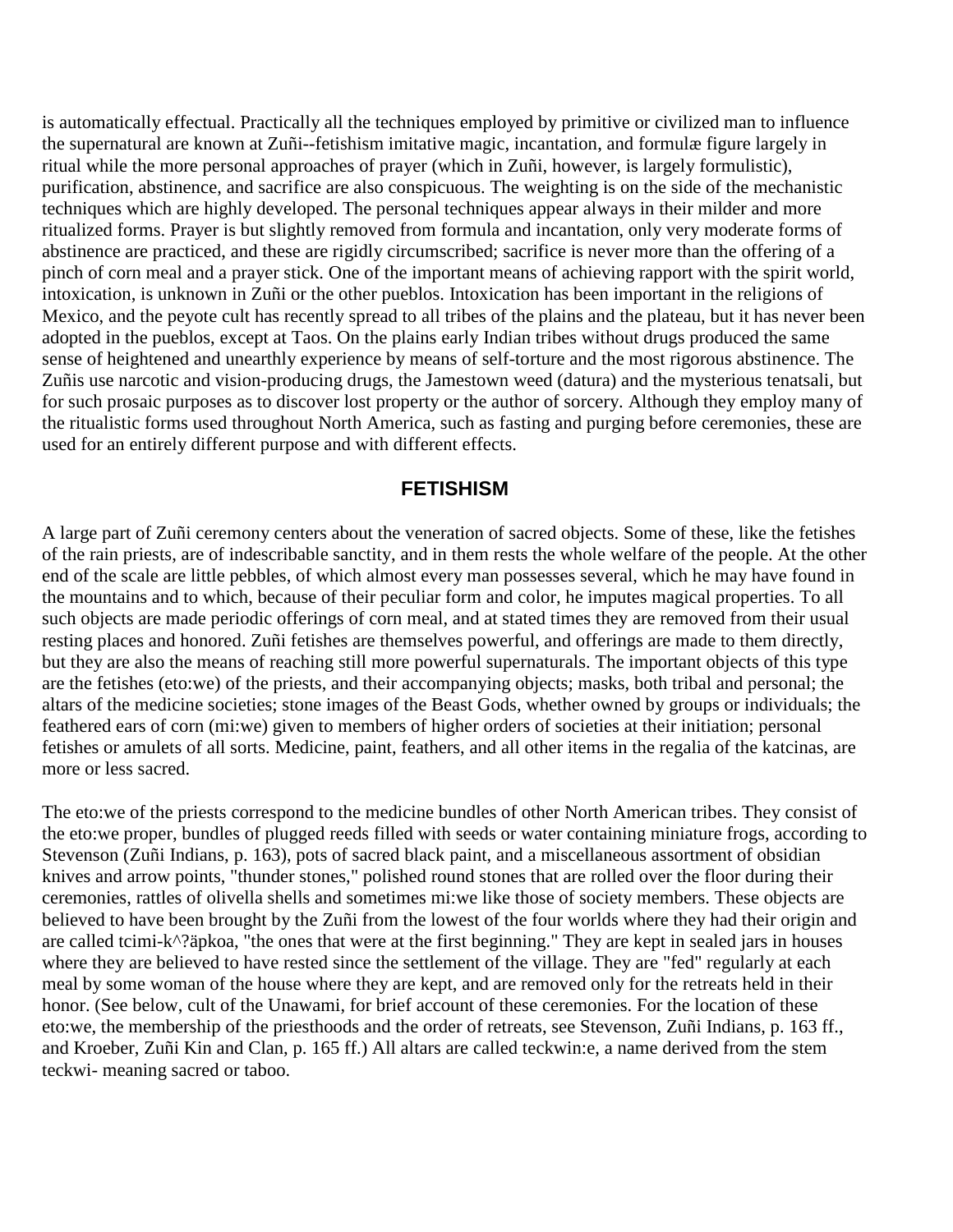Masks are with few exceptions connected with the katcina cult. Some are, like the fetishes of the rain priests, "from the beginning" and are tribal property administered in trust by self-perpetuating cult groups. Other masks are individual property which are destroyed at the death of the owner. Like eto:we, masks are regularly fed.

The altars of the medicine societies consist of painted slat altars, a sort of reredos erected at certain of their ceremonies, stone images of the Beast Priests, tutelary gods of the medicine societies, and the same sort of miscellaneous collection of objects as are used on priests' altars. Furthermore, each member of the higher or curing orders of the medicine societies possesses a mi?le (plural miwe), an ear of corn wrapped in feathers which is his personal amulet, and is destroyed at his death. The miwe of members are placed on society altars during all ceremonies.

Some men always carry with them pieces of medicine roots or packages of red paint as amulets. Others possess collections of pebbles and sticks of black paint, from which they seek help in special emergencies, and which are honored with prayers and songs. Perfect ears of corn and ears with flattened ends are believed to have protective powers. One man sold to the writer a personal fetish, a "teckwin:e," together with the ritual and prayers connected with its use. The fetish consisted of four stones, two slender uprights about 2 inches long, one brown and one white, male and female, respectively, a curiously colored triangular stone about an inch long called the "heart" and another round stone called the "head." There was a ritual for setting them up, and prayers. The ritual was used at the winter solstice "or any time."

There also is the "Santu," a small St. Francis, inherited from early Franciscan padres, whom the Zuñis consider a Virgin, and who is besought at a special festival held in her honor, for the blessing of fertility.

The possession of a major fetish, such as eto:we or a mask, protects the house where it is kept; "it gives you something to pray for and makes the house valuable." But its possession may also be a source of danger, for if neglected or desecrated it may cause harm to its keeper. That is one of the reasons why priests endeavor to be exemplary in their conduct.

#### **COMPULSIVE MAGIC**

About each sacred object clusters a body of fixed ritual of magical purport. A large number of these magical practices might be classed as imitative magic. During the retreats of priests polished round stones are rolled across the floor to "call the thunder," for thunder is caused by the rain makers rolling the thunderstone in their ceremonial room. At many points in ceremonies tobacco smoke is blown to the six cardinal points "that the rain makers may not withhold their misty breath." There are innumerable rites of this kind. Among the most conspicuous are the presence on every altar of water from a sacred spring, "that the springs may always be full"; the sprinkling of water to induce rainfall; the blowing of smoke to produce clouds; the mixing of great bowls of yucca seeds to produce clouds; the rolling of the thunderstones (the Hopi device of stamping on boards, and the use of the "lightning stick" seem not to be employed at Zuñi); the planting of seeds in the floor of new houses to produce fertility; the conservation of ashes and sweepings in the house during the winter solstice ceremony and finally throwing them out with the prayer, "May you return as corn; may you return as meal"; the placing on winter solstice altars of ears of corn for plentiful crops; and of clay images of peaches, domestic animals, jewelry, and even money to secure increase; the presentation of dolls to pregnant women for safe delivery; the use of bear paws in medicine ceremonies "to call the bear"; and finally, the whole practice of masking in order to compel the presence of the supernaturals in their other bodies, i. e., as rain.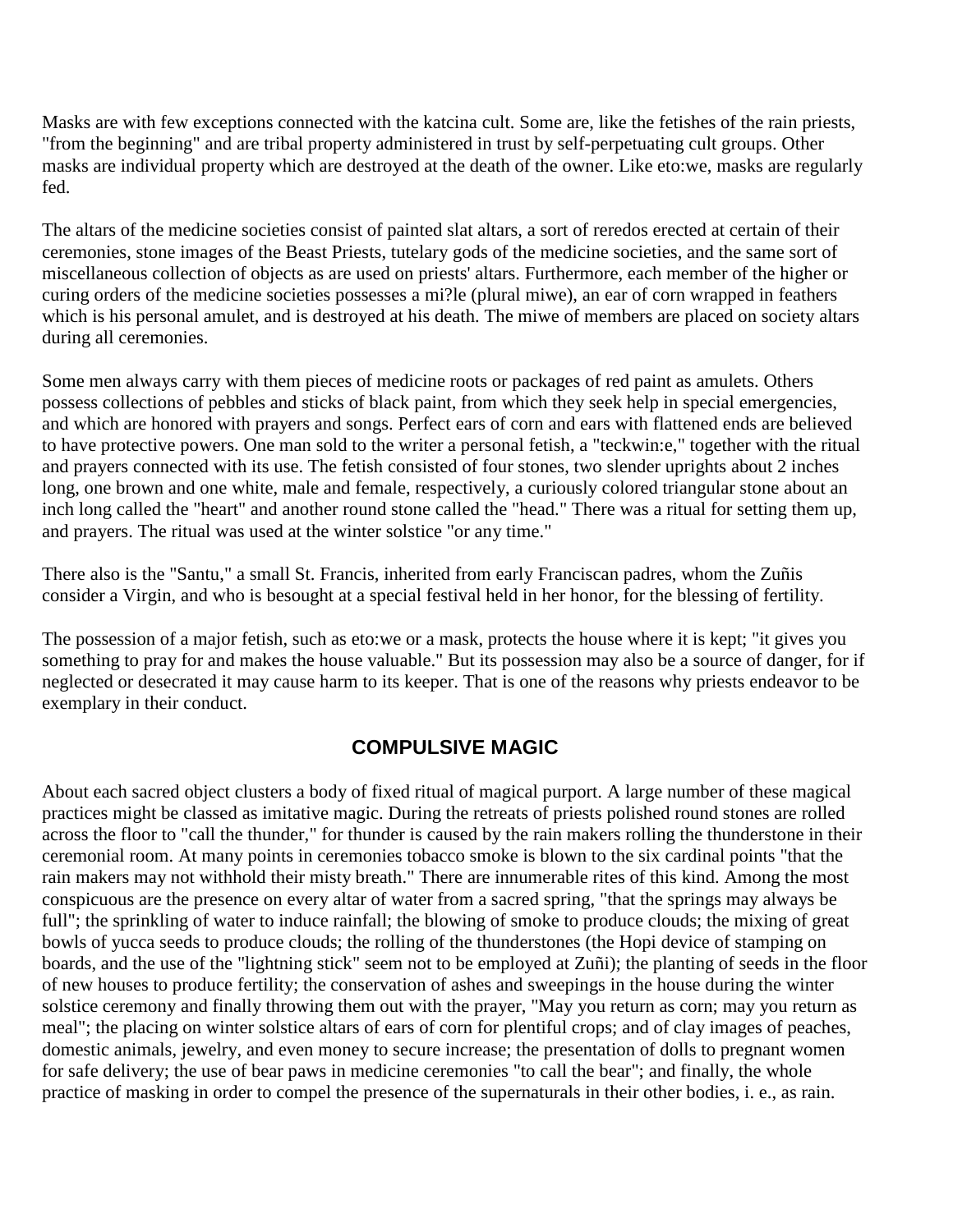The list might be greatly amplified. Many of these practices have been analyzed by Doctor Parsons, Increase by Magic, American Anthropologist, vol. 21, p. 203. There is a certain elasticity in these practices and new ones based on this principle may be readily introduced.

These techniques, despite their mechanistic character, belong distinctly to the realm of religion, since they require a special setting to be effective. The Zuñis use yucca root for washing the hair, and great bowls of the suds are mixed in much the same way they are on the priests' altars. But a woman does not bring rain every time she washes her hair, nor a man every time he smokes a cigarette. These everyday arts become magical techniques only when performed by special persons at stated times and places, in the presence of certain powerful fetishes and to the accompaniment of set prayers, songs, and other ritual acts. Sorcery consists largely in using these and other magical techniques outside of their legitimate settings.[19]

This brings us to another type of magical compulsion which is less apparent but perhaps more fundamental in the development of Pueblo ritual, which might be called, for lack of a better term, formulistic magic. This is the use of apparently irrelevant formulæ or actions to produce a desired result. The efficacy of the formula depends upon its absolutely correct repetition. Every word, gesture, bit of regalia is part of the charm. Hence, the great perturbation in Zuñi if a dancer appears wearing a feather from the shoulders instead of the breast of the eagle, if a single gesture before an altar is omitted, or if the words of a prayer are inverted. A very large part of Zuñi ritual is of this type; in fact all imitative magic has its secret formula

[19. A common type of love sorcery, practiced by men, is to get control of a woman's person by possessing oneself of a fragment of her clothing, a bit of the fringe of her shawl or belt, and carry it about constantly in the pocket or tied to the headband. Should this fail as a love charm, the sickness or death of the victim can be caused by exposing the fragments in a high windy place. Prayer sticks may also be used for sorcery.]

to give it validity. These formulæ comprise the great mass of esoteric practice. To this category belong rituals for setting up and removing altars, prayer-stick making, all songs and dances, and most important of all, practically all of the so-called prayers.

#### **PRAYER**

Prayer in Zuñi is not a spontaneous outpouring of the heart. It is rather the repetition of a fixed formula. Only in such prayers as those accompanying individual offerings of corn meal and food is a certain amount of individual variation possible, and even here variation is restricted to the matter of abridgment or inclusiveness. The general form of the prayer, the phraseology and the nature of the request, conform strictly to types for other prayers. All more important prayers are fixed in content and form, and great importance is attached to their correct rendition. The rigidity increases in proportion to the importance of the occasion. The words of these prayers, like the fetishes themselves, are tcimik?^änapkoa, "according to the first beginning." That the desired undeviating repetition claimed for prayers is not always achieved is illustrated by a study of variants to be published in the Journal of American Folklore, which shows also the very narrow margin of variability. That a long prayer should have changed so little in the 50 agitated years since Cushing's time is really remarkable.

There are definite fixed rituals and prayers for every ceremonial occasion, and any moderately well-informed Zuñi can identify any of them even when removed from its proper setting. As a check upon informants I read all the prayers I had collected to another informant, a young woman who herself was not actively associated with any major cult, but who was generally well informed through her family connections. In every case she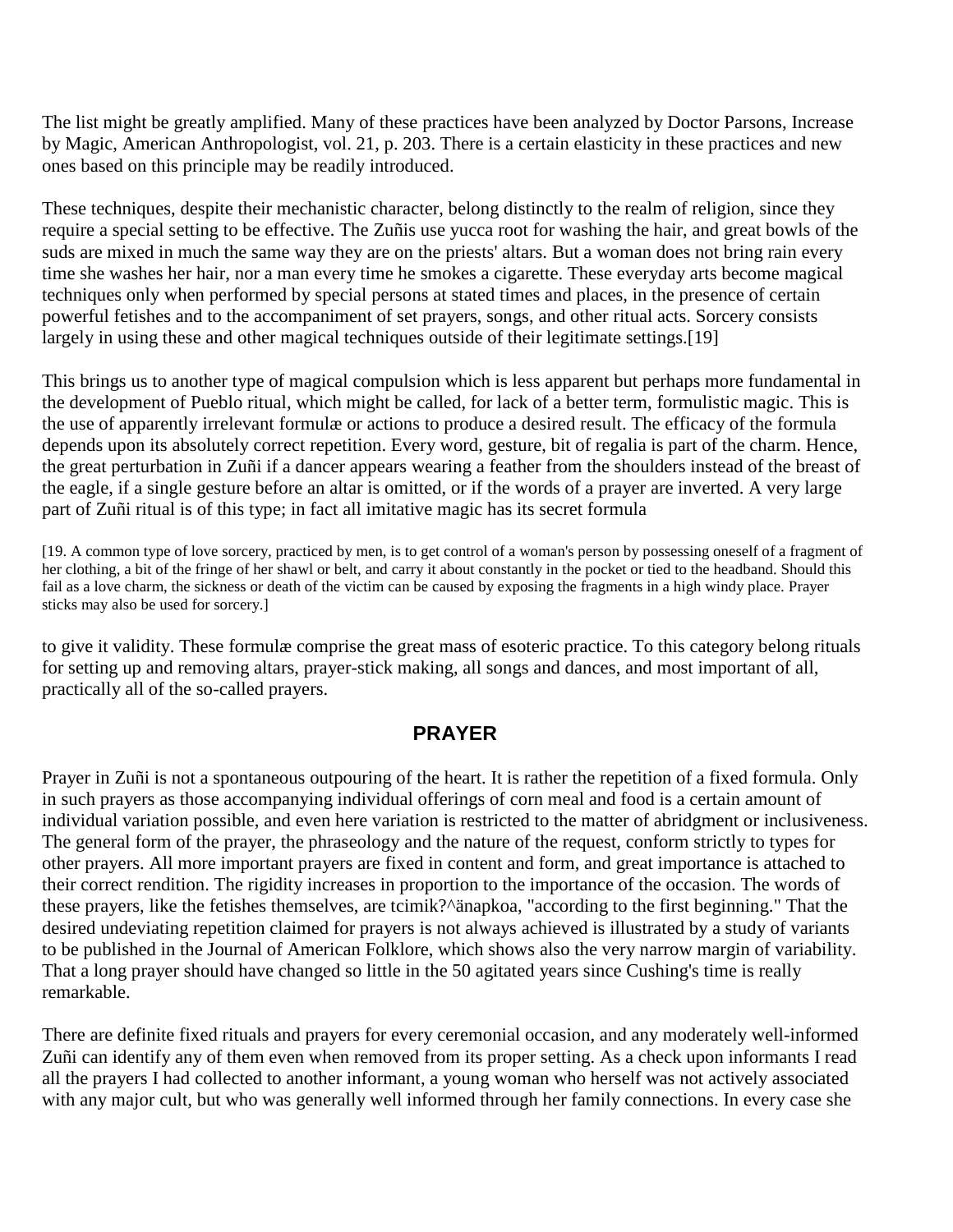could identify the prayer after about five lines had been read. "It belongs to A:'ciwani--to P?ekwin. This is what he says when he first goes in in summer"; or "It is the prayer for planting prayer sticks. Anyone can use it." The same woman, however, asked me to copy down for her the prayers for offering the monthly prayer sticks, and for offering corn meal, so that she could learn them, for she knew no prayers for these occasions: "I never learned any prayer for the prayer sticks, and so I just put them down and sprinkle corn meal without saying anything. My husband belongs to a society and knows these prayers but he would not teach me his prayers. I would have to go to my 'father' (the man who initiated her) to learn them and I would have to give him a present for teaching me." This same woman could repeat long prayers when they occurred in tales, so it was not lack of knowledge.

This brings us to another important point, namely, that not only must a prayer be repeated verbatim to be effectual, but it must have been acquired by legitimate means. It must be learned according to definite technique from someone who has the right to use it, and it must be paid for. Otherwise "maybe you can say it but it won't mean anything, or maybe you'll forget it when the time comes to say it." Hence the confusion concerning just what is and what is not "esoteric" in Pueblo ritual. Knowledge of the details of "esoteric" ceremonies is widely diffused, but the power to perform any ceremony effectively is restricted. And since there is an indefined feeling that in teaching prayers, "giving them away," as the Zuñis say, the teacher loses some of the power over them, men are "stingy" with their religion.[20] Therefore a man who win tell readily enough a long difficult prayer that he has learned out of curiosity, or as an investment against the time when the present owner dies, will balk at telling a simple common little prayer for offering corn meal to the sun, which everyone knows, but which nevertheless "belongs" to him in a way that the other does not. Hence the paradoxical situation that the very last person to ask for an a:ciwani prayer is one of that group. This, incidentally, is one of the reasons why Christian missionaries are ludicrous in the eyes of Zuñis. "They throwaway their religion as if it weren't worth anything and expect us to believe it." Such conduct is not only ridiculous but irreverent.

There are other formulæ at Zuñi besides prayers and songs. Many ritualistic acts, such as offering corn meal or prayer sticks, are of this character. Once the writer caused considerable perturbation by sprinkling corn meal upon a Zuñi altar. "Because sprinkling corn meal is like a prayer; even if you don't say anything you are asking for good luck, and because you are strong when you go away you will take all our good luck with you to your country." Similarly no one at Zuñi would make me a prayer stick to offer with the offerings of my family at the solstice, although many connived at my acquiring prayer sticks for scientific purposes.

#### **SINGING AND DANCING**

Singing and dancing by large groups hold an important place in public and secret rituals. Many ritual acts are accompanied by song. There are special song sequences for setting up and taking down altars, for mixing medicine water or soapsuds, for bathing the head at initiations, to accompany various acts of curing. These are all special songs of the curing societies. like prayers, they must be

[20. This was made painfully evident to the writer in the death of one of her best informants who, among other things, told her many prayers in text. During his last illness he related a dream which he believed portended death and remarked, " Yes, now I must die. I have given you all my religion and I have no way to protect myself." He died two days later. He was suspected of sorcery and his death was a source of general satisfaction. Another friend of the writer, a rain priest, who had always withheld esoteric information, remarked," Now your friend is dead. He gave away his religion as if it were of no value, and now he is dead." He was voicing public opinion.]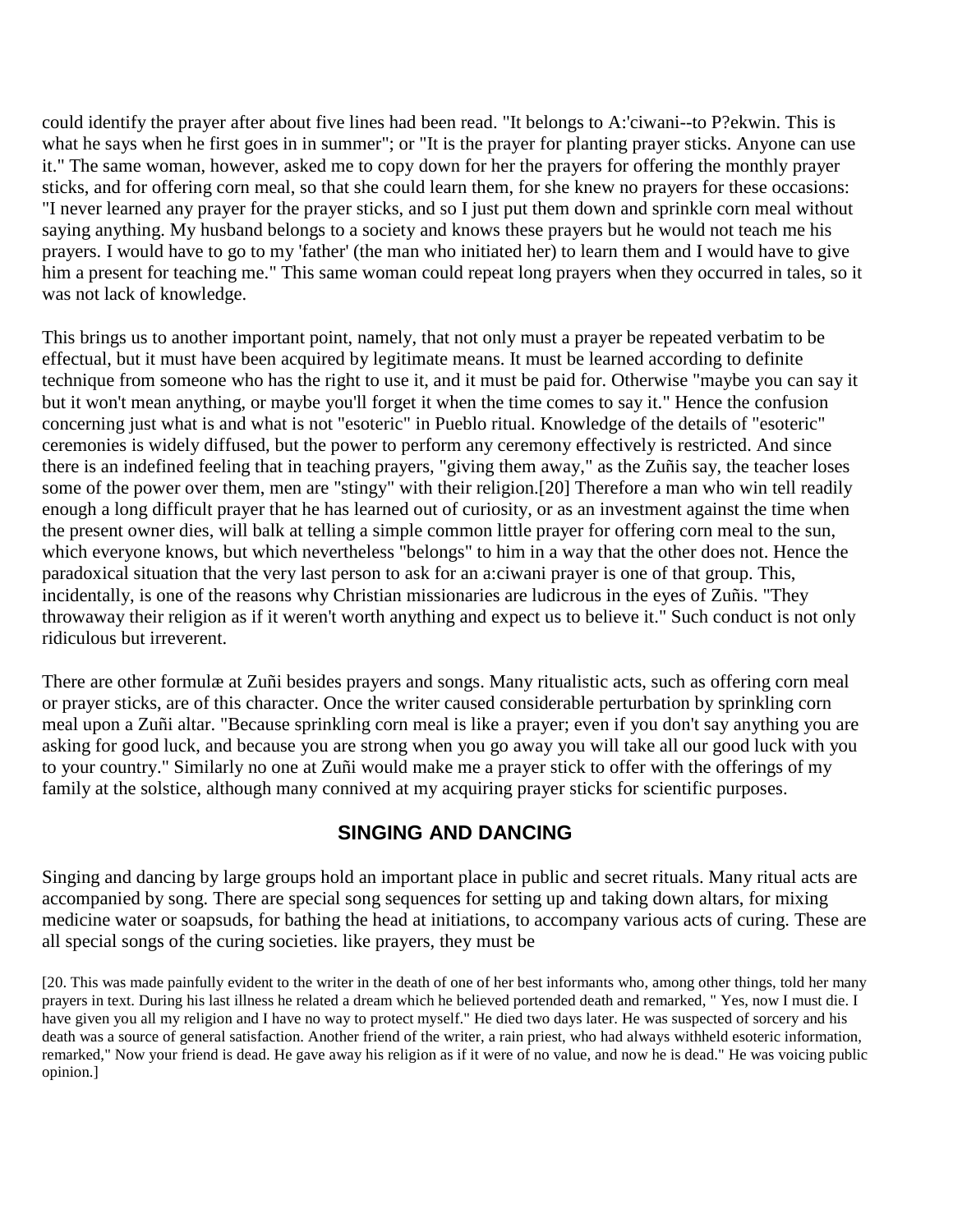learned ritualistically. They are in the nature of incantations; many of them are in foreign languages or have no intelligible words. In addition to these songs of the medicine societies, there are many individually owned songs of magical power, especially songs for planting, for "dancing the corn":[21] individual medicine songs, or songs associated with personal amulets. Certain women also have grinding songs in addition to the wellknown songs of the men. These esoteric songs, especially those connected with curing, are very valuable. One man paid a pair of moccasins, a blanket, and a saddle for a song to be used as a love charm. The Great Fire Society has a song for delayed parturition but only two old men of the society know it and they are "stingy" with it. It is the knowledge of songs of this kind which makes the great medicine men of the tribe.

The more patent musical literature of the tribe is the large body of dance songs. These are of many kinds, the songs of the katcinas, the songs sung by the medicine societies for such katcinas as do not sing for themselves, the songs of the medicine societies for the general winter curing ceremonies, for initiations, and for special dances. Katcina songs differ rhythmically and melodically among themselves, those, say, of Kok?Okci are quite different from those of Hemucikwe, or the still more divergent Kumance, and all katcina songs are sharply differentiated from medicine songs. The songs of the various societies differ, and a man can usually classify any song he hears. With the exception of a few secret songs, all songs are songs of sequence, sung by groups, the leader holding the sequence.

Katcina songs are made new for each dance. Song making probably is usually the setting of new words to traditional melodies, according to fairly fixed patterns of structure. The dance step is a simple beating of time with the foot, the body movements being synchronized with the song rhythm. Rhythms are simple, but the melodic structure is subtle and complex. A fuller account of katcina dancing is given on page 896. Most katcinas use only rattles to accompany the song. One group uses a bundle drum, the Koyemci use a barrel drum, and one set uses the pottery drum of the medicine societies.

The dance songs of the societies are more vigorous in rhythm than those of the katcinas, and almost always employ the drum in addition to rattles. A chorus surrounding the drum sings for the dancers. The dance step also is more energetic. Sometimes choirs from the medicine societies sing for certain katcinas, and in that case the rhythm and dance step are those associated with society rather than katcina songs. The societies have song sequences for each of their ceremonies. Most of these are traditional in tune and words, but

[21. A ceremony performed by the women of each household at the winter solstice when the corn is taken out and "danced" so that it will not feel neglected during the ceremonial season.]

innovations in words are introduced in specified places. These innovations, as well as those of the katcina songs, are frequently social comment. The society choirs are led by the drummer who holds the sequence. He is a permanent officer of the society, although his office is not sacred like that of the medicine chief or fire maker.

The following partial list of the song cycles of the Great Fire Society is some index of the wealth of musical endowment at Zuñi:

Chief song cycle.[22] Dance songs used in general curing ceremonies in December. This contains 6 sequences containing, respectively, 29, 15, 16, 17, 14, and 31 songs.

Thunder songs. Twenty songs for the first dancing of katcinas at New Year.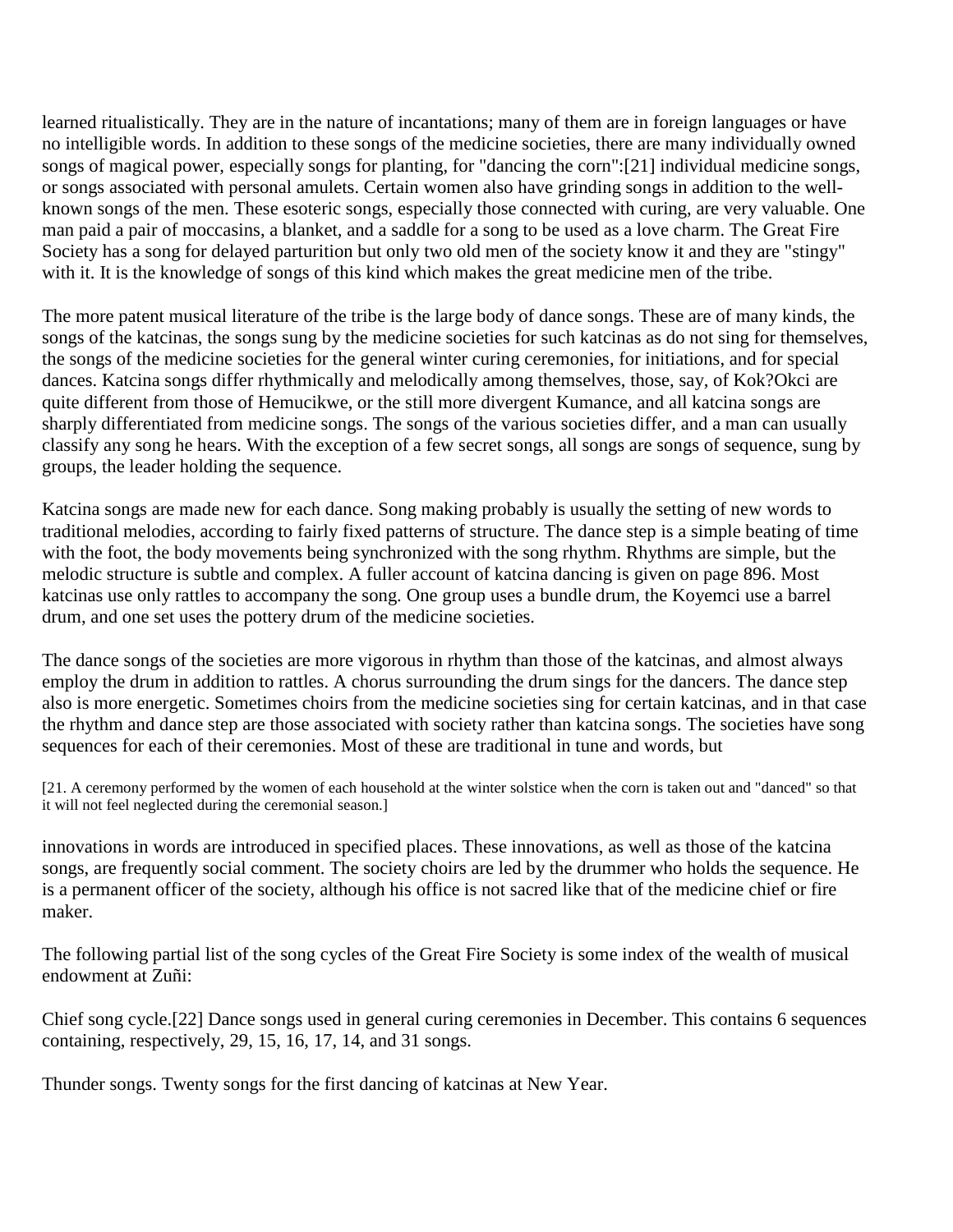Dancing songs (for the dancing of katcinas at the New Year). Seven sequences, the number of songs not known.

Katcina songs. For dancing of katcinas at winter dance series and at Ca?lako. Number of songs not known.

Medicine water songs. Eight songs for making medicine water; no drum.

Fire-making songs. Four songs used for making New Year fire; no drum.

Purificatory songs. Four songs for purification sung at the conclusion of dancing; no drum.

Storm-cloud songs. Twenty-two songs without drum sung for rain on first night of winter solstice. Very esoteric.

Songs of blessing. Sung for increase on eleventh night of winter solstice. Number not known, "a big bunch." Esoteric.

Dawn songs. "Two big bunches" sung at closing of meetings during solstice. Very esoteric. No drum; slow rhythm.

Prayer-stick songs. Four songs for blessing prayer stick bundle before planting. Very esoteric.

A number of special songs sung at the new year meeting: a "going out song, " a "coming-in song," a song calling by name the appointees to sacred offices, a song welcoming the New Year.

This does not include the songs of the special meetings of the society used at their public dance in January and February, individual curing ceremonies, and initiations. The informant died before the list was completed. Some of these songs are used only once a year or, like initiation songs, at intervals of several years, and their content and sequence must be kept by the drummer.

With the exception of a few lullabies and children's play songs, there is no secular music at Zuñi. The only work songs, those for the grinding of corn, are sacred, since everything connected with the handling of corn is sacred activity. There are two sequences of songs for ceremonial grinding; the most popular are the Flute songs, taken out of the dance songs of the Corn dance and retaining the characteristic ritard at the close which is found in all dance songs. These songs are sung by men accompanied by drum. Women have songs which they use during summer when drumming is taboo.

Group dancing is regarded as a pleasurable activity, pleasing alike to gods and man. Joy is pleasing to the gods and sadness is a sin against them; therefore, for the common man dancing is the most readily accessible and effective form of worship. Usually it is a boy's first voluntary participation in ritual. He dances in mask before he learns the simplest prayer--some people never learn prayers--and long before he learns to make his own prayer sticks. The dance, particularly the masked dance, is preeminently the province of the young, although many men continue to dance in old age. The origin myth of katcina dancing stresses its pleasurable side. It relates that when the people first settled in villages and increased in number they did not know how to enjoy themselves.[23] So their priests made prayer sticks and sent them to their lost children who had been transformed into katcinas, and the katcinas came and danced for their people. But they were the dead, and so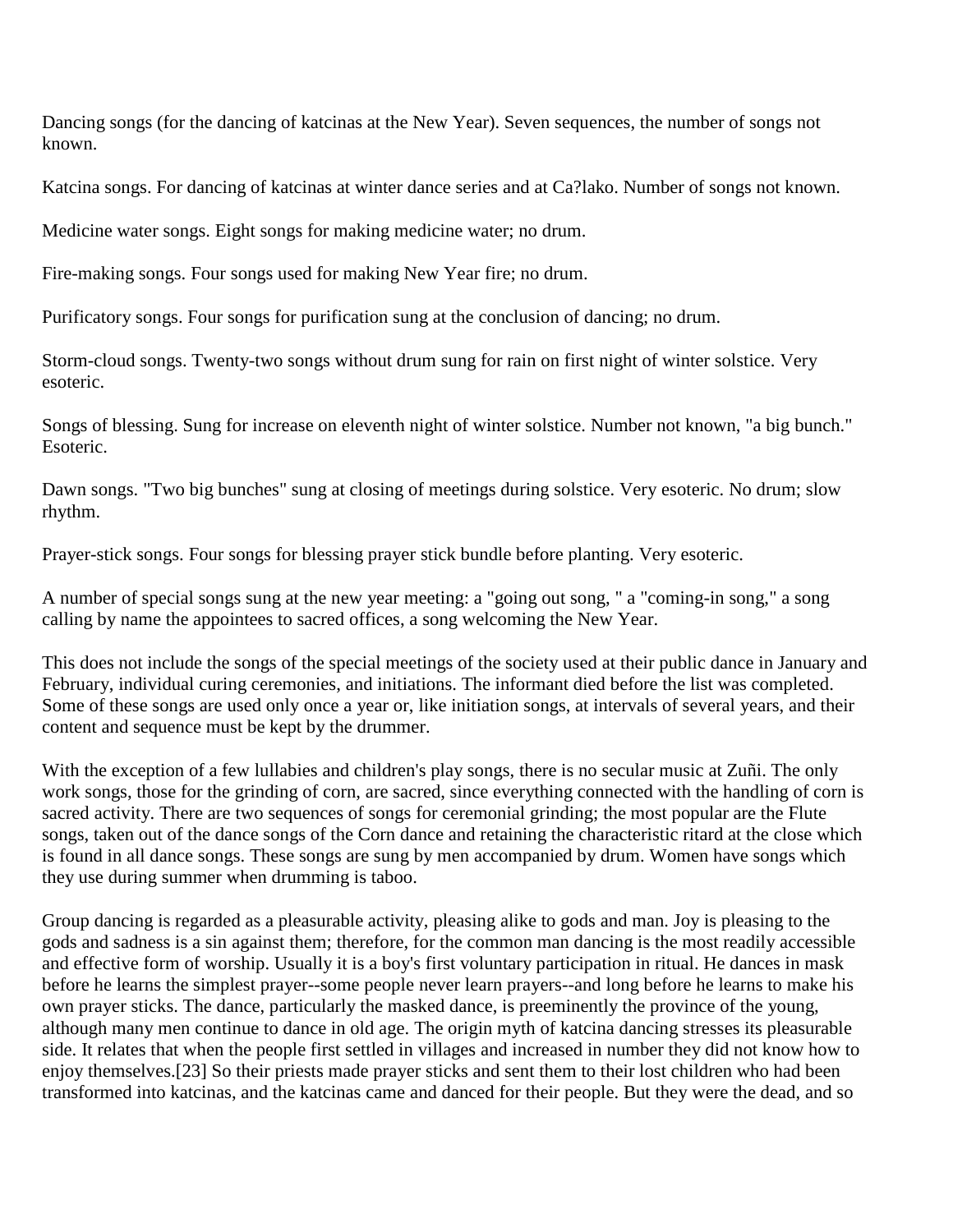when they came someone died. Therefore the people were instructed to copy their masks and dance with them. "When you dance with them we shall come and stand before you," the katcinas promised, and also promised that it would not fail to rain. Katcina folklore abounds in tales of the devices used by katcinas to enable them to come to Itiwana to dance. There is no myth to explain the origin of unmasked dancing, but the same ideology of summoning the supernaturals in this manner is current. And during the winter solstice, when all the ritual groups are holding their ceremonies, the heads of households take six perfect ears of corn and hold them in a basket while they sing for them. This is called "dancing the corn," and is performed that the corn may not feel neglected during the ceremonial season.

The principal occasions for dancing are the series of summer and winter katcinas, the culminating ceremonies of the Ca?lako, the retreats of the medicine societies during the solstices, initiations, and the Scalp dance. Certain societies hold special ceremonies in which dancing by members and outsiders figures prominently, the winter ceremonies of the Wood Society and Big Fire Society; the Yaya, the dance of the Shuma?akwe. The so-called Corn dance and the Santu dance are other ceremonies in which dancing is conspicuous. In all these cases dancing accompanies less spectacular rites, usually extending over a longer period than the dance itself. Frequently the dance is subsidiary to these secret and potent rites. Usually it is the younger and less responsible members of the group who dance, the priests and leaders meanwhile remaining in retreat or sitting quietly behind their altars. Even in katcina dances, where the dance itself is the essential rite, the pattern of dancing for the priests is preserved. In summer the katcina dances are held during the season when the priesthoods are in retreat, and the katcina group always dances in front of the house where the priests are "in."

In order for any rite to be efficacious the protagonist must "have a good heart," or, to use more familiar phraseology, he must be in a state of grace. Joy and freedom from care are the chief requirements of a state of grace, second only to physical purity. Therefore the custom of dancing for the priests while they are in retreat, and of various groups visiting to dance in one another's house during synchronous periods of retreat. During a katcina dance that lasted for several days a group of "little dancers"[24] came one night to dance in the kiva. "Because the dancers could not go home to their wives, and were lonely in the kiva. Therefore these others came to dance for them so that they should not be sad."

Connected psychologically as well as ceremonially with public dancing is the practice of clowning. There are organized groups of clowns who assist at all katcina dances and amuse the populace by obscene or satirical or childish pranks. There are masked and unmasked clowns; the masked clowns, the Koyemci,[25] are the most feared of all the katcinas. The Ne?we:kwe society also are clowns, and are regarded as the most powerful medicine men, and potential witches. They are famous for love magic.

#### **OFFERINGS**

Offerings of various kinds are included in all Zuñi rituals. The principal offerings to the supernaturals are food, tobacco, prayer meal (coarse cornmeal containing ground white shell and turquoise), and prayer sticks. The usual food offering consists of a bit of food from each dish that is set out, thrown into the fire or merely dropped on the floor with a brief, perfunctory prayer. The supernaturals nourish themselves on the spiritual essence of the food. All priests and the wives of priests make such an offering before eating of any dish. Also women in houses where fetishes are kept offer food in the fire before serving a meal. These offerings are more formal at quasi-ceremonial feasts, such as the feasts accompanying house building, harvest, etc. Men during participation in ceremonies also make offerings of food in the river, where it is readily accessible to the gods.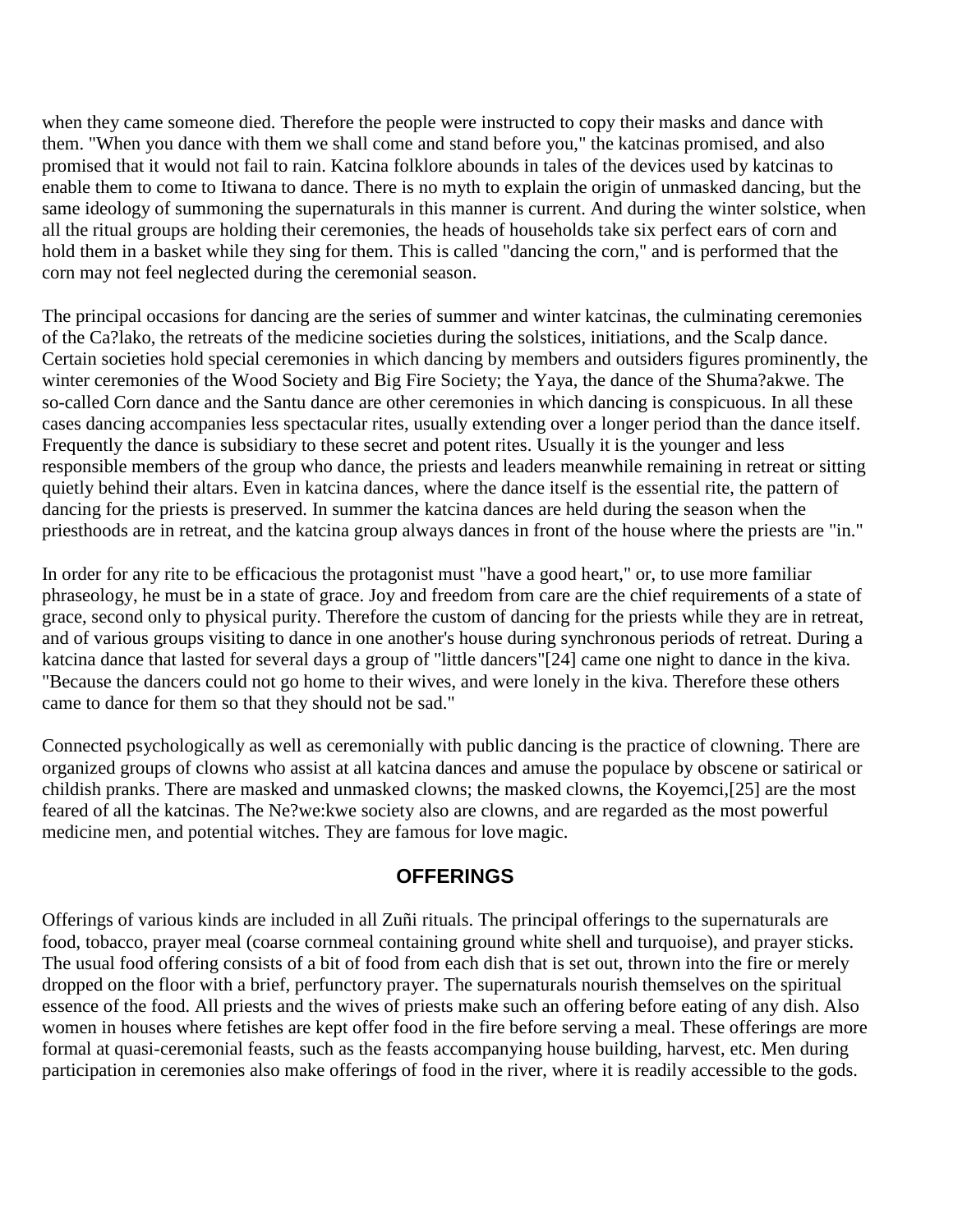Food offerings are made especially to the ancestors (a:lhacina:we) and the katcinas. On the day of the dead large quantities of food are sacrificed in the river and the fire (see p. 621).

[24. The "little dancers" are the children of the katcinas. One or a group may come to play pranks in connection with any katcina dance. They are impersonated by young boys.

25 For fuller accounts see p. 946, and Parsons, p. 229.]

Meal is offered to the sun each morning by all men who hold any permanent or temporary sacerdotal position and by many other individuals, both men and women. Meal is sprinkled on prayer sticks when they are planted, and on masks, fetishes, and other sacred objects when they are taken out for use and when they are returned to their places. It is sprinkled upon katcinas by onlookers, and their leader sprinkles meal before them "to make their road." Handfuls of meal are thrown into the air through the kiva hatchway to welcome the new year. A bowl of corn meal stands on every society altar and everyone who enters the room to participate in the ceremony sprinkles corn meal on the altar before taking his place. In addition to the use of meal as an offering it is also used for delineation of sacred symbols. Every altar is set up upon a painting of white meal representing clouds, and from the center of this a line runs out toward the door of the room, or the foot of the ladder. This is the road of life and along it persons entering the room walk up to the altar. It is also the road by which the supernaturals enter. Colored sand paintings, similar in technique to those of the Navaho, are used in initiation ceremonies. A cross of corn meal marks the place prepared to receive a sacred object, corn meal is used to mark the walls of a house at its dedication, and marks of corn meal are made on the hatchway of the kivas to indicate the duration of a ceremony. Corn meal is rubbed on the head and face of the newborn and on the body of the dead. In short, there is no ceremonial occasion on which it is not used.

The most important and valuable gift to the gods is the prayer stick. This is a small stick, carefully smoothed and painted, to which various feathers are attached with cotton cord. The length and form of the stick, the wood of which it is made, the color of the pigment, and the feathers are all definitive of the character of the offering, and vary according to the beings to whom it is offered, the sacerdotal position of the giver, and the occasion upon which it is given.

The whole matter of the varieties and manufacture of prayer sticks is too complex to go into here. A few outstanding points can be mentioned. The wood most commonly used is the red willow. For certain occasions other shrubs are required. When wood for prayer sticks is gathered corn meal is offered to the shrub from which the twigs are cut. Only perfectly straight shoots are taken. Generally the bark is removed. There are four common prayer stick measures; from the tip of the middle finger to the base of the finger, to the center of the palm, to the wrist, to the inside of the elbow. Frequently faces are indicated by notching one side of the stick. The feathers are attached to the back of the stick and are thought of as constituting its clothing. The two upper feathers are the most important and characteristic. Usually they are from the turkey and eagle, respectively; or they may both be from the eagle. Feathers from the breast or back of the turkey are used on sticks for the ancestors and the katcinas, tail feathers of the turkey on certain sticks made by the a`ciwanii. Sticks for the sun, moon, and the Uwanami have a downy eagle feather in this position and the use of this feather entails particularly stringent taboos upon the giver. Sticks for the war gods, and for the katcina priests (the Ca?lako sticks) have an eagle tail feather in this position. The second feather is almost always one from the shoulders or back of the eagle. After this comes a duck feather, and feathers of the "summer birds," all the brightly colored birds: jay, red hawk, oriole, bluebird, humming bird, road runner, etc. Birds are snared or shot for their feathers, and the feathers are carefully kept, wrapped separately in paper and laid away in native wooden boxes with sliding covers. The feathers are attached with commercial cotton cord. The sticks are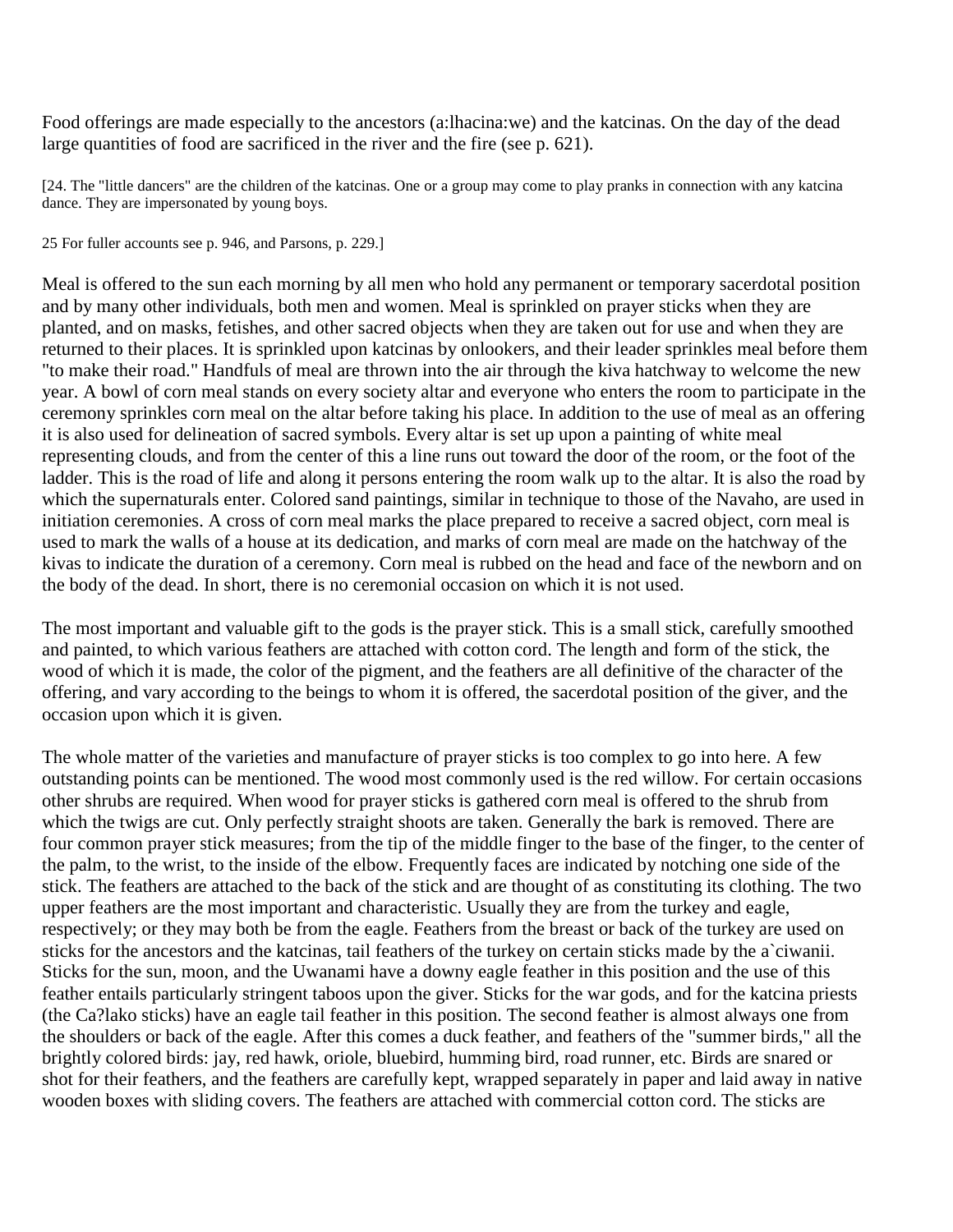painted after the feathers are attached. The character and manufacture of the pigments are described in another place. Most sticks are painted black, but those for the sun and moon are painted blue and yellow, respectively, and these colors have sex associations. Paired blue and yellow sticks are symbolic of fecundity.

The principal occasions upon which prayer sticks are offered by large groups of people are at the solstices. On these occasions persons of both sexes and all ages offer to the ancestors and to the sun (if male), or to the moon (if female). Furthermore, at the winter solstice all members of the katcina society make a second offering to the katcina and members of the medicine societies to the tutelary gods of their societies. At each full moon all members of societies offer to the ancestors, to the katcinas (if males) and to the tutelary gods of their societies. At the winter dances and at the end of Ca?lako each man makes a prayer stick for the katcinas, but does not himself plant it. Furthermore, a large part of the ritual of every ceremony concerns the making and offering of special types of prayer sticks by those participating. Prayer sticks are sometimes offered individually and sometimes the offerings of many persons are bundled together into a k^?ä-atcin:e which is deposited by someone delegated to plant it. Prayer sticks axe buried or deposited in corn fields, in the river mud, in shrines in the mountains, in springs, in excavations in or near the village.

Prayer sticks provide the clothing of the supernaturals. Just as the supernaturals nourish themselves on the spiritual essence of food offered in the fire or the river, they clothe themselves in the feathers of prayer sticks. This is especially true of the katcinas, whose beautiful feathers form their most conspicuous ornaments. (For a treatment of this idea in folklore, see the tale of Hetsitulu, p. 1048.)

The offering of prayer sticks is one of the most important acts of Zuñi ritual and four days after making any offering of prayer sticks the giver must refrain from sexual intercourse, and from quarreling. There are additional restrictions connected with special offerings after the offering to the sun at the winter solstice one must eat no meat or anything cooked with grease for four days.[26] The same restriction applies to the a:ciwan:i after offerings to the uwanam:i, and to p?ekwin after his various offerings to the sun. Also to all novices, including boys initiated into the katcina society, after their initiation. (They plant prayer sticks as the final rite in the initiation.) [27] After the plantings of the Ca?lako party the members and their households must refrain from trade for four days. There is no restriction on work for wages. No one trades during the first four days of the winter solstice--many people do not trade for 10 days--and the households of priests do not trade while these priests are in retreat. The feeling about trading at these seasons seems to be that since these are periods of magical power, during which forthcoming events are preordained, if property passed out of one's hands during this time all one's wealth would soon melt away. Therefore, during these periods, necessities are purchased at the store on credit, but no payments are made.

Prayer sticks are especially male offerings. Although women frequently offer prayer sticks they never make them. Their male relatives (actual or ceremonial) make them for them. So also, although men offer food and corn meal, it is always prepared for them by the women. This division in ritual is a reflection of the general economic pattern, in which the females supply food and the males the clothing of the household. So also women furnish the food of the gods and men their clothing.

#### **TABOO AND ABSTINENCE**

The special restrictions which follow the planting of prayer sticks is part of a general feeling of taboo directed toward all things sacred. The Zuñi word for taboo is teckwi. An altar is called teckwin:e (sacred thing); a person upon whom there is any ceremonial restraint also is teckwi. It is almost impossible to reduce the list of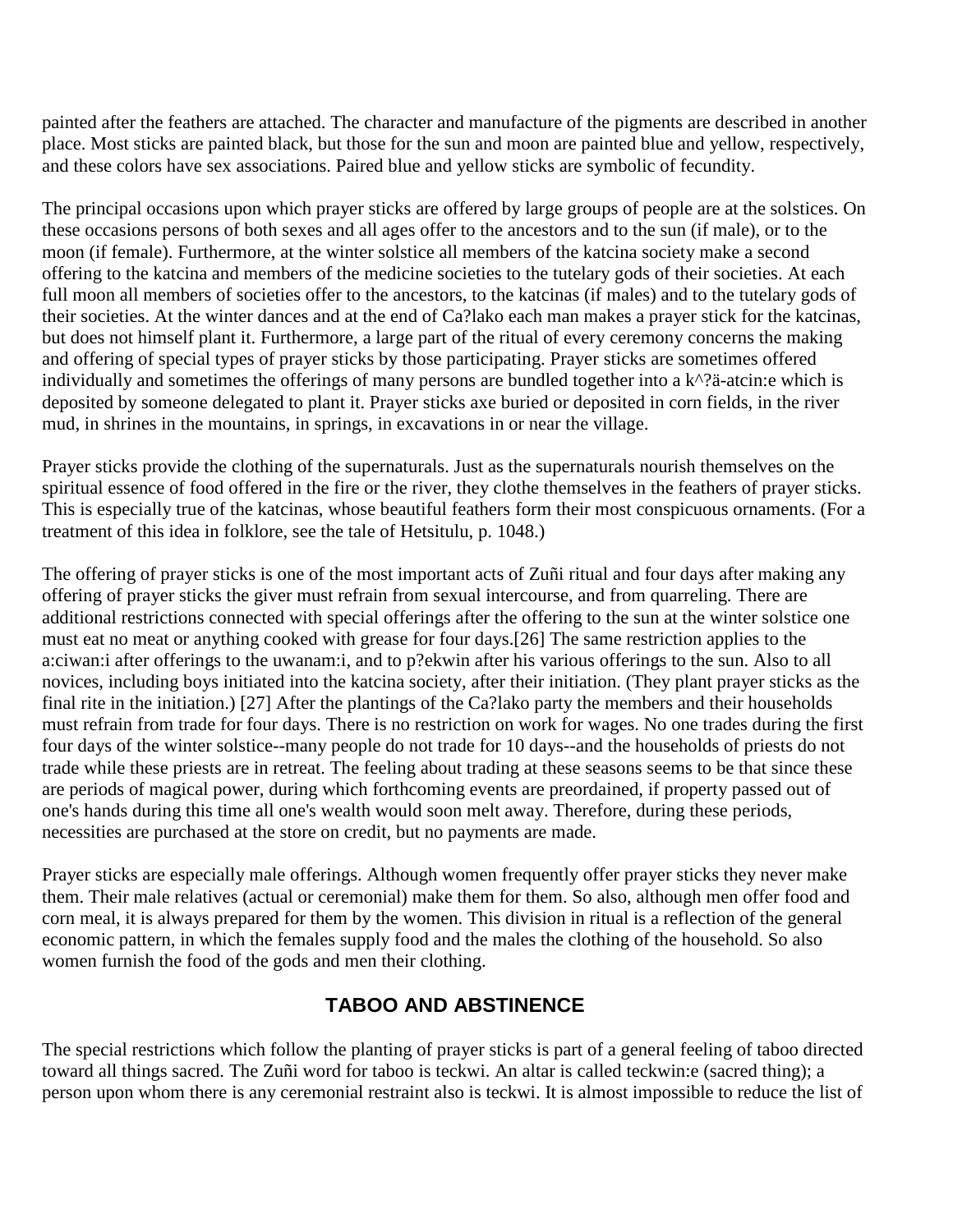Zuñi taboos to any sort of system. Some of them seem even more fortuitous than their magical formulæ. Some prohibitions are dictated by fear or repulsion, some are designed to preserve the power and sanctity of rituals and objects, others are rites of purification, one at least is designed to provoke the pity of the gods, the vigil of the priests before the coming of the corn maids (see myth, p. 914). The following activities are all "teckwi" in Zuñi terminology:

*Foods.*--Members of the ci:wana:kwe society must not eat jack rabbit, nor a common purple-flowered herb. This is felt so strongly that a member of this society will not even touch a jack rabbit nor permit it to be brought into the house in which he lives. No Zuñi eats or touches meat or grease during the first four days of the winter Solstice;[28] priests refrain from eating meat and grease for 10 days, find during the periods of their retreat; p?ekwin does not eat meat and grease after offering prayer sticks to the sun; initiates do not eat meat for four days after their initiation; warriors who have taken a scalp do not eat meat, grease, salt, or any hot food for one year; mourners (especially widows and widowers) do not eat meat, salt, or hot foods for four days following a death.

*Objects*.--All sacred objects are taboo to all people who do not "belong" to them. The strength of this feeling varies according to the power of the fetish. No one would dare to touch one of the priest's fetishes except the chief of the priesthood, and no one will enter the room where it is kept except the chief priest and the female head of the house. This is true also of the permanent masks and society altars. When the people who keep one of the Ca?lako masks moved to a now house they called the head of the kiva whose mask they kept to transfer it, "because they were afraid to touch it." Corn fetishes, prayer sticks, ceremonial garments are all handled with great respect, and no more than necessary.[29]

*Places*.--The rooms where sacred things are kept are taboo to outsiders. All shrines are taboo except when visited officially. There is one War God shrine (co?lhuwayällakwi) which may be visited by those who wish to pray for good luck in war or gambling. Otherwise it is not permitted for individuals to visit shrines even for purposes of prayer.[30] Rooms where retreats or ceremonies are being hold, unless the ceremony is specifically public, are taboo to those not belonging to the ceremony. If any one crosses the threshold he is "caught," and must be initiated into the group, or where this is impossible (like meetings of the katcina priests), must be ceremonially whipped and make certain payments to his "father." Altars are always erected on the side of the room away from the door, "the valuable place." Strangers are always seated near the door, by the fireplace and away from the "valuable place." Mourners and warriors who have taken scalps sit "away from the fire."

*Sex taboos*.--Sex relations are forbidden between members of the same clan or the same medicine society. Relations with members of the father's clan are frowned upon. A man may not have relations with the wife of a member of his kiva or medicine society (his brother's wife, hence his sister).[31] These are primarily social taboos but the punishment for them is of the same kind as punishment for breaking of strictly religious taboos.

Sex relations are taboo during the 10 days of the winter solstice, for four days following the planting of prayer sticks, and during participation in dances or other ceremonies.[32] Warriors who have taken a scalp must refrain from sexual intercourse for one year and must go through a ceremony of purification at the end of that time before they may again sleep with their wives.[33] The same rules apply to the widowed who wish to remarry.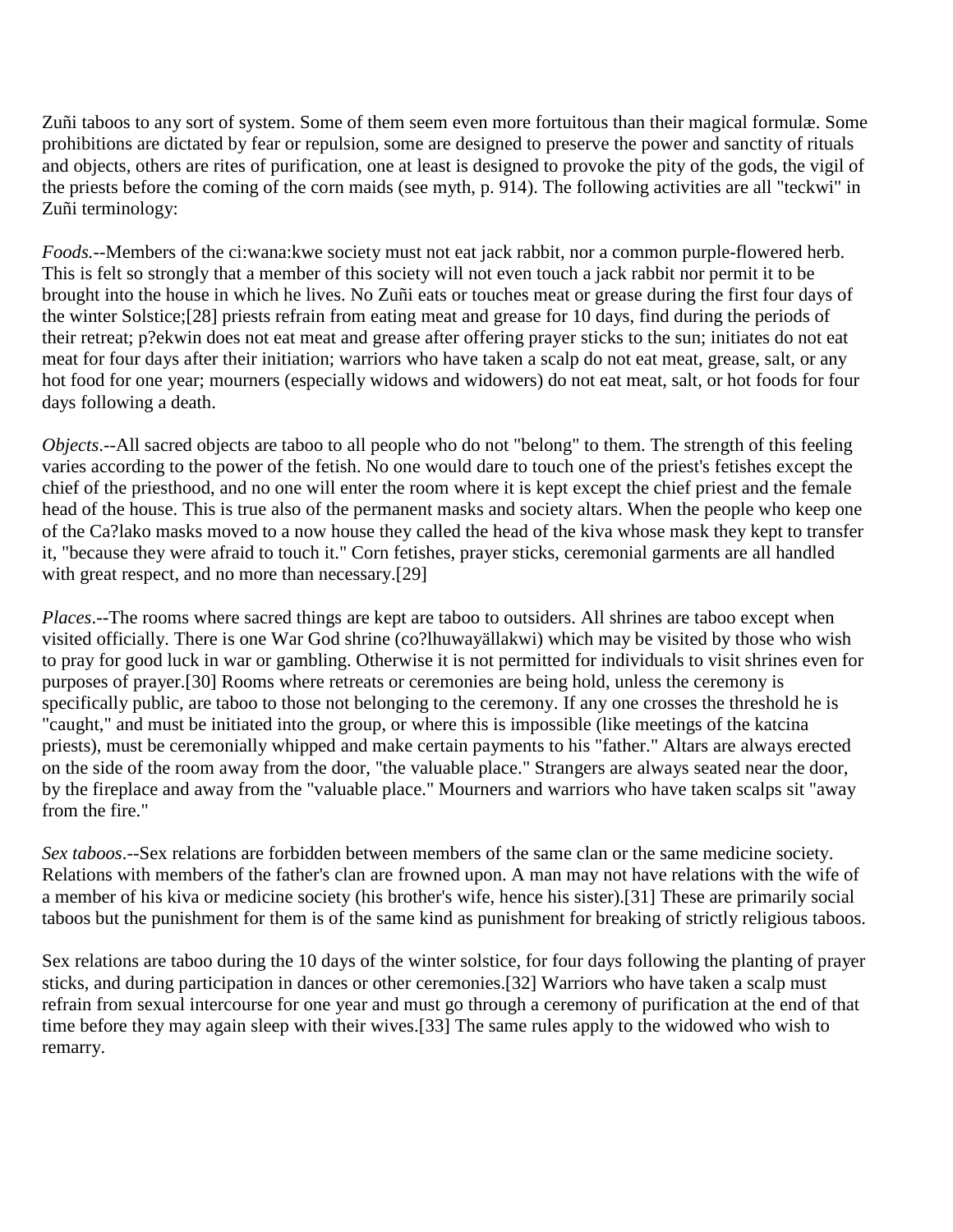*Other tabooed activities*.--Priests, and others holding temporary or permanent religious offices, must not engage in any quarrels or disputes with fellow tribesmen or outsiders. Hence, they are not appointed to civil offices. One must not quarrel for four days following planting of prayer sticks. Priests and appointees to religious office must not leave the Zuñi Valley during the terms of their office. (This is a taboo that is frequently broken to the distress of the orthodox.) This prohibition against going about may be an extension of the retreat to the daily life of those who are regarded as "working for their people all of the time." There are no taboos upon labor, except in the case of initiations, when the novice must do no work, and especially must lift no heavy weights during the four days between the ceremony at which he receives a new heart and his final initiation. No one must sleep during attendance at religious ceremonies, but there seems to be no restriction on conversation. There are certain ceremonies in which speech is forbidden to participants, especially the 24-hour vigil of the priests, while awaiting the arrival of the corn maids on the last day of the Ca?lako ceremonies. There are a number of special taboos relating to the wearing of masks a man while wearing a mask must not speak, he must not give anything away, he must not engage in any defiling activity. A man wearing a mask or katcina body paint is teckwi to others, and must not be touched, approached, or stared at. There are also special taboos concerning death, mourning, and the scalp dance which incorporates all the purificatory rites of mourning. For four days the widow or widower (also the scalper and the woman who has touched the scalp) must not approach the fire, must not touch or be touched by anyone, must not receive anything directly from the hand of another person, must not talk, and must sleep very little, if at all. The food and sex taboos observed at this period have already been mentioned. There are also special taboos relating to death by violence, by lightning, or away from home. There are no strictly religious taboos upon pregnant or menstruating women. There are, of course, many taboos that belong to the realm of folklore rather than that of religion.

To all of the foregoing prohibitions, as well as others not mentioned, the Zuñis apply the word teckwi, but it is obvious that they embrace many different attitudes toward the tabooed object or action. There are the taboos relating to death and mourning, sacred objects, places, and rites. In all these cases the prohibition rises out of the mingling of fear and reverence in the attitude toward the sacred. Fear is the predominant feeling actuating the rites for the dead, and the fear of the dead is extended to those intimately associated with him in life. Hence, the widow is untouchable during the period when the malice of the dead is active. Those who have killed an enemy in warfare are similarly threatened, since they have cut off a man before his time. In the taboos against touching sacred objects and trespassing on sacred places the feeling of fear is less apparent but none the less present, for sacred things are dangerous in proportion to their power. Whereas death is feared as the result of violating taboos of mourning, in the case of other violations the fear is vague and general, and the results of infringements are less clearly foreseen.

On the other hand, there are a number of personal restraints which are forms of abstinence rather than taboos. To this class belong the sex prohibitions, the prohibitions on certain kinds of foods at certain times, and the restrictions upon the activities of persons participating in ceremonies. The general purpose of all these restrictions is withdrawal. That they are not primarily purificatory is shown by the fact that in many cases they follow rather than precede the approach to the gods; as, for instance, the sexual taboos following the planting of prayer sticks. A man approaching the gods with a request cuts himself off from the world in order that he may concentrate all his thoughts upon wresting his desire from the supernatural. For this purpose all distracting activities are denied him.

Relations with women are forbidden, also trading, quarreling, moving about. The fullest expression of this spirit is the retreat which forms the basis of all important ceremonies. The retreat is practiced by many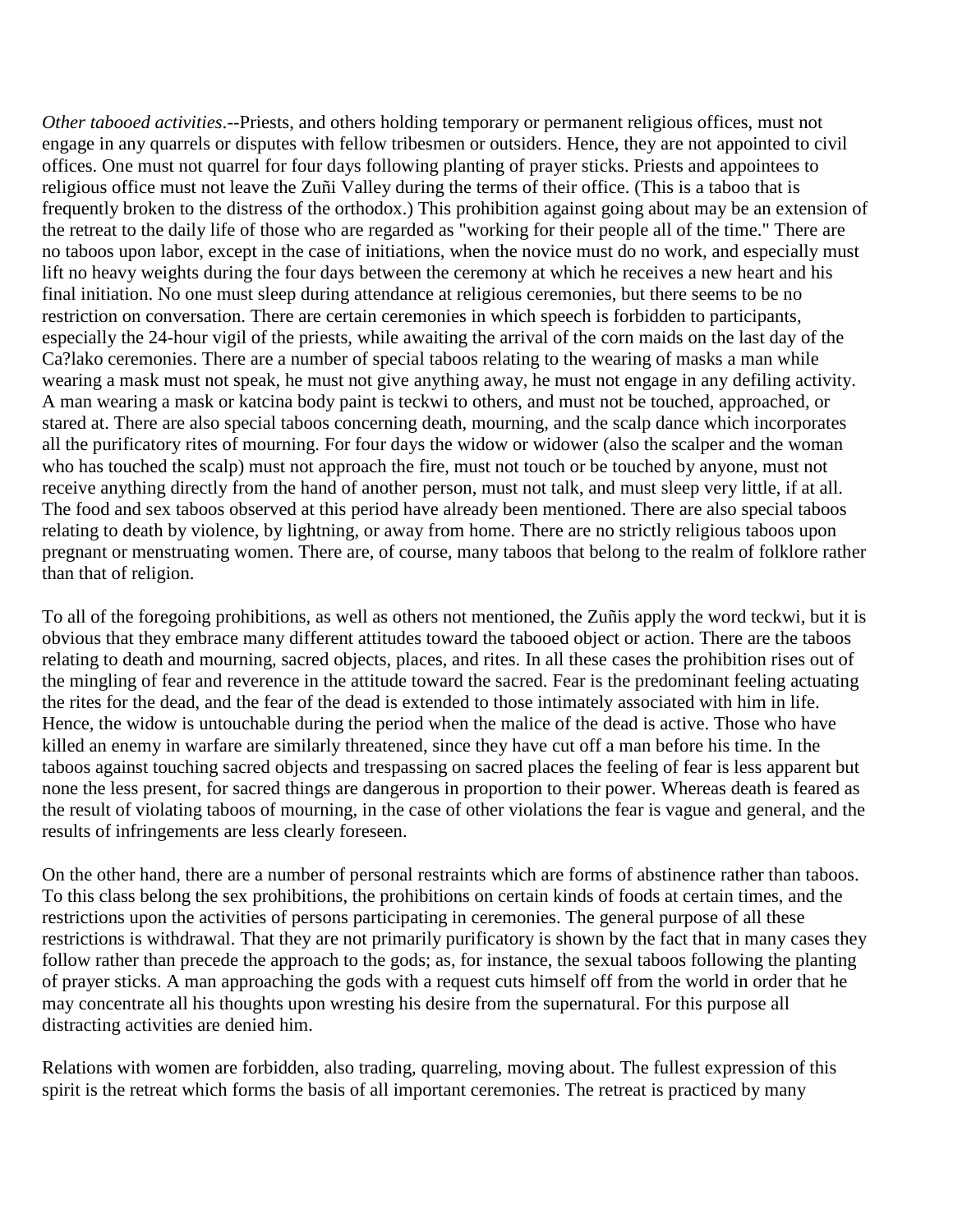ceremonial groups, but the more important retreats are those of the priesthoods who "go in" in turn during the summer, and those of the medicine societies at the winter solstice and at initiations. The katcina priests hold retreats before the public ceremonies of the Calako. Retreats are always practiced by groups. The individual retreat is not found at Zuñi. A retreat always is preceded by the making of prayer sticks. In the evening these are made into kaetcine and planted somewhere outside the village. When the emissaries return, the group "goes in" in the house where their sacred possessions are kept. The men have brought their bedding to this house, for they are to sleep there during the period of the retreat. Usually the sacred things are taken out and an altar is set up. During the retreat the room containing the sacred objects is taboo to all outsiders. The men do not leave the room (except in the case of the medicine societies, where men may go out in the day time and eat at their homes). They sleep in the house of their retreat, and their meals are served by a woman of that house, the wives of the men contributing cooked food. There are frequent sessions of song, prayer, and meditation, especially at night. Retreats usually last four or eight days. The Koyemci (see p. 946) "go in" for 14 days, and brief retreats of one night are held by priests at the solstices and at other times. Retreats frequently end with a second prayer stick planting, with the usual restrictions on conduct for the four following days, which make of this period a modified form of retreat. The main priesthoods open their summer retreats with a period of strictest retreat. In addition to the usual restrictions they forego all animal food. On the fourth day they make a second offering of prayer sticks, and, although they remain in seclusion for four days longer, the food restriction is lifted. They do not plant prayer sticks again on coming out. The minor priesthoods disband on the fourth day, although they are still under restrictions. The bow priests, although they plant prayer sticks and are "in," do not remain in their house. The "poor man" who has planted prayer sticks is in much the same position as the bow priest. Although not confined to his house he is somewhat withdrawn from life and is "sacred."

Priests live always under certain restraints, and in this restriction of activity of certain individuals may be seen the germs of a monastic life. However, it is not the sexual prohibitions that are made lifelong for the holy men of Zuñi. Celibacy as a way of life is regarded with extreme disfavor by the community. Mrs. Stevenson states (Zuñi Indians) that p?ekwin although married is expected not to cohabit with his wife, but I could find no evidence that this is the case. He is expected to observe rigidly the long periods of sexual continence, which his elaborate ceremonies require, but continence at other times is not considered necessary or desirable.

There is, moreover, a marked difference in attitude between the Zuñi priest and the Christian or Buddhist monk. Zuñi ideology does not oppose matter and spirit as conflicting or mutually exclusive principles. The priest, therefore, does not renounce the world, the flesh, and the devil because the world and the flesh are evil. Rather he strips his life of trivial, irrelevant, and distracting matters in order to leave his mind free for his great work--the material and spiritual welfare of his people.[34]

#### **PURIFICATION**

In addition to these taboos and restrictions which may be regarded as secondarily purificatory there are also certain positive rites of purification. Among these bathing, especially bathing of the head, holds first place. Bathing of the head is obligatory before participation in any ceremony and usually at the conclusion of the ceremony. For important festivals everyone in the village bathes his head. The head of the newborn infant is bathed before he is presented to the sun. In most pueblos a name is given at this time, but not at Zuñi. Bathing of the head with name-giving forms the culminating rite of initiations; after important participations in masked ceremonies the head and body are bathed by paternal aunts. The purpose of ritual bathing after ceremonies is to make the participants safe for human contact. The ceremony at which the Koyemci are paid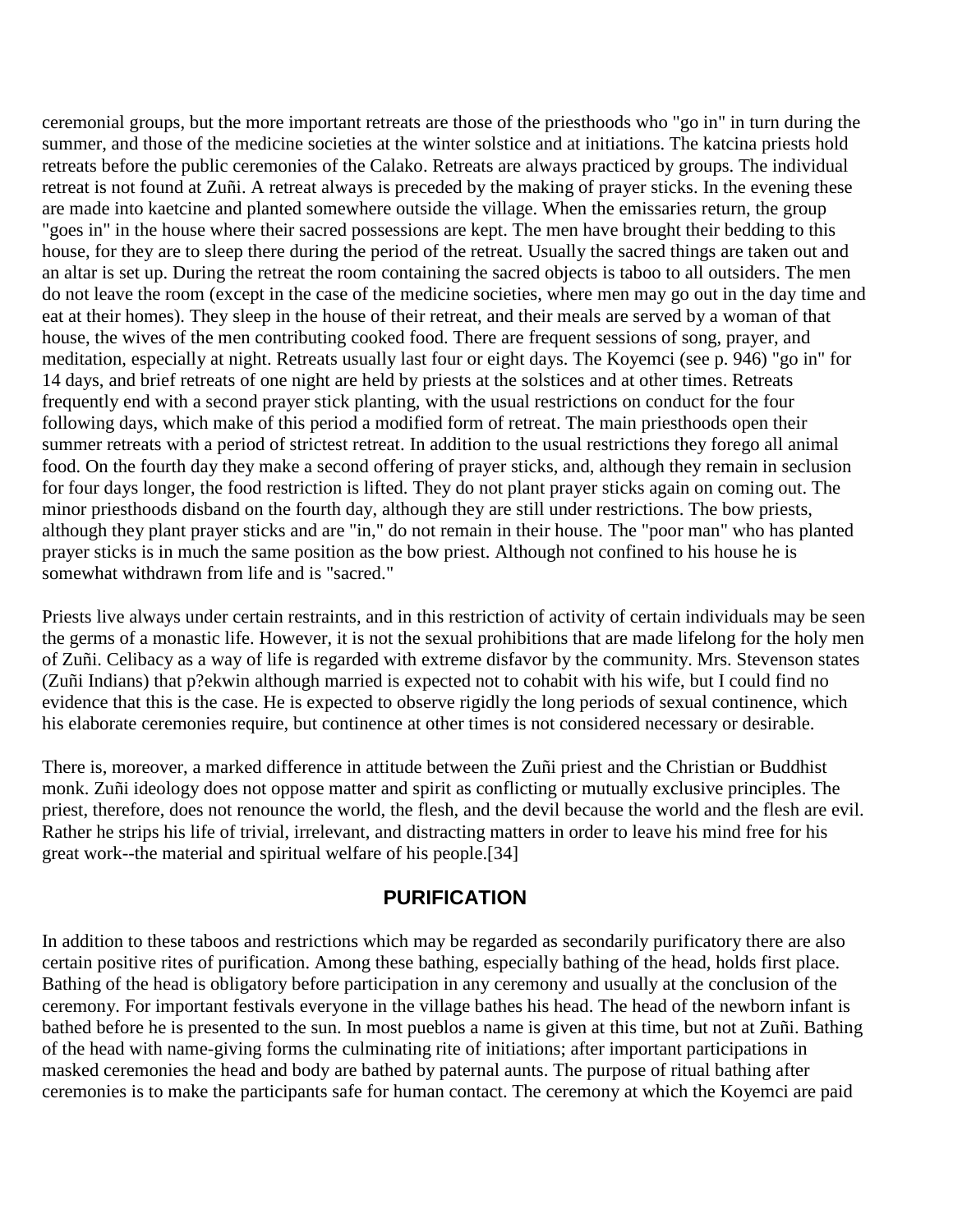for their year's work by their paternal clan is called "washing." At this the head is bathed symbolically with water and corn meal. Curiously enough, the sweat bath is never used ritualistically at Zuñi, although it is used therapeutically and forms an important part of rituals of all surrounding tribes, including the Navaho and the ancient and modern peoples of Mexico. One ceremonial group (lhewe'kwe) bathes in the frozen river during its ceremonies. As in other North American tribes, purges and emetics. are used for ceremonial purification.

Ashes are used for purification after childbirth and at points in the ceremonies of medicine societies. Piñon gum is burned and the smoke inhaled as a rite of purification after a death in the household or as a protection against witches, whenever sorcery is suspected.

There is a special form of purification called "wiping off " (cuwaha) used in connection with war and healing. This consists of expectorating into cedar bark or corn husk (on a prayer stick in some cases of cures), waving the packet four times over the head in counterclockwise circuits and throwing it down, or, in the case of healing, taking it out toward the east to be buried.

During the initiations of boys into the katcina society property is destroyed for purification. Katcinas visit all the housetops in the village, and from each a bowl or basket is thrown down and destroyed. This also is called cuwaha.

Whipping, never used as a means of punishment, is reserved for purposes of purification. During initiations katcinas go about the village whipping everyone they meet unless they carry corn or water, "to take away the bad luck." People call upon the katcinas at other times to whip them to cure them of "bad dreams" (see p. 481). The whipping of the initiates is probably also purificatory.

## **CEREMONIAL PATTERN**

A full ceremony at Zuñi utilizes all of the foregoing techniques. The usual ceremonial pattern is a retreat followed by a dance. Frequently the dance is public, the retreat, of course, always being secret. Sometimes, also, the dance is not performed by the same group that hold the core of the rite, but by some cooperating group or by an organized group of laymen (e. g., the dances by girls and youths during the scalp dance). The relative importance attached to the esoteric and the spectacular approaches varies among the different cults. The ceremonies of the katcina society are weighted on the side of the spectacular. In the summer katcina dances only the leaders offer prayer sticks and observe continence, and even for them there is no formal retreat. The priesthoods, on the other hand, concentrate on secret rites and dispense entirely with public dancing, unless some katcina group chooses to honor one of the priesthoods by dancing on its "middle day."

A retreat usually opens and closes with offerings of prayer sticks. Sometimes there is a public announcement of the opening of the ceremony such as the announcements by p?ekwin of the solstices, of the opening of the scalp dance, and the beginning of the Ca?lako festival. There is some kind of set-up of sacred objects--a formal altar, fetishes, masks, medicine water, etc.--and much of the ritual of the retreat is concerned with the manipulation of these objects. Those participating in the retreat practice various forms of abstinence. Sexual continence is always required. Sometimes there are taboos on certain foods or, rarely, on all food. There is a variable amount of seclusion. At intervals throughout the retreat there are recitals of prayers and songs. The rest of the time is spent preparing paraphernalia for the final dance, if there is to be one, rehearsing, and telling tales, especially the origin myths in the ritualistic forms appropriate to the particular ceremony. A great deal of instruction in ritualistic affairs is given during these retreats.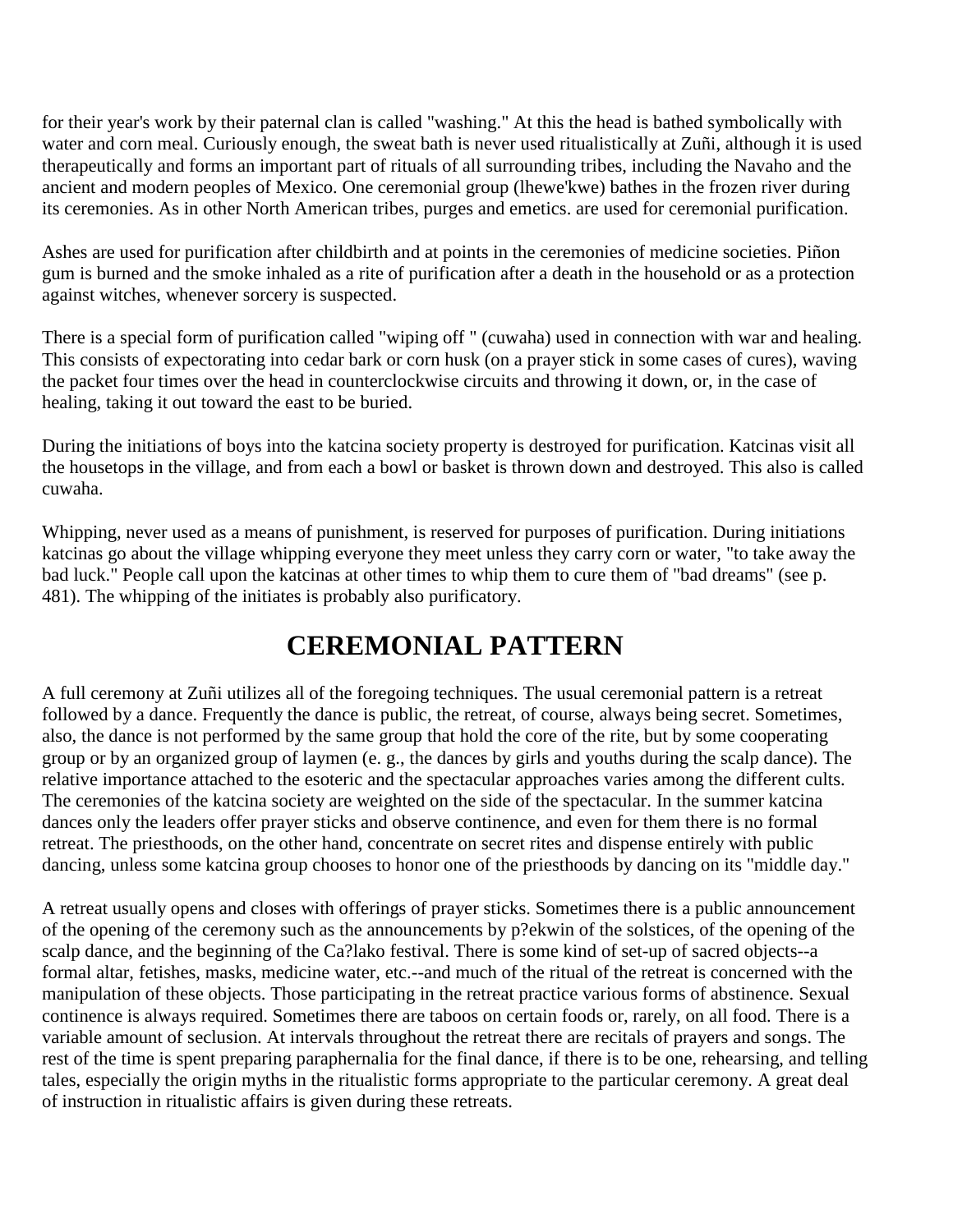The form which the concluding ceremonies takes is subject to unlimited variation. Each ceremony has its characteristic features, of which the most conspicuous is always group dancing. Dancing always continues with brief intervals for many hours; the emotional effect is cumulative, although there is no definite climax. The dancing itself is always reduced to its barest essentials-the rhythmic repetitions of a single body movement. Although impersonation is common there is no dramatic representation. Whenever myth is suggested it is in a highly stylized and symbolic form. Great importance is attached to correctness and uniformity in costume and regalia, which are definitive for each dance. Dancing may be continuous, like the initiation dancing of the societies, or may be broken by intervals filled with clowning, jugglery, or other rituals, like the summer katcinas, or two or more groups may dance in turn.

Dancing is always semipublic. Sometimes, for example, the last right of the winter ceremony of the medicine societies, specially privileged outsiders (that is, outside the active group) may attend. Other dances are performed in lay houses or outdoors and are free to all who wish to come, including whites.

Despite the enormous complexity of Zuñi ceremonialism the elements of which it is built and the underlying patterns are comparatively simple. The ideology is difficult of comprehension because it is monistic, abstract, and impersonal where we tend to be dualistic, concrete, and personal, but the philosophical ideas in themselves are neither abstruse nor involved. So also the complexity of ritual is more apparent than real. All ceremonies have five principal aspects--the manipulation and veneration of sacrosanct objects; offerings; purification, abstinence, and seclusion; recitation of sacred formulæ; public celebration. Each of the five approaches is itself subject to little variation. The texts recorded in the following pages illustrate how little complexity has been introduced into prayer. Prayers may be long or short, condensed or expanded, but the content, outline, and phraseology are always the same. So, too, with other techniques. The complexity of Zuñi ritual is a complexity of organization rather than content. The baffling intricacy of ceremonies like the winter dance of the Wood Society and associated groups, and the initiation of boys into the Katcina society are due chiefly to two processes in organization: The diversification of function and the piling up and telescoping of distinct ceremonies. It is characteristic of Zuñi rituals that their different parts are not necessarily performed by the same individuals or the same groups. The group that makes offerings and goes into retreat may have no control of the sacred object in whose honor the retreat is being held. Everything connected with the handling of fetishistic objects may belong to a second group, while a third group holds the sacred words of the chants, and yet a fourth group manages the public ceremonies. Each of these groups has its own organization, mode of succession, and minor rituals, so that the complete picture of any major ceremony, such as the Ca?lako, with all its ramifications, gives an impression of bewildering and baffling complexity.

It is more difficult to uncover the ceremonial pattern in ceremonies which are the products of coalescence. The winter solstice ceremonies, thought of at Zuñi as a unit, are clearly a synchronization of independent cults. In other cases the essential separateness of parts of a ceremony is somewhat obscured. The dance of the Wood Society and other groups is undoubtedly an amalgamation of at least two factors: A snow-making ceremony comprising a retreat of the keepers of the "winter fetishes," with a dance in their honor, the muaiye, combined with a war ceremony of the bow priesthood in conjunction with the warlike societies. We are here not necessarily dealing with a historical process. The ceremony is certainly now conceived as a unit and may always have been as it is at present, although in view of the complex history of Zuñi as shown archaeologically there is no reason to doubt that any ceremony may have been derived from several diverse sources. But however diverse the sources, the resulting product has been well pruned to fit the Zuñi pattern.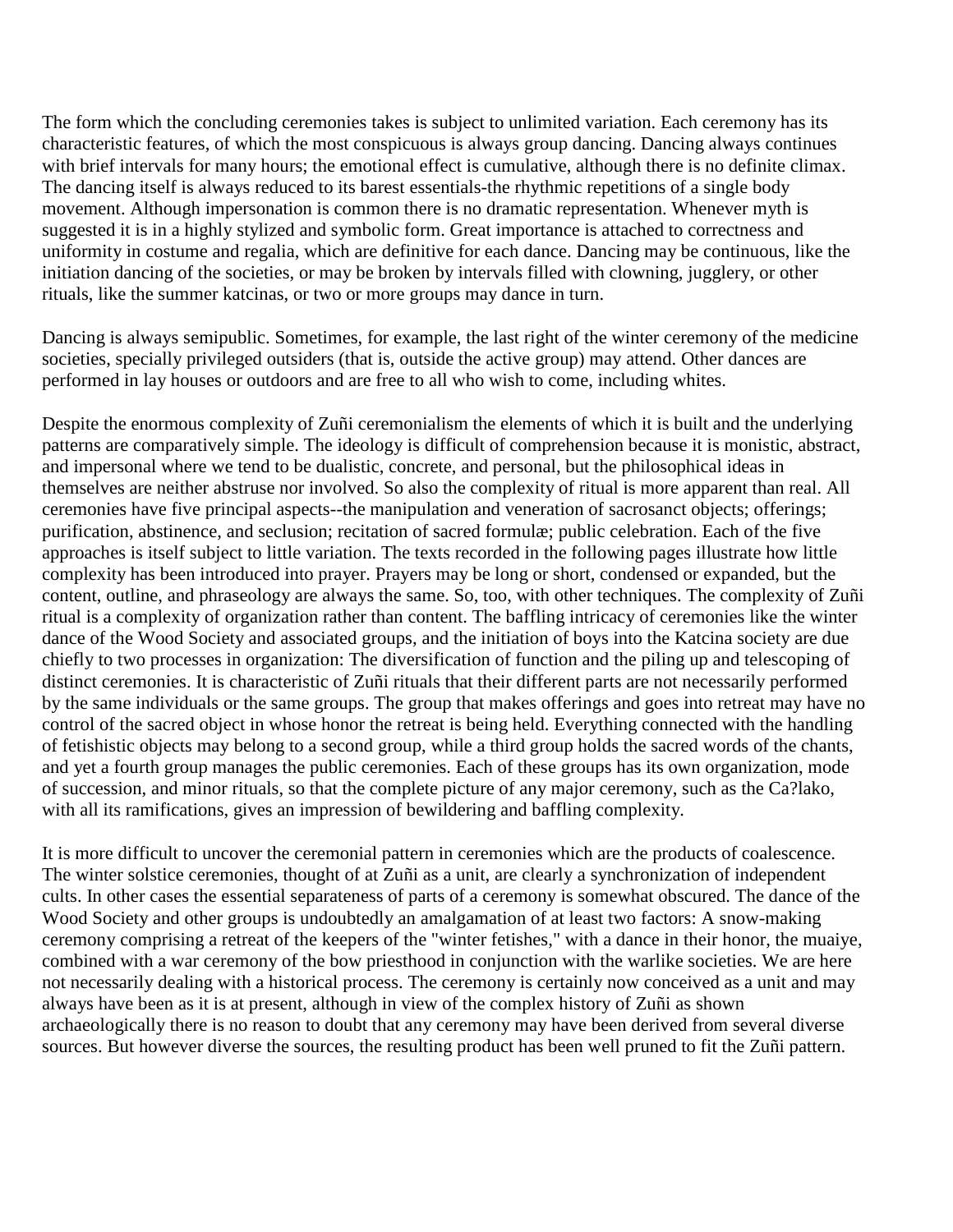The public rituals constitute the most important esthetic expression of the people. Not only are they "artistic" in the superficial sense, in that they embrace the types of behavior which we arbitrarily lump together as "the arts"--ornament, poetry, music, the dance--but they provide the satisfaction of the deeper esthetic drive. Zuñi children do not mind being whipped by the Sälimop?iya "because they are such pretty dancers." I have heard women say of the mourning ceremonies of the Ca?lako, "We all cry. It is so beautiful that our hearts hurt." I have watched the faces of old men as I read to them the texts of their prayers. Zuñi rituals have a style of their own that belongs to ritual as an art. They are ordered and formal; they are well designed; they begin in quietness and end in serenity. Their quality is gracious and benign. They have moments of splendor, but they are not gorgeous or "barbaric" or frenzied. All of Zuñi life is oriented about religious observance, and ritual has become the formal expression of Zuñi civilization. If Zuñi civilization can be said to have a style, that style is essentially the style of its rituals.

## **CEREMONIAL ORGANIZATION**

The basis upon which all Zuñi ceremonialism rests is the cult of a:'lhacina:we, the ancients or the ancestors. In their worship all participate, regardless of age, sex, or affiliation with special cults. Nor are the a:'lhacina:we ever omitted from the ceremonies devoted primarily to the worship of other beings. The special and characteristic offering to the a:'lhacina:we is food. At the great public ceremony devoted to them exclusively, Grandmothers' Day[35] (Catholic All Souls Day), the outstanding feature is the sacrifice of great quantities of food in the fire and the river. They receive other offerings, too-prayer meal, smoke, and, of course, prayer sticks. The prayer stick for a:'lhacina:we is a small stick painted black, the principal feather being from the back of the turkey. Offerings of food to a:'lhacina:we form a conspicuous part of all public ceremonies, and no prayer omits to mention them. So pervasive is this cult of the ancestors that other classes of beings (the katcinas, for instance) tend to merge their identity in them.

The a:'lhacina:we are, in Zuñi terminology, a:'wona:wi'lona, "the keepers of the roads"; that is, beings who guide, protect, nourish human life. They are, therefore, as a group, beneficent beings. They are identified with the greatest of all blessings in this and land, the clouds and the rain. In prayers they are referred to as "those who have attained the blessed place of waters," and when they return they come clothed in the rain. When, on summer afternoons, the great cumulus clouds pile up along the southern horizon, a Zuñi mother will point them out to her children, saying, "Look, there the grandfathers are coming!" However, this identification with the rain is not restricted to the a:'lhacina:we, but appears also in beliefs concerning other supernaturals, especially the U'wanam:i, the so-called rain makers, and the koko or masked gods or katcinas. Even the A'hayuta and the We:'ma:we walk in the rain. Rain is an attribute of divinity, and all the divine ones come clothed in waters. The dead are, in general, the bestowers of all blessings for which the Zuñis ask--life, old age, rain, seeds, wealth, power, fecundity, health, and general happiness.[36] Despite their prevailingly beneficent character, toward individual dead persons, and especially toward the recently dead, the attitude is strongly ambivalent, mingled of tender reverence and fear. This fear is not due to the evil nature of the dead, but to the fact that so long as they remember human life they will long for their dear ones left behind in this world. Therefore they come to trouble them in dreams and day dreams, until the living man sickens of grief and dies. Therefore the recent dead must be cut off. Their road is darkened with black corn meal, and they are implored, with offerings of corn meal and prayer sticks, not to trouble the living.

There is nothing esoteric in the worship of the ancestors. In this all individuals are on an equal footing and have direct access to the supernaturals without the mediation of priests. There are no fetishes or other permanently held paraphernalia used in their worship, nor are there special places sacred to them, unless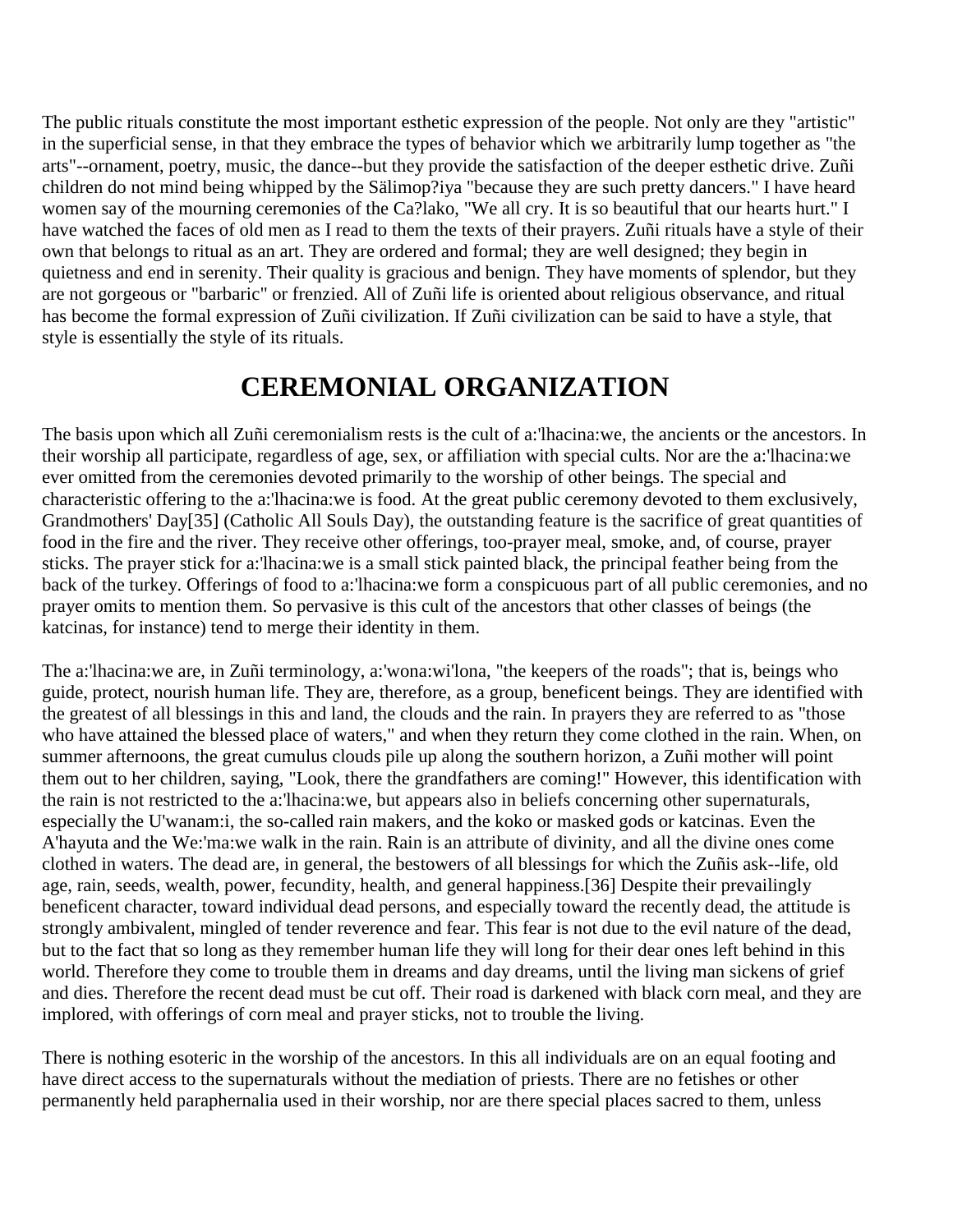perhaps the river bank, especially the point called Wide River, where offerings of food are customarily made. No man stands in any special relationship toward them. It is quite clear that there is no ancestor worship in the restricted meaning of the word. A man prays to the ancestors, not to his own ancestors. Certain groups of men have special relations to certain groups among the dead-priests invoke deceased priests, medicine men deceased medicine men, impersonators of the katcinas their predecessors in office, but never their progenitors as such. Such special relationships belong in the realm of special cult activities which will be considered.

Against this background general nonesoteric religious activities have developed a large number of esoteric cults, each devoted to the worship of special supernaturals or groups of supernaturals, and each having a priesthood, a body of secret ritual, permanent possessions of fetishistic power, special places of worship, and a calendrical cycle of ceremonies. I distinguish six major cults of this type, which might be named from the supernaturals toward whom their principal ceremonies are directed: 1, the cult of the Sun; 2, the cult of the Uwanami; 3, the cult of the katcinas; 4, the cult of the priests of the katcinas (a distinct but closely related Cult [37]); 5, the cult of the Gods of War; 6, the cult of the Beast Gods. The functions, activities, and personnel of these groups overlap and interweave in a bewildering intricacy that baffles analysis. The p?ekwin who is speaker of the sun is also priest; he has certain specifically priestly functions. Some activities belong to one, some to another, of his affiliations. This is true also of the bow priests, leaders of the war cult, who as guardians of secret rites are associated with fraternities; the fraternities or medicine societies, which are devoted primarily to the worship of the Beast Gods, gods of life, medicine, and witchcraft, have one ceremony devoted entirely to the invocation of the Uwanami. Some are of distinctly warlike character; others possess masks and take part in masked rituals. However, in spite of this interlocking, there is no difficulty in assigning any major ritualistic group in Zuñi to one or the other of these cults on the basis of supernatural sanction, method, and tangible possessions.

#### **THE CULT OF THE SUN**

The sun is the source of all life. Indeed the word for life is t?ek?ohanan:e, daylight (t?e, time or space; k?ohana, white; n:e, nominal suffix). The sun is therefore "our father,"[18] in a very special sense, but not in the sense of progenitor. He is associated in worship with the moon, who is "our mother." However, life is not thought of as springing from the union of these two. The moon is "mother" by courtesy only. The animating female principle of the universe is the earth mother, but there is no cult of the earth.[39]

Each morning as the sun sends his first level beams striking across the houses his people come out to meet him with prayers and offerings. Men and women stand before their doors, facing the east,

38. "Father" in Zuñi is a term of respect applied to all supernaturals and to all human beings who have any claim to one's respect or affection.

39. The phallic element is not absent from the worship of the sun and moon. At the solstices adult males plant blue sticks to the sun, females yellow ones to the moon. The sticks planted in the Ca?lako homes, which are specifically for fecundity, are double; one stick is painted blue, the other yellow, and they are male and female, respectively. Like the sun prayer sticks, they are made with downy feathers of the eagle.]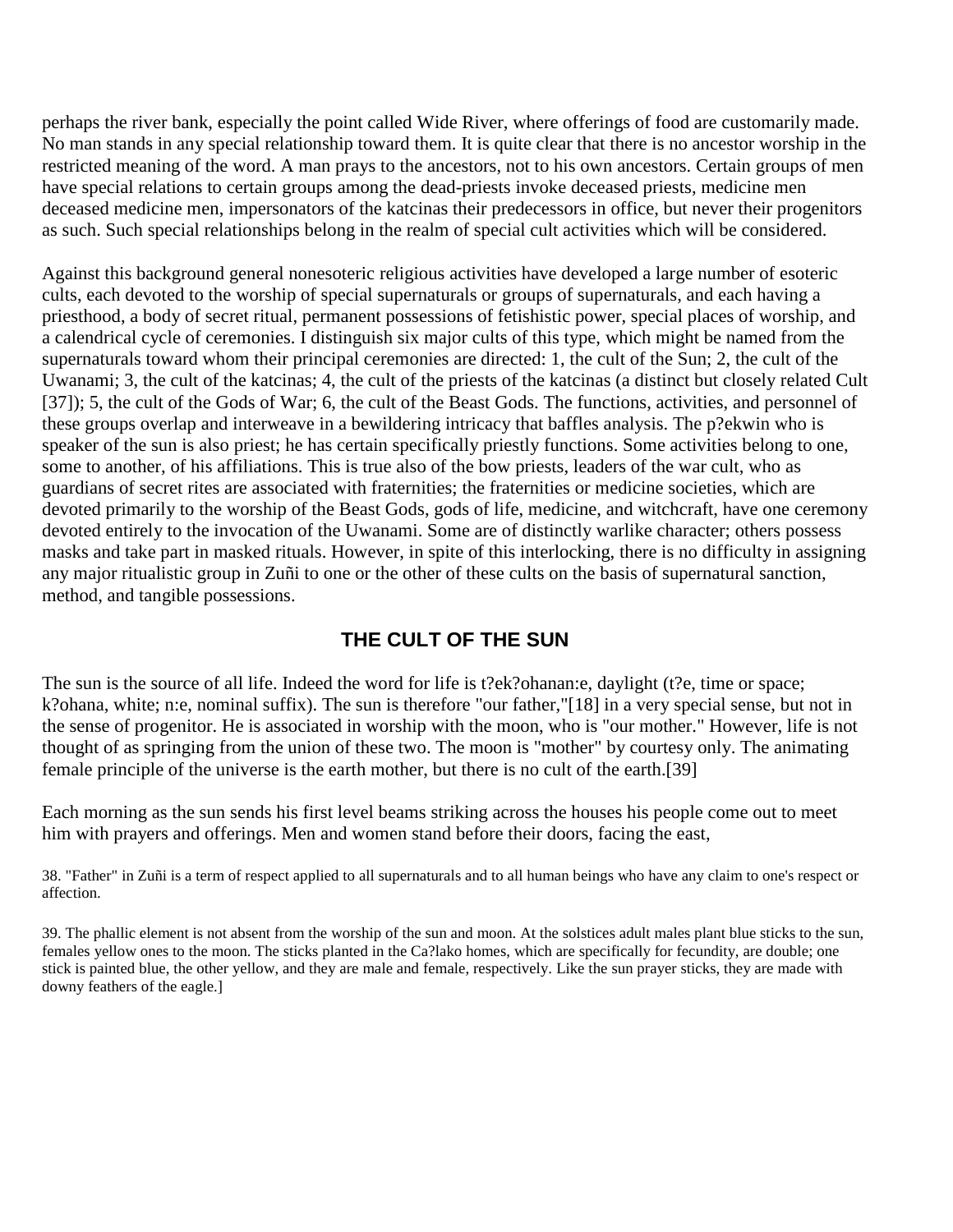their hands full of corn meal which is offered to the sun, with prayers for long life. Every priest or appointee to ceremonial office and every man during the time he is engaged in any ceremony must observe this morning ritual. But many others, "poor people," never omit it, even on the most bitterly cold winter mornings.

But the great ceremonies at which the sun father is honored are in the keeping of his special priest, whose title, p?ekwin, means, literally, speaking place. The p?ekwin is the most revered and the most holy man in Zuñi. Even in this society which diffuses power and responsibility until both become so tenuous as to be almost indiscernible, the p?ekwin is ultimately held responsible for the welfare of the community. He holds his power directly from the Sun Father, with whom he has a very special and intimate relationship. The p?ekwin performs many duties in no way connected with his office as priest of the sun. He is the active member of the priestly hierarchy and the officiating priest at all ceremonies at which the priests function jointly. It is he who sets up the altars for these ceremonies and even the altar for the scalp dance; it is he who meets the priests of the katcinas when they visit Zuñi and "makes their road"; it is he who installs new priests, including bow priests, and formally appoints to office the impersonators of the katcinas.

As priest of the sun he is the keeper of the calendar. He sets the dates for the solstices, from which all other ceremonies are dated. His calculations are based on observation of the sunrise in winter and the sunset in summer. These observations are made at shrines outside of the village. When the sun rises (or sets) behind certain landmarks, the date for the solstice is at hand. However, the calendar is disarranged by the desire to have the celebration of the solstice coincide with the full moon, and the p?ekwin is the subject of bitter criticism when the sun fails to oblige in this matter. It is at the solstices that the sun is celebrated with great public ceremonies. For some period before the p?ekwin observes fasts and continence and makes frequent offerings of prayer sticks to the sun and moon and the ancients. In winter the public ceremonies are opened by the p?ekwin's announcement made from the housetop at dawn. At this time he orders the people to make prayer sticks for their sun father and their moon mother.[40] For 10 days the p?ekwin "counts days" for his sun father. Then on the tenth day all people offer their prayer sticks to the sun or moon, along with others for the ancients, and special society offerings. The solstice ceremonies continue for 10 days longer, but the part of the sun in them is finished on the tenth day.

In summer the announcement by the p?ekwin takes place eight days before the planting, and the whole celebration is less elaborate.

As in the winter, there are other ceremonies at this time but in different forms."

The p?ekwin has, furthermore, a great public ceremony, the lha:hewe or Corn Dance, which should be performed every fourth year in midsummer. It has not been performed for many years. This ceremony commemorates the departure of the corn maids and celebrates their return. It follows the usual ceremonial pattern of periods of retreat spent in preparation for the public ceremony of the last day. On this occasion the e'tone of the priests are exposed in public and there is dancing alternately by two groups of girls.

The writer has not seen this ceremony. It has not been held for many years, and very little is known about it save that "it belongs to p?ekwin." Since it is so peculiarly his dance we may assume that it is connected in some way with the worship of the sun, but what this connection is, toward what blessing it is directed, and what techniques it employs are by no means clear from the only description we have, and further information is lacking.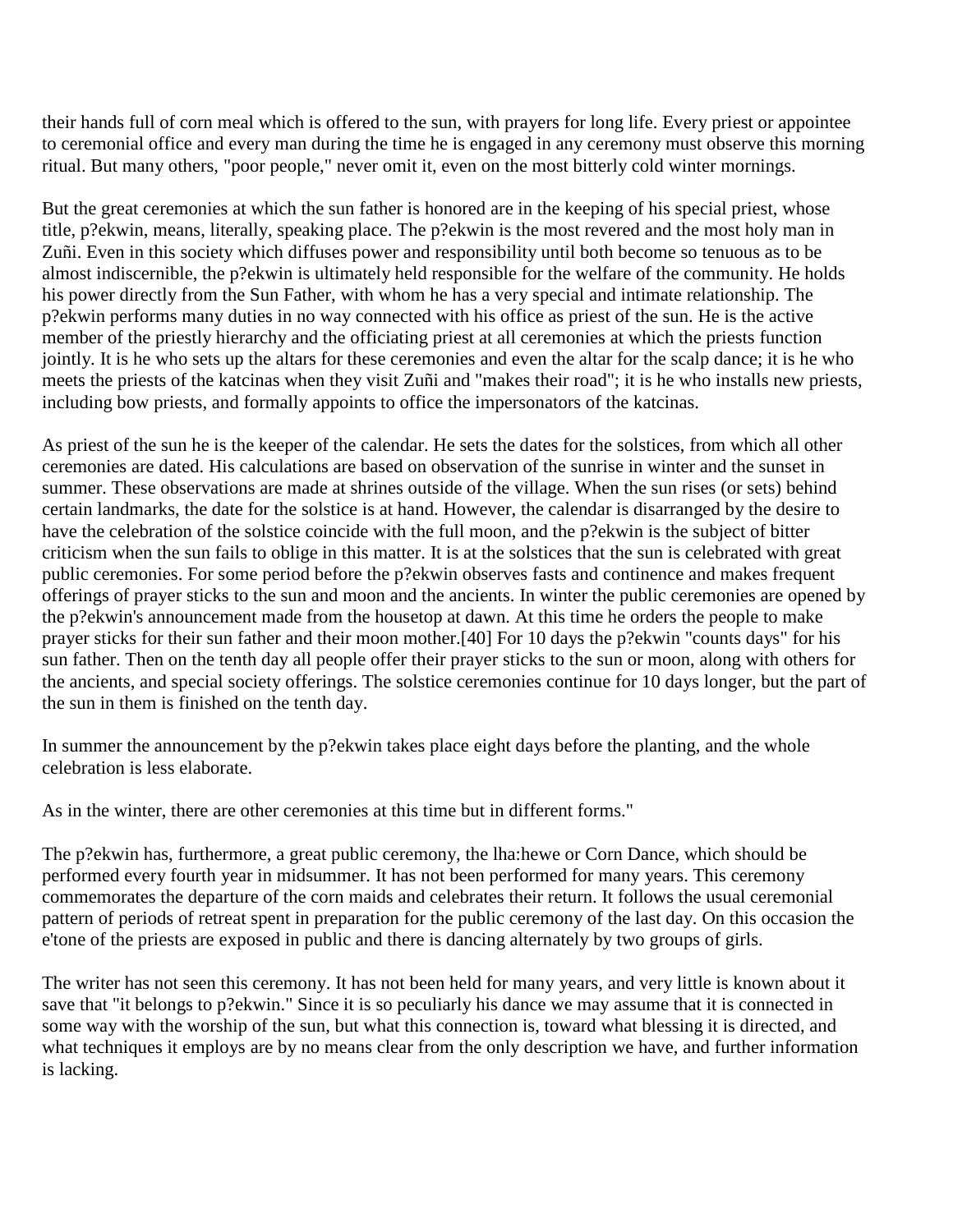#### **THE CULT OF THE U'WANAM:I**

The U'wanami, a term generally translated rain makers,[42] are water spirits. They live in all the waters of the earth, the four encircling oceans and the underground waters to which springs are gateways. Cumulus clouds are their houses; mist is their breath. The frogs that sing from every puddle after the drenching summer rains are their children. The ripple marks along the edge of ditches washed out by heavy rains are their footprints.

The worship of the U'wanami is enormously elaborated and is in the hands of the priesthoods, of which there are 12.[43] Each priesthood contains from two to six members. Several have women associates. Membership, in the main, is hereditary within matrilineal family groups the family in whose house the fetish of the group is guarded. Each group operates with a fetish. These fetishes, the e'to:we, are the most sacrosanct objects of Zuñi worship. They were brought from the innermost depths of the earth at the time of the emergence and are kept in sealed jars, from which they are removed only for the few secret rites in which they are employed. In these e'to:we rest the power of the priests. (For description of e'to:we see Stevenson, p. 163 ff.) Besides the e'to:we various other objects are

[41. See p. 537.

42. The term rain maker is a very misleading one. In Zuñi thought all supernaturals are rain makers. The Uwanami are definitely associated with the six regions and are probably the Zuñi equivalent of the Keresan shiwana, or storm clouds. The bow priests of the Uwanami, K^älhawani, Tsik^ahaiya, Kopctaiya are associated with thunderstorms and sudden tempests. (See texts, p. 664.)

43. I have omitted the p?ekwin and the bow priests who occupy the fifth and sixth places in the order of retreats, because they are not, strictly speaking, priests, but function merely ex officio. They do not possess e'to:we. (See pp. 591, 592, 660.)]

included in the sacred paraphernalia of the priests--pots of sacred black paint, round stones, "thunder stones," obsidian knives, and other objects, all of which were brought from the lower world. The e'to:we themselves are each in two parts, k^?ä'etow:e, water fetish, and tcu'e'to:we, corn fetish. The rain-making function is decidedly the more important.

In addition to the objects on the altar of their retreat, the chief priesthood is said to maintain a permanent altar in the fourth underground room of their house. In addition to the usual objects on priestly altars, this altar contains two columns of rock, one of crystal and one of turquoise, a heart-shaped rock which is "the heart of the world," with arteries reaching to the four cardinal points, and various prayer sticks, including two, male and female, which are "the life of the people." All objects on the altar, including the e'to:we, are, said to be petrified. This altar is the center of the world, the spot beneath the heart of k^?änastep?a when he stretched out his arms. Only the high priest himself has access to this chamber.[44]

The priests, as such, hold no public ceremonies, although their presence is necessary at many ceremonies of other groups. Their own ceremonies for the Uwanami are held in secret in the houses where their fetishes are kept.

At the winter solstice the priesthoods observe a one-night retreat. Following the planting of the prayer sticks to the sun is a taboo period of 10 days, during which many rites are celebrated. On the fifth or sixth night (depending on the phase of the moon) each priesthood goes into retreat in its ceremonial house. During the day the priests make prayer sticks for the U'wanami of the different directions. Before sunset these are deposited at a distant spring. When the messengers return from the spring the various sacred objects are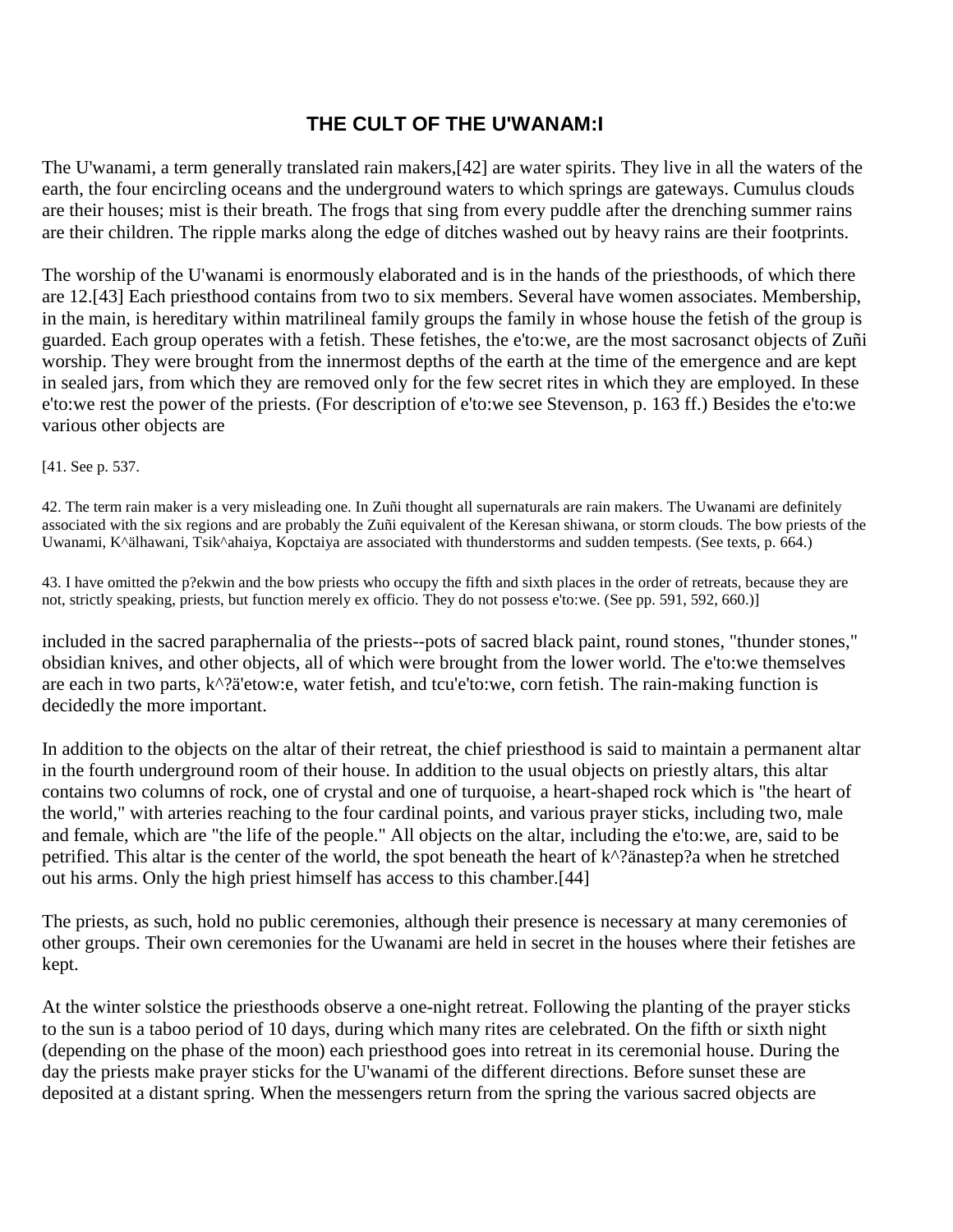removed from their jars and placed on a meal painting, along with cars of corn, clay models of peach trees, animals, even money, upon which the blessing of increase is invoked. All night prayers are chanted and songs sung. The ceremony ends at sunrise. This ceremony is repeated by all the priests in their respective houses at the two full moons following.

The great ceremonies of the priests occur after the summer solstice. At this time rain is urgently needed for the young corn plants just rising out of the ground. The rainy season starts about July 1. Should the rains be delayed beyond that date great hardship is suffered.

Four days following the summer planting of prayer sticks the priesthoods begin their great series of summer retreats which last from

[44. Information concerning this altar was secured from a fairly reliable informant who gained access to it and made a very remarkable painting of it. The author does not consider the information quite beyond question, but gives it for what it may be worth.]

the end of June well into September; that is, throughout the whole rainy season. The four chief priesthoods, associated with the north, east,[45] south, and west, go in for eight days each. They are followed late in July by the p?ekwin and the Bow Priest, who go in for four days each, and later by the minor priesthoods ("darkness priests"), who also go in for four days each. As in the winter, the day preceding the retreat is spent in making prayer sticks, which are deposited in the afternoon at the same sacred spring. The altar is set up that night. Since the sole preoccupation is with rain magic, no corn or peach trees are used on the summer altar. For four days following the planting to the U'wanami, the supplicants refrain from eating meat or grease, in addition observing the usual requirements of continence and kindliness. Throughout this period they remain night and day in their ceremonial room. No outsider enters but the woman of the house who serves their meals. There are frequent sessions of prayer and song, especially during the hours between midnight and dawn. The U'wanami are invoked, and the deceased priests of the order are called upon by name. All are believed to be present. On the fourth day, at dawn, prayer sticks are offered to the ancients, and after that the minor priests are free, except for the restriction on sexual activity for four days following any offering of prayer sticks. The four principal priesthoods remain in seclusion for four days longer. At dawn on the eighth day they come out, and that same evening the set next in order goes in. (For order of retreats, see Stevenson, p. 180.)

The purpose of these retreats is to secure rain--immediate rain for the thirsting young plants. Should the days of any group fail to be blessed with rain it receives the censure of the community, and one of its members will surely be suspected of laxness in the observance of his duties.

The rain priests are, like the p?ekwin, holy men. They are expected to keep themselves aloof from worldly affairs. In former times they did no manual labor, but lived on contributions from the people, but this is no longer the case. The priest should be gentle, humble, and kind. Above all, he is supposed to eschew quarrels.

Associated in worship with the Uwanami is Kolowisi, the horned water serpent who inhabits springs and underground waters. With the characteristic Zuñi elasticity he is variously conceived as individual and multiple. One folk tale collected by the writer describes Kolowisi's village with all the serpents engaged in masked dances as at Kolhuwala:wa.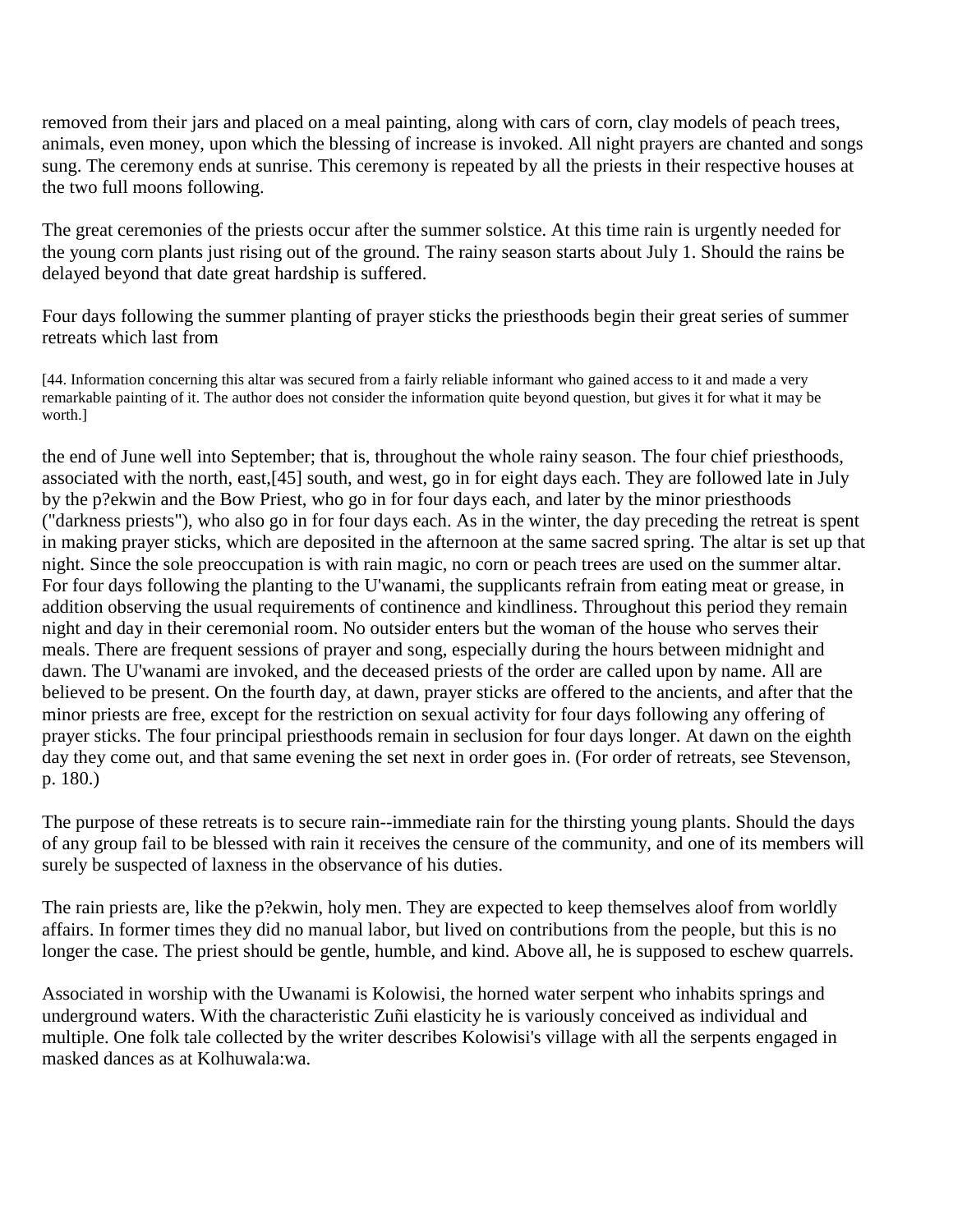Kolowisi is the guardian of sacred springs and punishes trespassers, especially women. In an unpublished song recorded by Cushing,

[45. The usual cycle of north, west, south, east is reversed in this instance.]

Kolowisi is associated with flood, although the familiar Hopi myth of Palulukong has not been recorded for Zuñi. He also figures in myths of magical impregnation. This is in harmony with his rôle in ritual where he appears at the initiation of small boys, a ceremony designed to impress the youngsters with the power of the katcinas. At this ceremony he vomits forth water and seeds which are given to the children to take home. The water is sprinkled on their corn, and the seed is used for planting.

The effigy of Kolowisi which is used at this ceremony[46] is kept by the Kolowisi priesthood, a group belonging to the Corn clan which stands ninth in the order of retreats according to Mrs. Stevenson (Zuñi Indians, pp. 167, 179). Although this group is invariably called the Kolowisi priesthood, the association with Kolowisi may well be secondary like the association of the priests of the west with the Koyemci masks, or of the twelfth priesthood with the K^ana:kwe.

The public ceremony of Kolowisi takes place in connection with the initiation of little boys.

The effigy of Kolowisi enters the village accompanied by the initiating katcinas at sunset on the eighth day of the ceremony.[47] He spends the night in Hek^apa:wa kiva where he is suckled by Ahe?a, the grandmother of the katcinas. The following morning the head of the serpent is thrust through the kiva wall, while the katcinas dance for him. In the afternoon he vomits water and corn, fertilizing talismans for the novices.

### **THE CULT OF THE KATCINAS [48]**

During their search for the middle the Zuñis had to ford a stream.[49] The first group of women to cross, seeing their children transformed in midstream into frogs and water snakes, became frightened and dropped them, and they escaped into the water. The bereaved mothers mourned for their lost children, so the twin heroes were sent to see what bad become of them. They found them in a house beneath the surface of Whispering Waters (hatin k^?ai'akwi). They had been transformed into the katcinas, beautiful with valuable beads and feathers and rich clothing. Here they spent their days singing and dancing in untroubled joyousness. The twin heroes reported what they had seen, and further decreed that thereafter the dead should come to this place to join the lost children.

The identification of the dead with the katcinas is not complete. When men offer prayer sticks, they offer to the ancients and to the

[46. Pictured in Stevenson, pls. xiii and xiv.

47. For abridged description of this ceremony, see p. 975. Fuller but incomplete account in Stevenson, pp. 65-102, the portion describing the part of the Kolowisi being found on pp. 94-96, 100, and 101.

48. Katcina is a Hopi word, which has become standardized in the literature of the pueblos. The Zuñi term is koko.

49. Origin myth, text, p. 595.]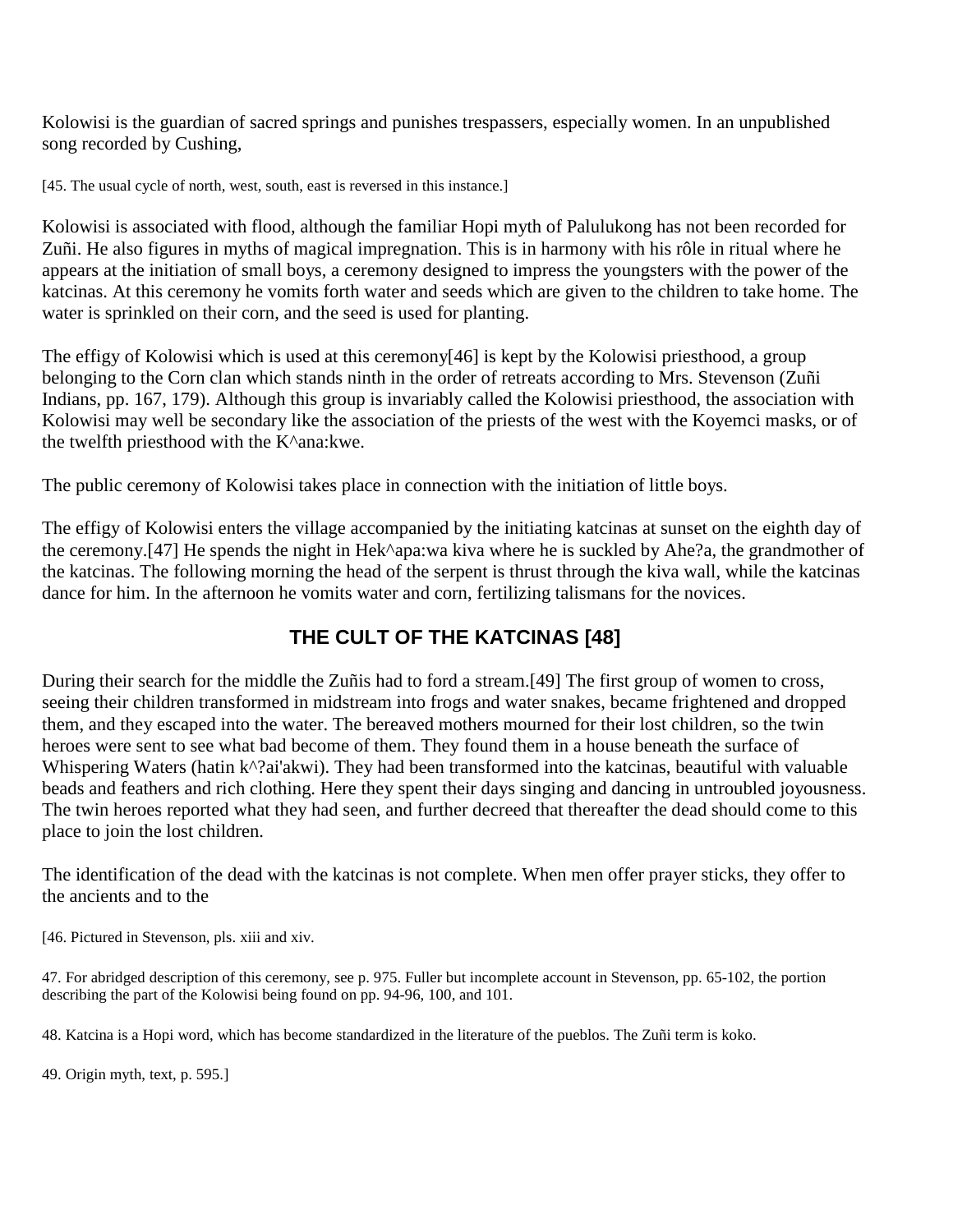katcinas, and their sticks are different--those of the katcinas contain, in addition to the turkey feather, that of the duck, for the katcinas travel between their village and the village of their fathers in the form of ducks. There is great confusion in regard to the destination of the dead. Those who in life are intimately associated with the Beast Gods at death join them at, their home in Ci'papolima, in the east. There is some indication that the priests join the U'wanami. Only those who are intimately associated with the cult of the katcinas, that is, members of the kotikan:e (katcina society), and especially officers in this society and possessors of masks, can be sure of admission to the village of the katcinas. There seems to be no clear idea of what becomes of people without ceremonial affiliations--women and children, for instance.

The lost children pitied the loneliness of their people and came often to dance for them in their plazas and in houses prepared for their use. But after each visit they took someone with them (i. e., someone died). Therefore they decided no longer to come in person. So they instructed their people to copy their costume and headdresses and imitate their dances. Then they would be with them in spirit. (See text, p. 605.)

These dances, in which the katcinas are impersonated, are the most spectacular, perhaps the most beautiful, of all Zuñi ceremonies. Instituted according to tradition solely as a means of enjoyment, they have become the most potent of rain-making rites, for since the divine ones no longer come in the flesh, they come in their other bodies, that is, as rain. The mask is the corporeal substance of the god and in donning it the wearer, through a miracle akin to that of the Mass in Roman Catholic ritual, becomes the god.

Therefore the masks with which this cult operates are second in sacredness to the fetishes of the rain priests themselves, They are the property of individuals; they are buried with his other possessions four days after death. The possession of a mask is a blessing to the house; it guarantees the owner admission to the dance house of the gods, and is the means by which the spirit can return after death to delight his beloved ones on earth and assuage his own loneliness. Therefore, as soon as a man can afford the very considerable expense involved, be will have a mask made for himself. These masks are carefully guarded in the back rooms of houses, protected from the eyes of children. Like the fetishes of the rain priests, they receive daily offerings of food from some female member of the household. When they are to be used they are repainted by someone whose special office that is, and redecorated to represent the special god to be impersonated.

The organization which performs the rites of the katcinas is the ko'tik^än:e or katcina society, whose membership comprises every adult male. In exceptional cases females may be initiated.[50] The initiation includes two separate ceremonies frequently separated by several years. Until the rites are completed, at about the age of 10 or 12, boys are expected to be kept ignorant of the mysteries of the cult, and to believe the dancers are indeed supernatural visitors from the village of the gods. At the first ceremony they are severely whipped by the katcina priests[51] to inspire them with awe for these creatures. There is another and more severe thrashing at the second ceremony. Whipping is the prerogative of the katcinas. It is employed by no other ceremonial group at Zuñi and as a mechanism of juvenile punishment is unknown. The American method of establishing discipline by switching is met at Zuñi with horrified contempt. The katcinas whip to instill awe for the supernatural, but also to remove sickness and contamination. The whipping of katcinas is a blessing. It is administered with the formula, "May you be blessed with seeds" (t?o? t?owaconan aniktciat!u). Therefore outsiders are never whipped.

The katcina society has a set of officers, the katcina chief (ko'mosona), his p?ekwin (ko'p?ekwin), and two bow priests, who act as hosts when the gods come to dance. They receive them, lead them into the plazas for their performances, sprinkling corn meal before them. They are the arbiters in all matters pertaining to masked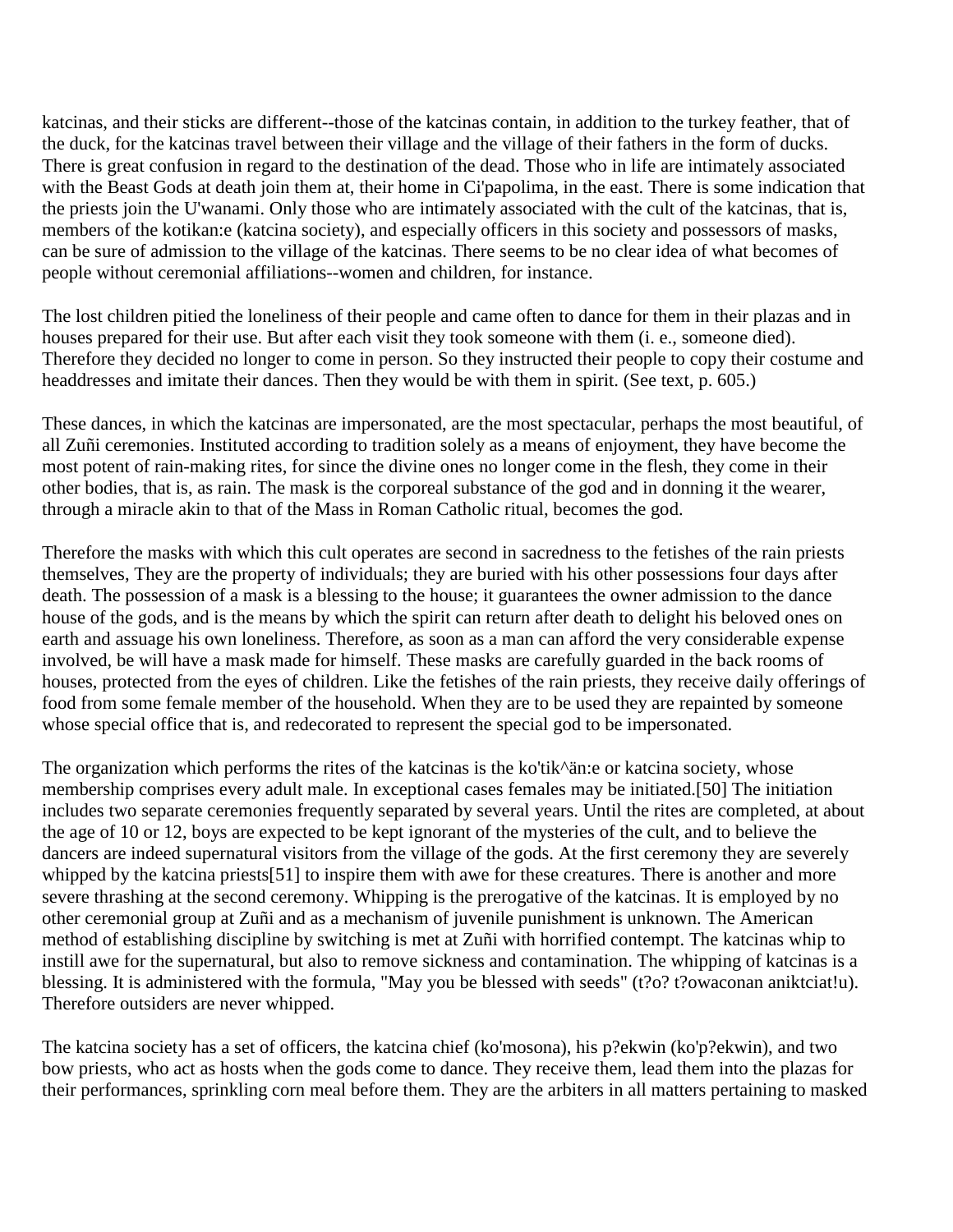rituals. The society is organized into six divisions (upa:we), associated loosely with the six directions. Each group has a house of special construction set aside for the use of the katcinas-the so-called kivas.[52] In early days these were men's clubhouses, but their use is now being abandoned, even in ceremonies, in favor of more modern and spacious dwelling houses. Membership in one or another of these six groups is determined by the choice of a ceremonial father at a boy's birth or, at the latest, at the time of the preliminary initiation. His association is lifelong, unless he is expelled for sexual transgression or severs his connection because of disagreement with the leaders. In either case he will be received gladly into another group. Each group has a number of officers--from two to six or more--who run its affairs. They decide upon the dates for dances and the particular dance to be performed; they compose new songs, decorate the masks, assemble the costumes, and rehearse with the participants. Upon them also falls the more vital task of performing the secret rituals that will insure success. They prepare and plant prayer sticks and observe

[50. "To save their life" if they suffer from hallucinations, the mental sickness caused by supernatural brings.

51. See p. 521.

52. Kiva is a word which has been adopted into southwest literature to denote the subterranean or semi-subterranean chambers found in all modern and prehistoric pueblos, The word is of Hopi provenience. The Zuñi term kiwitsin:e is probably derived from it.]

all the ritual requirements attendant thereon. They consecrate new masks and bless all the dancers before they leave for the plaza.

The dances themselves are large group dances, performed by one or of dancers in formation, frequently with solo performers. The costumes, including masks, are brilliant, picturesque, often of workmanship; the songs are varied and striking. The performances proceed with the spirit and precision of a well-trained orchestra. The dance groups in summer frequently number over 60 As many as 90 have been observed.

Each kiva group is required to dance at least three times during the year--once in the winter, once in the summer, and once in the fall, during the five days following the departure of the Ca?lako gods.[58] In addition to this they may dance at any other time they choose, except the 4 days following the close of the Ca?lako festival and the 10 days of the winter solstice. The dances of the winter series are performed indoors at night but may be repeated outdoors on the following day. The summer dances are performed outdoors and in the daytime.[54]

Eight days after the close of the winter solstice the kiva which is to inaugurate the winter series sends in two katcinas to announce the dance on the fourth night following.[55] On the appointed night society altars are set up in the six houses which fill the rôle of kivas, and society choirs are summoned to provide music for the dancers. The various groups of dancers make the rounds of these six houses. The kiva presenting the dance will perform one of about six traditional dances. This group brings seeds to be distributed among the populace. On the same night any other kiva that wishes to participate will prepare dances which may be in the traditional style or some new variant, fanciful, grotesque, or amusing. The hilarity of the occasion is increased by the presence of isolated groups of dancers, especially the "little dancers," the mischievous children of katcina village, and dance of masked or unmasked clowns. At the indoor dances not all participants need be masked, and where no mask is used the same magical power resides in the face and body paint. If the dance is repeated outdoors where it can be viewed by the uninitiated masks are obligatory.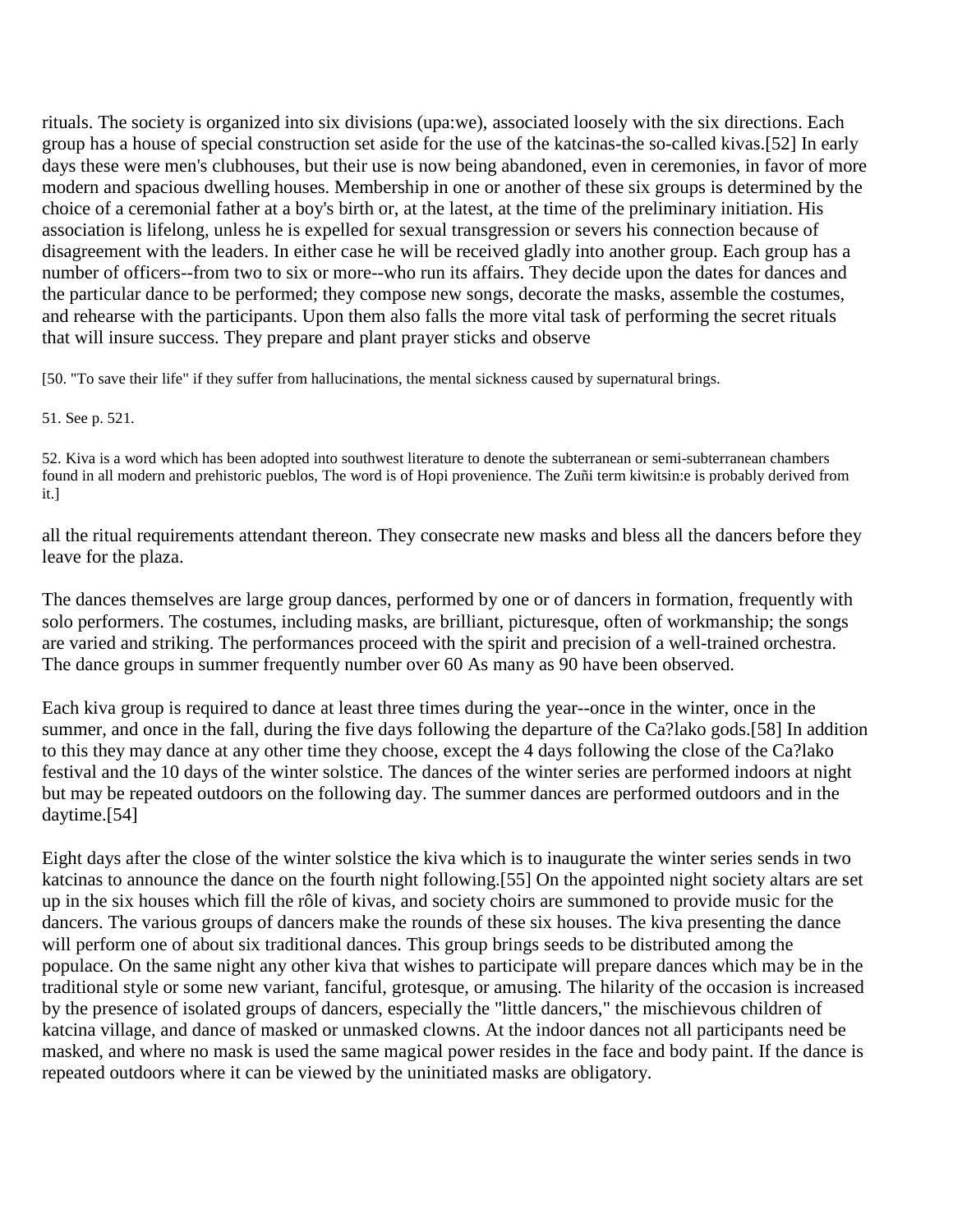In contrast to the light-hearted gaiety of the winter dances, those of summer are marked by great solemnity and intense religious devotion. At this time rain is urgently needed, and the whole religious mechanism strains to the task of compelling it.

Eight days after the summer solstice and on the "middle (i. e., fourth day" of the retreat of the first priesthood, the gods, accompanied

[53. See pp. 702, 941.

54. Except the first dance of the summer series, when all-night ceremonies are held in the kiva on the night preceding the outside dancing.

55. At least, so it used to be. At present the dance is held "when they get ready."]

by the Koyemci[56] and officers of the katcina society, appear at sunset, marching across the plain. They come from the village of the katcinas.[57] From now on until they are sent home in November, the katcinas are believed to be present in the village, lurking in the kivas. After dancing in all the plazas the dancers retire to the home of the Katcina Chief where an altar has been set up. After all-night ceremonies they dance throughout the day in the four plazas while society choirs continue to sing in the house of their retreat and the house of the Koyemci. This first dance is a most solemn occasion. Until rain falls the participants may touch neither food nor drink, nor engage in any unnecessary conversation. They must, of course, observe sexual continence. At later dances continence is required only of the leaders who have offered prayer sticks and of the Koyemci.

After this first dance other kivas follow as they can get ready. It is considered desirable to perform these dances as rapidly as possible while rain is needed. But with characteristic Zuñi procrastination they are put off and finally performed in rapid succession in September, and the resulting deluges play havoc with the crops already ripe for the harvest.

The gods remain in the village until they are sent home in the fall. In November, after the regular series of dances is over, and it is evident that no more extra dances are to be interpolated, the gods are sent home. The Koyemci are generally the first to go. One night they will be heard singing in the yard before their house. After making the rounds of the plazas they go out toward the west, and whoever dares stick his head outdoors while they are about will surely be drawn along with them (i. e., he will die). After the Koyemci have gone the others follow within a few days.

They all return again to Zuñi with the Katcina Priests when they come for the Ca?lako ceremonies. After the Katcina Priests depart for their home the others remain to dance for five nights in the houses they have dedicated and in the plazas of the town. Certain dances are regularly performed during this time and others may be introduced. On the fifth day they depart for the east to visit the supernaturals who dwell in that quarter. On that day every man who owns a mask takes it out to the east of the village. Here he offers prayer sticks and food in one of the six holes dug by the kiva heads. Setting down the mask and making a road of meal toward the east, he sends him out. For four days the masked gods are visiting in the east, and consequently no masked dances may be performed. They return after four days, and from that time on until the beginning of

[56. See p. 946.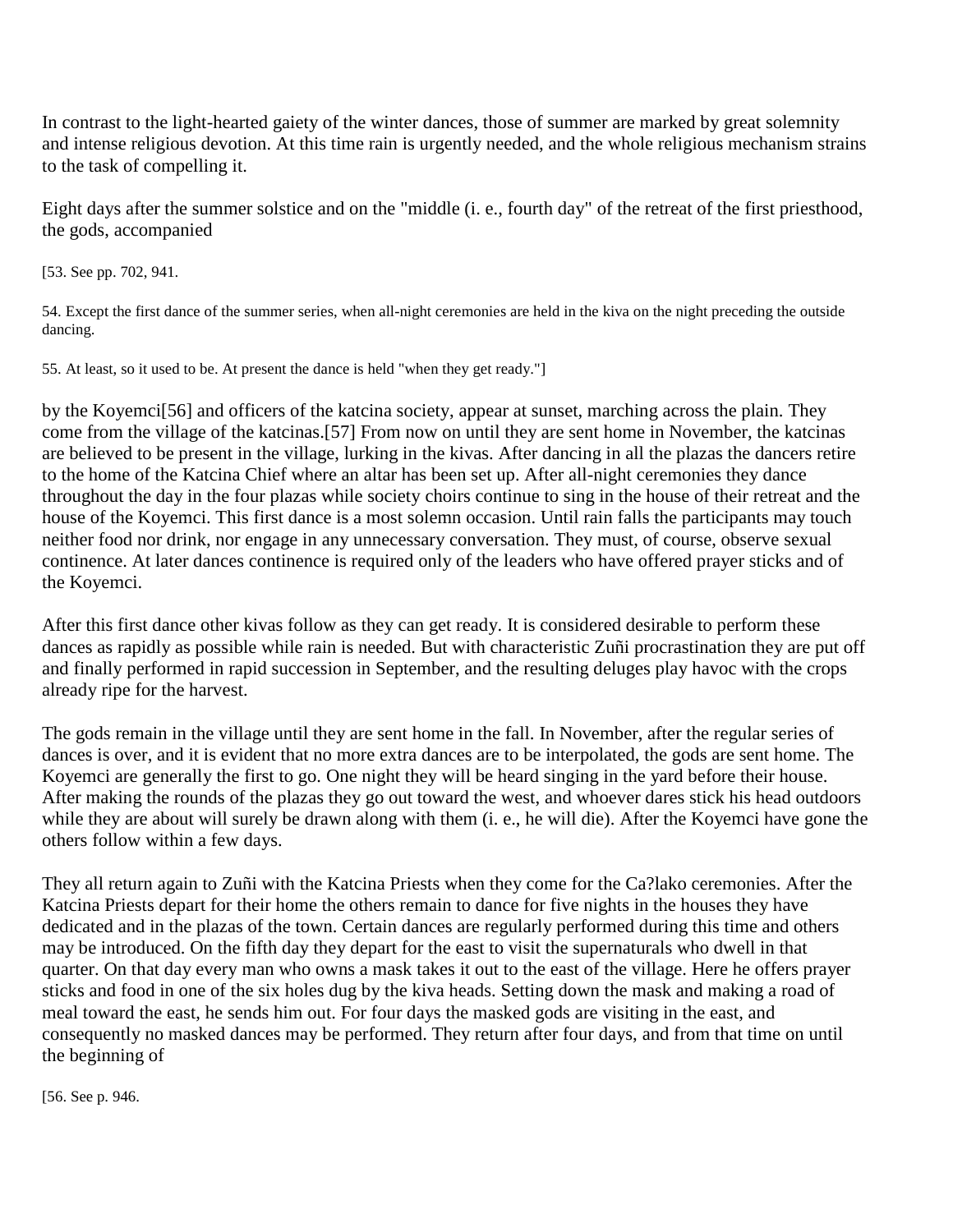57. Every fourth year there is a pilgrimage by the priests, officers of the Katcina Society, and the chosen impersonators of the priests of the masked gods to the home of the gods, a lake 86 miles west of Zuñi. On other years the offerings are made at Rainbow Spring, 17 miles to the southwest.]

the winter solstice any of the dances performed after Ca?lako may be repeated by request, or new ones may be presented.

### **THE CULT OF THE KATCINA PRIESTS[58]**

Intimately associated with the foregoing activities are those rites and ceremonies which form the cult of the katcina priests. This cult also employs, as its principal technique for controlling the supernatural, impersonation by means of masks. But the beings impersonated are of a different order. The masks are differently treated and the character of the rites in which they function, arid the personnel and calendrical cycle are quite independent. Like all supernaturals, they are bringers of rain, but the special blessing which lies within their power to bestow is fecundity. The katcina priests also live at Ko'lhuwala:wa (katcina village) and form, indeed, the priestly hierarchy that rules that village. But they are definite individuals, with personal names and distinct personalities. There are, for instance, the Koyemci--they are the fruit of an incestuous union between brother and sister, and display the stain of their birth in their grotesque appearance and uncouth behavior. They are the sacred clowns, privileged to mock at anything, and to indulge in any obscenity.[59] On them fall the most exacting sexual restrictions. They are the most feared and the most beloved of all Zuñi impersonations. They are possessed of black magic; in their drum the have the wings of black butterflies that can make girls "crazy."[60] In the knobs of their masks is soil from the footprints of townspeople.[61] One who begrudges them anything will meet swift and terrible retribution. But everyone goes in hushed reverence and near to tears to watch them on their last night when they are under strict taboo. At this time, from sundown until midnight the following day, they touch neither food nor drink. They neither sleep nor speak, and in all that time they do not remove their masks. This truly heroic self-denial earns them the sympathetic affection of the people, an affection manifested in the generous gifts that are given them on this their last day in office.[62]

P?autiwa, chief of the masked gods at Ko'lhuwala:wa, is a truly magnificent person. His prestige is enormous. He possesses in unlimited measure the three most admired qualities-beauty, dignity, and

[58. The term is awkward, but it is a literal translation of the Zuñi term.

59. They are, however, surpassed in obscenity by the Ne?we:kwe. The presence of white people at Zuñi is resulting in the gradual suppression of these practices. The word obscene is used advisedly since their practices are universally so regarded at Zuñi. Here the proprieties are meticulously observed. It is a society of strong repressions. Undoubtedly the great delight in the antics of the clowns springs from the sense of release in vicarious participations in the forbidden.

60. I. e., sexually.

61. A widely used love charm.

62. The very deep affection that is felt for the Koyemci is by no means extended to the impersonator when he is released from office.]

kindliness. In folklore he appears as the successful lover of mortal maids. Literature is full of the exploits of his illegitimate offspring, to whom he is unfailingly generous. His two brief appearances at Zuñi mark him as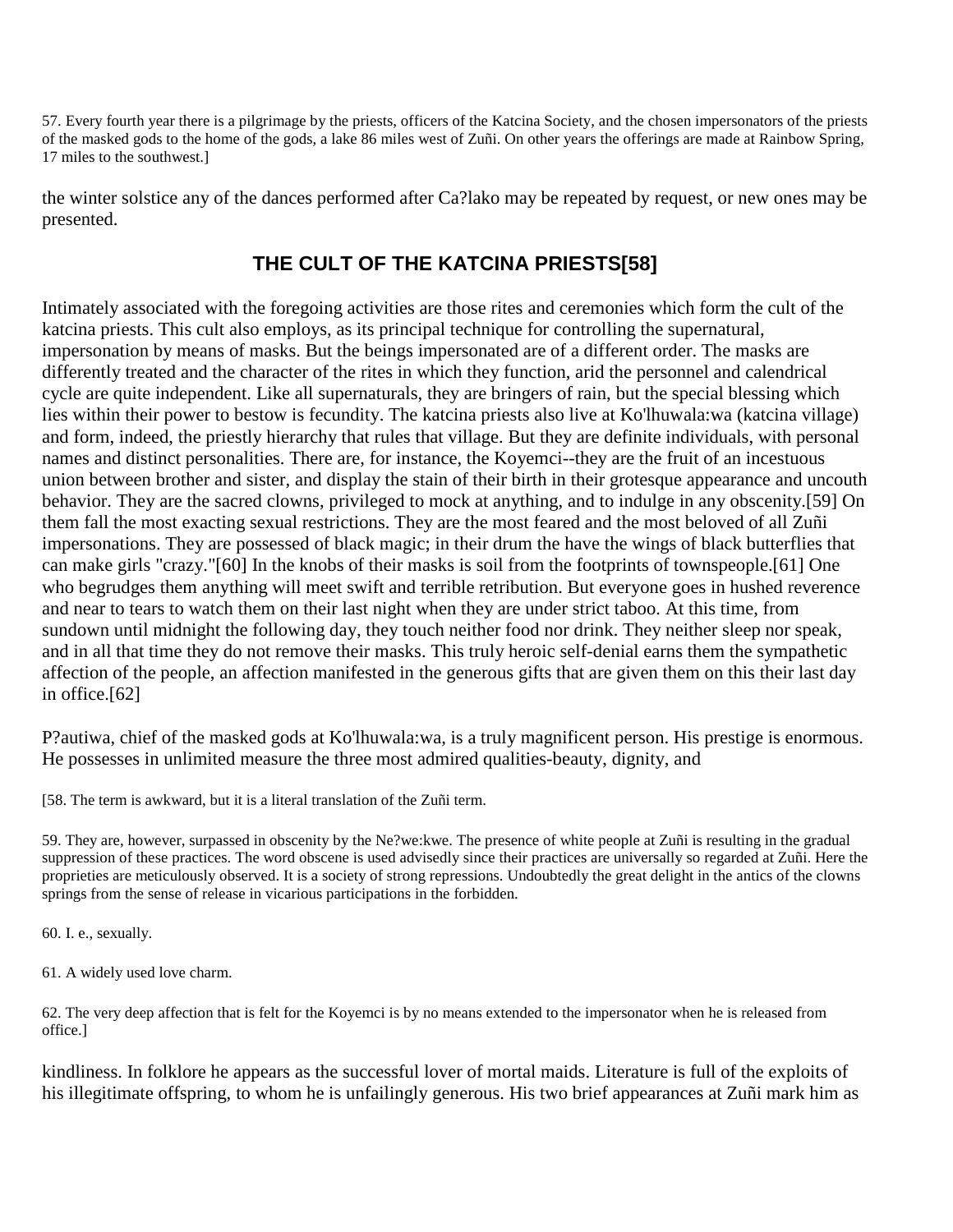a prince of gods and men. The moment he appears in the plaza at the close of the solstice ceremonies, the hilarity which has prevailed subsides in an instant and is replaced by hushed reverence. The two gods who have been making merry on the housetop to the great delight of the populace suddenly pale to insignificance before the newly risen splendor of P?autiwa's beauty and stateliness.

His p?ekwin, K^äklo, is very different. He is a bustling, officious, self-important individual, somewhat ridiculous in spite of his great power. In the midst of his most sacred ceremony he engages in none too gentle horseplay with the Koyemci. His speech is an incoherent jumble.

Sayataca is more austere. Like P?autiwa, he has tremendous dignity and prestige, but he lacks P?autiwa's charm. When he speaks--and he speaks often and at incredible length--his voice booms with authority and importance.

One might continue to enumerate the personality traits of the individual katcinas. The Sayalhia, avengers and exorcisers, hideous and terrible; the Ca?lako, giant gargoyles, terrifying but not unlovely; the Sä'limop?ia, youthful and beautiful, and impetuous with the ardor of youth; and many others.

Each of these appears at Zuñi to perform a special ceremony which he alone has the right to perform. For each of these katcinas there is a permanent mask used only in his rites. This is tribal property. It is the mask given by the Divine One himself, and has been passed down through the generations like the fetishes of the rain priests. Like them, these ancient masks are kept permanently in jars in definite houses, from which they are removed only for use and with elaborate ceremony. Furthermore, connected with each is a cult group which preserves its secret ritual, including the words of prayers and chants.

The mask of P?autiwa is kept in a house of the Dogwood clan. The cult group in charge of his ritual comprises all who have ever impersonated the god at his appearance in the winter solstice. These men meet each year to select the impersonator. He learns the prayers and rituals from some older man of the groups and is thereafter permanently associated with this group.[63]

The masks of the Cula:witsi, Sayataca, Hututu, and the two Yamuhakto are kept in another house of the Dogwood clan. The custodians of their cult are a self-perpetuating group of four men of various clan affiliations. The impersonators of the gods are chosen by the priests and go to the cult heads to learn what they must do.

[63. Certain members of the Sun clan form a subsidiary cult group, whose function is to dress P?autiwa.]

This knowledge--that is, the power which it confers--is "given back" at the end of the year.

The Koyemci masks are kept in the house of the West priesthood. Their cult is in the keeping of four groups of men who themselves impersonate the gods. Each group holds office for a year and returns again after four years. The head of the group, who impersonates the father, is appointed by the priests and he chooses his associates, filling any vacancies which may have occurred since the last incumbency.

The six Ca?lako masks, associated with the six kivas, are kept in six different houses and each has a permanent group of wo:we,[64] who instruct the impersonators in the duties of their offices. The impersonators are chosen by the officers of the kivas and hold office for a year.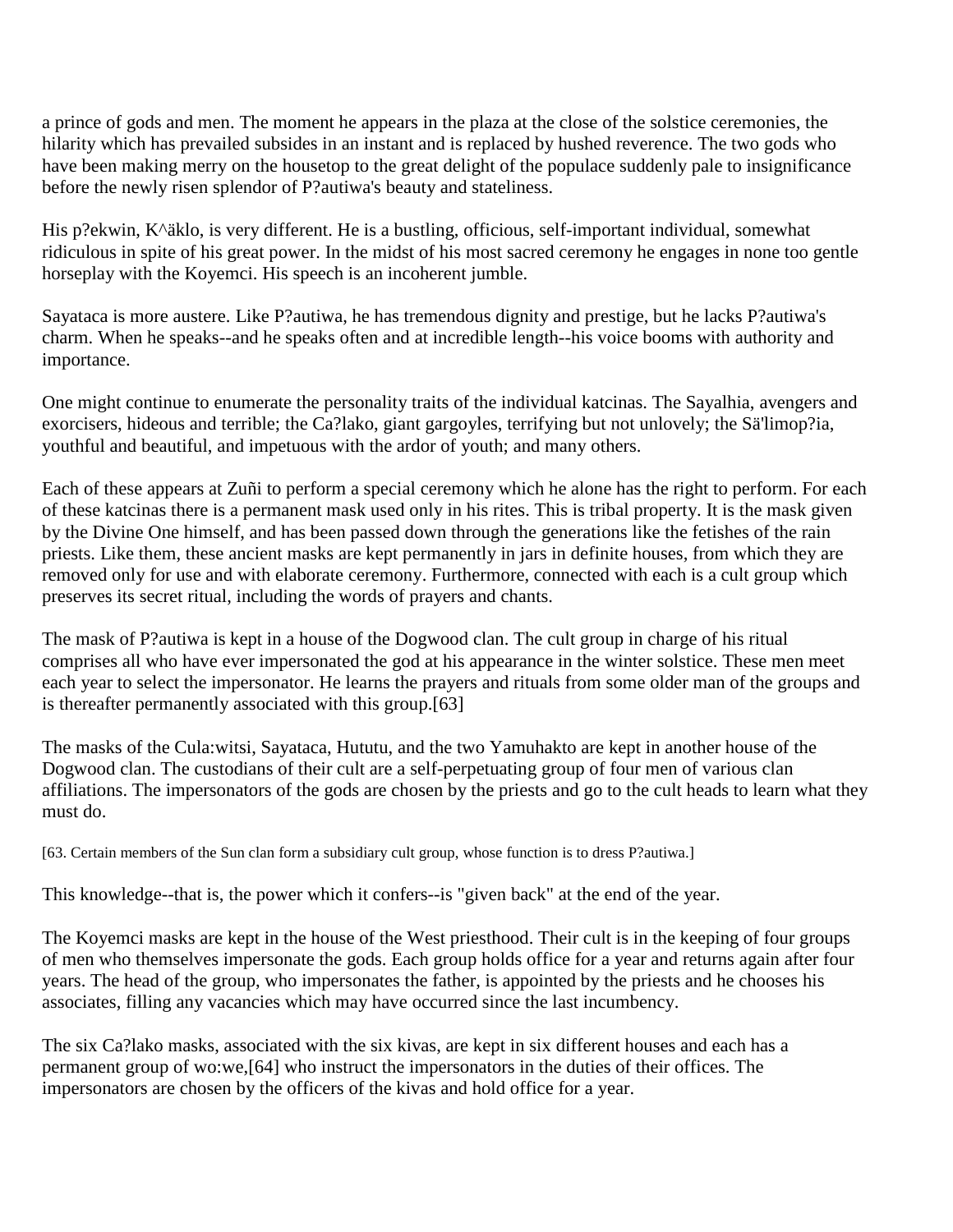The mask of K^ä'klo is kept in the house of the p?ekwin of the Katcina Society. His rites are known to a group of four men, who take turns in impersonating the god. The head of this group receives from the priests a crook summoning him to appear.

The 12 Sälimop?ia masks, two of each color, are kept in six different houses, along with other masks associated with them in the principal ceremony in which they appear, the preliminary whipping of little boys. Each kiva has a Sälimop?ia wo?le who is trustee of their ritual.

At the new year ceremony which terminates the celebration of the solstice P?autiwa comes to give his orders for the coming year. He leaves with the priests or on the roofs of the kivas the feathered sticks with which are appointed those who impersonate the gods at the great fertility ceremony of November, the so-called Ca?lako. He leaves one stick for the father of the Koyemci, one for each of Sa'yataca group, one for each of the six Ca?lako. There is also a stick for Bitsitsi, who is not a katcina, but who plays an important rôle in the ceremony of the Corn Maids which follows the Ca?lako. In this P?autiwa himself appears.

The impersonators are chosen immediately--the impersonators of the Koyemci and the Sayataca group by the priests, two impersonators for each of the six Ca?lako by the officers of their respective kivas. Each month at the full moon they plant prayer sticks at distant shrines, visiting them in a body in fixed order. After October the plantings take place every 10 days, and as the time for the ceremony approaches, each group goes into retreat like priests, in its ceremonial house. The great public ceremony is held in the houses of prominent citizens who volunteer to provide this costly service. There should be eight houses, but in recent years the expense involved has become so great that not enough men volunteer. In that case the groups double up at the last moment. The house is newly built or completely renovated for the occasion, and the visit of the gods is the

#### [64. Literally servant or domesticated animal, a word that defies translation.]

dedication and blessing of the new dwelling. They deposit prayer sticks under the threshold and in the roofsymbols of fertility. The sticks are double, painted blue and yellow, and they are male and female respectively. They plant seeds in the center of the floor and on the altar leave a basket of seed corn to be used by the host in his spring sowing. The burden of their prayer is that the store rooms may be filled to overflowing, and the house so full of children that they jostle one another in the doorway. (See text of Ca?lako prayer, pp. 718, 773.)

The gods depart after all-night ceremonies but during the following days each kiva presents a masked dance. They may present more than one if they so choose. These dances are performed for five nights in all the houses and on the fifth day in the plaza. On this day the Koyemci, who have remained in retreat throughout this period, are rewarded for their services by gifts from the members of their fathers' clans. Late at night, after visiting every house in the village to bestow a final blessing, they are released from their arduous duties.

The Koyemci, in addition to participating in this cycle of ceremonies, are required to attend upon the masked dancers during the summer dance series. On these appearances they play the rôle of clowns; and many of their games are of frankly phallic significance.[65] In their drum they place the wings of black butterflies, a potent love charm.

Every fourth year[66] P?autiwa leaves a feathered staff for K^ä'klo, by whose order is performed the preliminary whipping of the small boys. K^ä'klo does not himself perform this rite. He comes twice at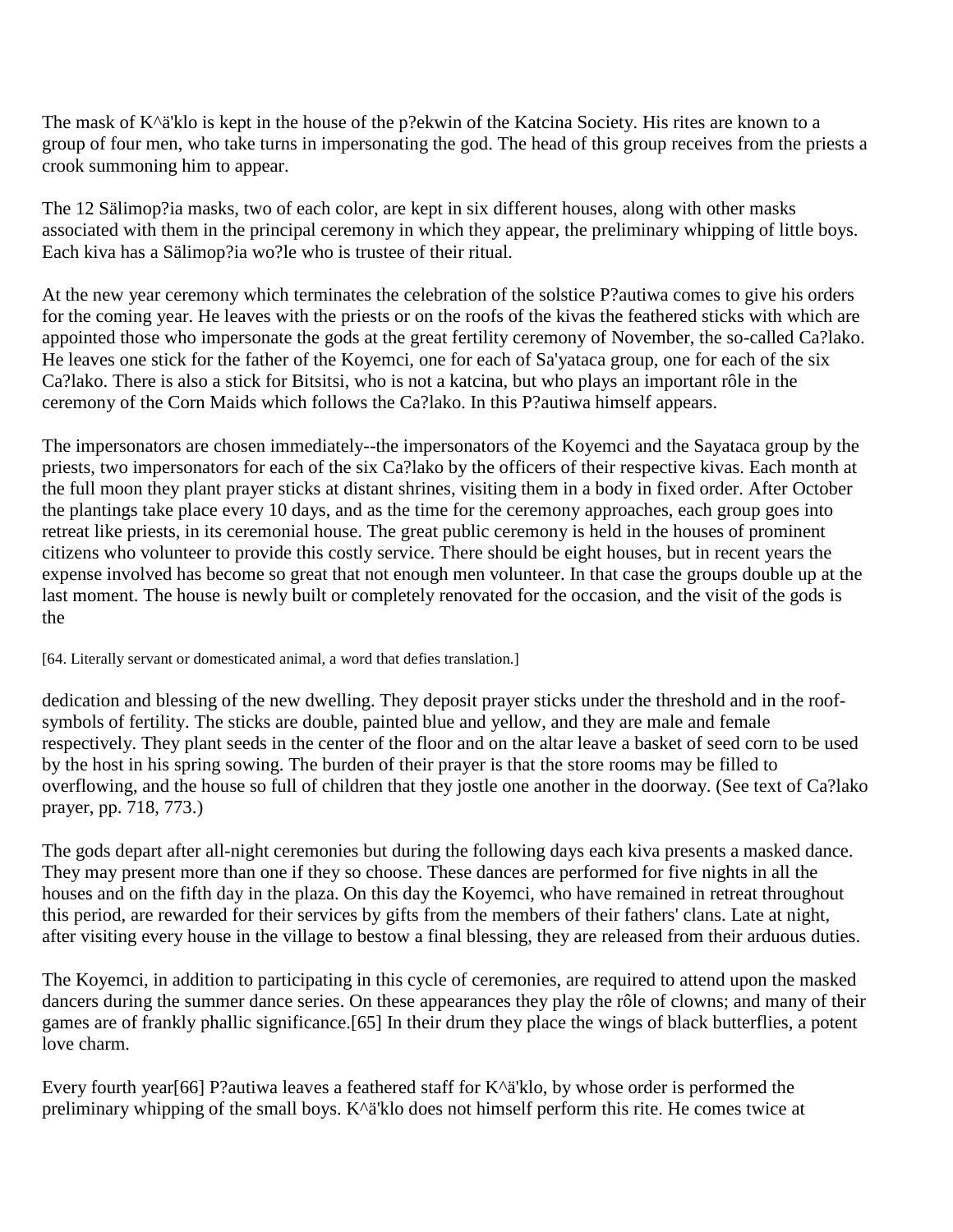intervals of eight days to inform the priests and officers of the kivas that this is the wish of the gods. They in turn appoint the gods who administer the whipping--12 Sä'limopia, four Sa'yalhia and 10 other gods. The ceremony, held the day after K^ä'klo's final visit, is one of the most elaborate and spectacular at Zuñi. The boys are severely whipped in the plaza. They are taken into the kiva to have feathers tied in their hair as a symbol of their novitiate. The writer has never witnessed this ceremony, and can only guess at its significance on the basis of the description given by Mrs. Stevenson.[67] The point seems to be exorcism. The boys are whipped "to save their lives," and previous to this, there is general whipping and destruction of property throughout the village, "to take away bad happenings." The Sä'limopia and Sayalhia appear as exorcisors during the winter solstice ceremony. And whenever any taboo of the masked god cult is broken the Sayalhia appear to administer punishment and to whip

[65. See E. C. Parsons, Notes on Zuñi, pt. 2, p. 229.

66. Due to recent disintegration this ceremony has not been held for more than six years.

67. Twenty-third Ann. Rept. Bur. Amer. Ethn., p. 65.]

all present in order to counteract the contaminating influence of the transgression. At the Ca?lako two Salimopia are present to perform this service.

The final whipping of the boys is performed by the Sayalhia by order of the priests, some time during the Ca?lako festivities. This also seems to be a rite of exorcism, and is followed by general whipping to remove bad luck.

Another masked ceremony held at irregular intervals, and by express order of P?autiwa, is the dance of the K^ä'na:kwe or white gods. This is a group dance like the kiva dances but is performed by a special selfperpetuating cult group owning ancient masks and esoteric ritual. The beings impersonated are of a different order. They do not live at Koluwala:wa. They are essentially hostile, and therefore must not remain overnight in the village. Their rites have no place in the regular cycle. They bring with them seeds, which are given to the priests, and large quantities of food, which they throw away to the people, so the purpose of their rite may be assumed to be fertility.

### **THE CULT OF THE WAR GODS**

The war cult of the Pueblos, as in other tribes, is greatly in abeyance at the present time due to enforced peaceableness. Although the Pueblos probably were never aggressive warriors, intertribal warfare was once an important part of life, and was accompanied by elaborate ceremonies.

The gods of war in Zuñi are the A'hayuta, twin children of the Sun begotten of a waterfall when the Zuñis, wandering in search of the middle, were in dire need of military leadership.[68] They led the people to victory and gave them the rites of war. They are the patrons of contests of all kinds, including foot races and games of chance. In folklore the A'hayuta appear as two dirty, uncouth, cruel, and disobedient children, masking their great powers behind obscene and ridiculous exteriors. They live on the mountain tops, they are lords of the high places, and their shrines are on all the prominent mountains about Zuñi.

The cult of the A'hayuta, the gods of war, and leadership of war parties, is delegated to the Bow Priests, and several less important groups, the priests who keep pa?eton:e, a war fetish, the priests of the great shell and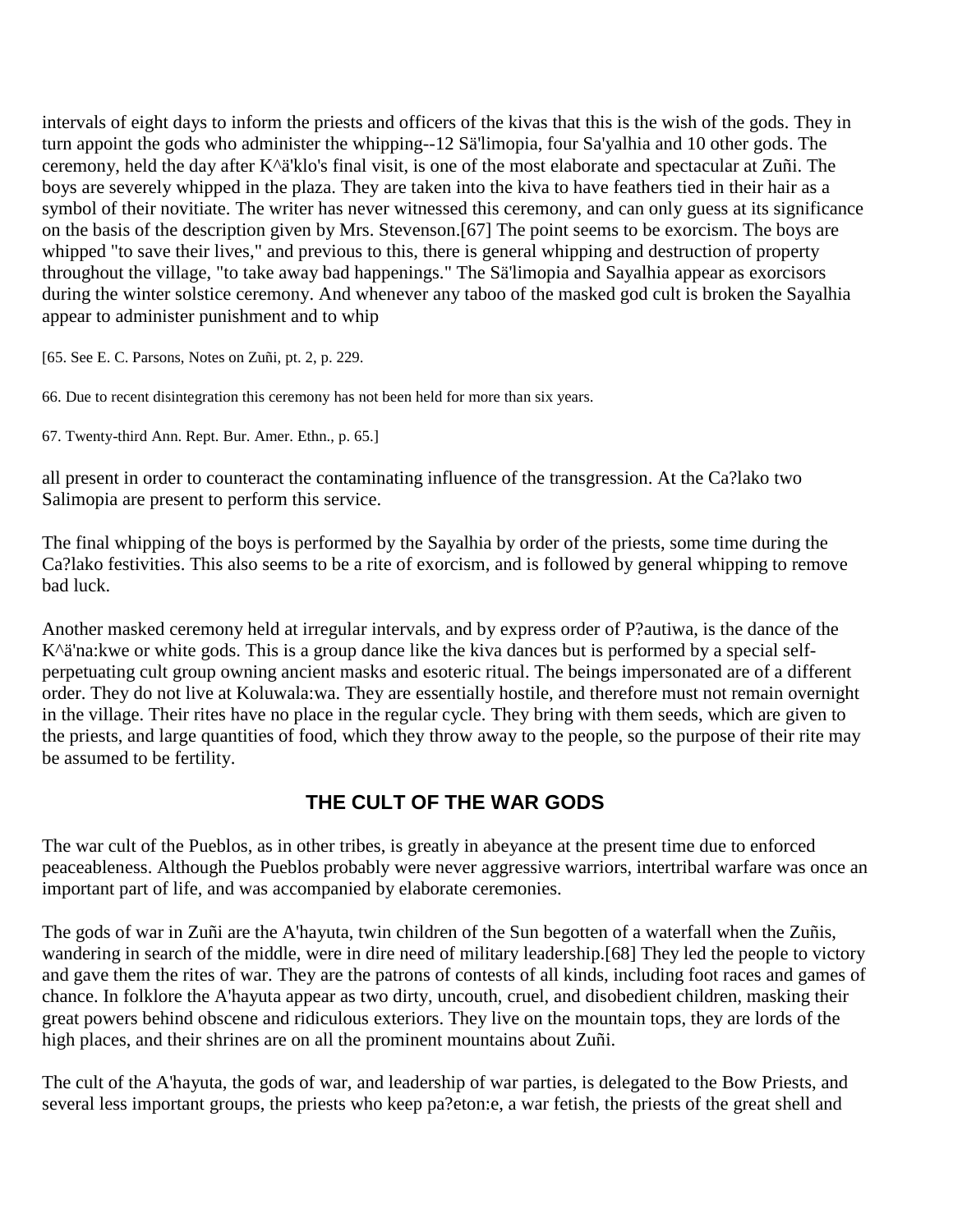the scalp chief, who takes care of the scalps in the scalp house, and the men who carve and decorate the idols of the war gods.

Membership in the bow priesthood is restricted to those who have killed an enemy. No matter what the circumstances of the killing, no escape is possible from the burden of membership, for the slayer

[68. See text of origin myth, p. 597.]

must seek magical protection from the vengeance of the ghost. The bow priesthood supplies this protection. He is initiated in the course of the scalp dance, which celebrates the victory and propitiates the ghost.[69]

The bow priesthood is organized in somewhat similar fashion to the medicine societies a circumstance which led Mrs. Stevenson to include it among them. There is a society chief and a battle chief. They have a ceremonial chamber in a house in the eastern part of the town, where certain of their ceremonial paraphernalia is kept. Pa?ettone, which is used only in war rites, is kept in another house, and has its own hereditary priesthood, members of which are not necessarily Bow Priests. The great shell also has its own priesthood. It is brought out for all war ceremonies. The Scalp Chief has a male and two female associates, who take charge of the scalp from the time it is brought into the village until it is placed in the scalp house. He plants prayer sticks each month for the scalps. At the winter solstice and at the scalp dance idols are made of the elder and younger War Gods. They are carved, respectively, by men of the Deer and Bear clans. These are hereditary offices, and each has several associates, male and female.

The Bow Priests are leaders in war and defenders and protectors of the people in times of peace. To them falls the task of policing the town, in the religious but not the civil sense. In this capacity they must wage constant warfare against the insidious inner enemy--namely, the witches-whose secret power causes sickness and death. Of this activity, too, they have recently been stripped. They are furthermore the defenders and the executive arm of the religious hierarchy. They protect their altars from desecration, carry their messages, and execute their orders. To perform these duties two bow priests are assigned to the priestly hierarchy, two to the katcina and two to each of the medicine societies.[70]

The great annual ceremony of the Bow Priests is held at the winter solstice. Six days after the p?ekwin announces the solstice a man of the Deer clan and a man of the Bear clan and their associates start to make the images of the War Gods to be used at this ceremony. On the tenth night following the p?ekwin's announcement these images, together with pa?ettone, the great shell, the e'tow:e of the chief priests, and all the paraphernalia of the war cult are taken to the chief kiva. In the kiva are assembled the priests of the council, the priests of pa?ettone and the great shell, the image makers and their associates, and the full membership of the bow priesthood. At

#### [69. See texts, p. 674.

70. That is, this used to be the pattern. The bow priesthood is now reduced to three members--one who has no society affiliations serves the priests, one is Bow Priest of the katcinas, and associated also with the Rattlesnake Society, the third is associated with the Hunters and the Little Fire Society, and formerly served the priests.]

this time the Bow Priests sing comato:we.[71] the songs given to the Bow Priesthood at the founding of the order by A'hayuta. At dawn the ceremonies end and later in the day the images are taken by the Bow Priests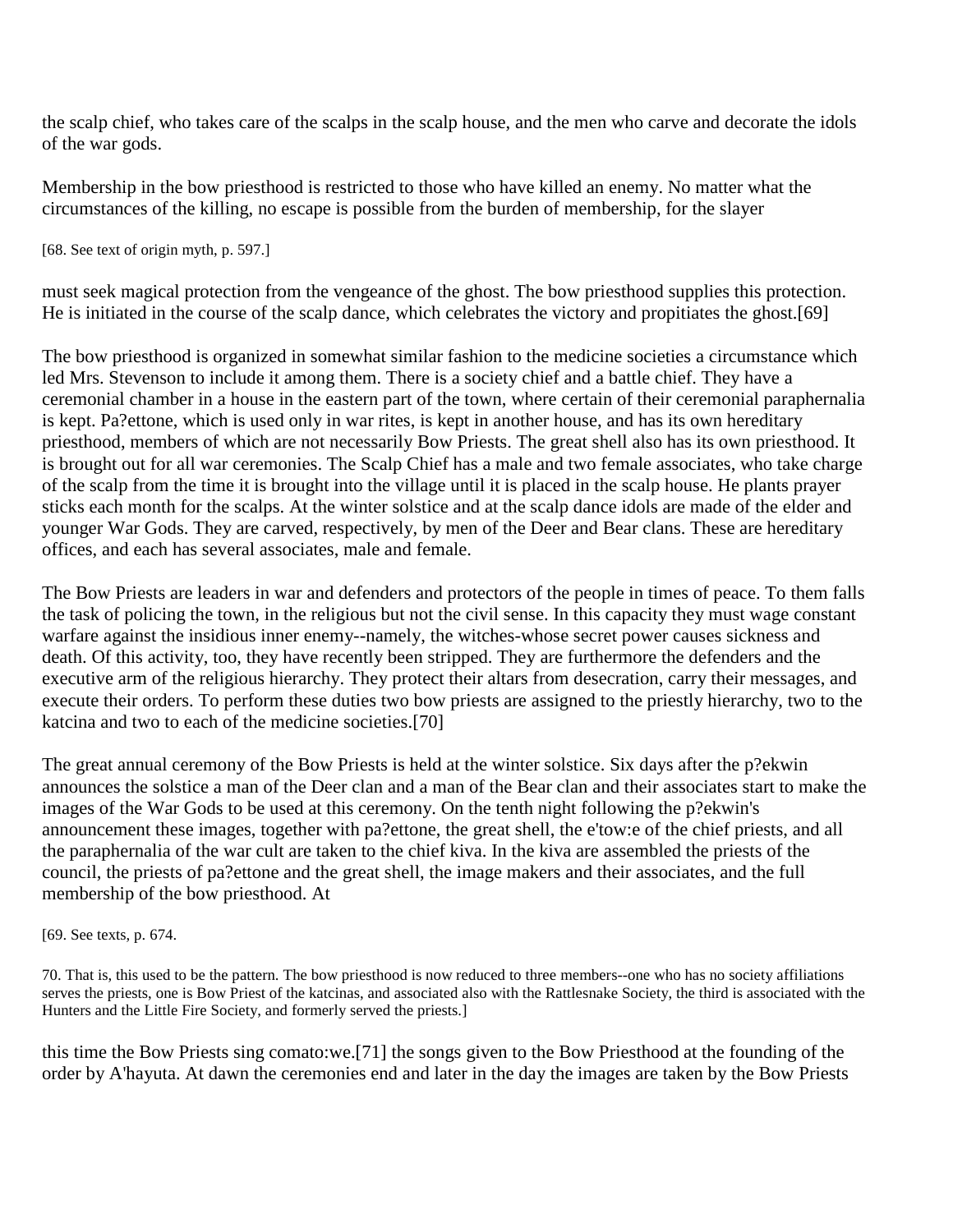and the priests of the council to two of the mountain shrines of A'hayuta. This is the day on which everyone plants prayer sticks to the sun.

At the full moon in March the Bow Priests make prayer sticks for A'hayuta. At night they meet in their ceremonial room, where their altar is set up.[72] There are no images of the gods of war at this time. Again during the night comato:we are sung. Four days later there is a kick-stick race under the special patronage of the gods of war. After this it is safe for people to plant corn. Spring wheat is planted before this time, but corn is planted only after these ceremonies. The precise nature of the connection between the War Gods, stick racing, and planting is obscure.

There are no ceremonies for the War Gods at the summer solstice. However, the two Bow Priests who serve the priests of the council have their place in the series of summer retreats for rain. The day the p?ekwin comes out they plant prayer sticks to the U'wanami Bow Priests. For four days they observe all the requirements of retreat, save that they do not remain in seclusion in their ceremonial room. Instead they visit each day a distant mountain shrine of A'hayuta where they offer corn meal and turquoise. They have no altar at this time- probably because all their fetishes are for war, and therefore can have no place in these purely priestly activities.[73] The bow priesthood does not convene at this time.

Formerly the bow priests held a great public dance after harvest in the fall. This was an occasion of great festivity, as always when there is dancing by the girls. Like the scalp dance, it was accompanied by sexual license. However, the dance has not been performed in 20 years, since two girls of a good family were killed by a stray shot from the housetops. The Bow Priests met in their ceremonial room, but there was no altar and no offerings of prayer sticks.

The scalp dance is held at irregular intervals, whenever an enemy is killed. Its purpose is to induct the scalper into the Bow Priesthood for his own protection, to strip the dead enemy of his power and develop his capacities as rain maker, and to celebrate fittingly with all manner of festivity the destruction of the enemy. The principal events are outlined in another place.<sup>[74]</sup>

There are other groups which have definite associations with war. The Ant society figures prominently in the ceremonies of the scalp

[71. The word means "spiral." It is accompanied by a circle dance. Approaching spiralwise toward a center is characteristic of war dances throughout North America. See text of origin myth, p. 597.

72. This ceremony has never been described. The writer has not witnessed it; merely knows that it takes place.

73. Or perhaps because of the association between A'hayuta and wind, snow, and cold weather.

74. p. 674.]

dance and the O'winahaiye. The Wood society holds a ceremony in which the Bow Priesthood participates. The Great Fire society is privileged to wear the great feather, part of the war chief's regalia. The arrow order of this society uses the body paint of the war chiefs. The Hunters' society is also a war society. The members of this, as well as those of the Cactus society, can not be inducted into the bow priesthood, because they are already warriors. Members of the Cactus society offer prayer sticks to A'hayuta. The Hunters' and Cactus societies have male members only.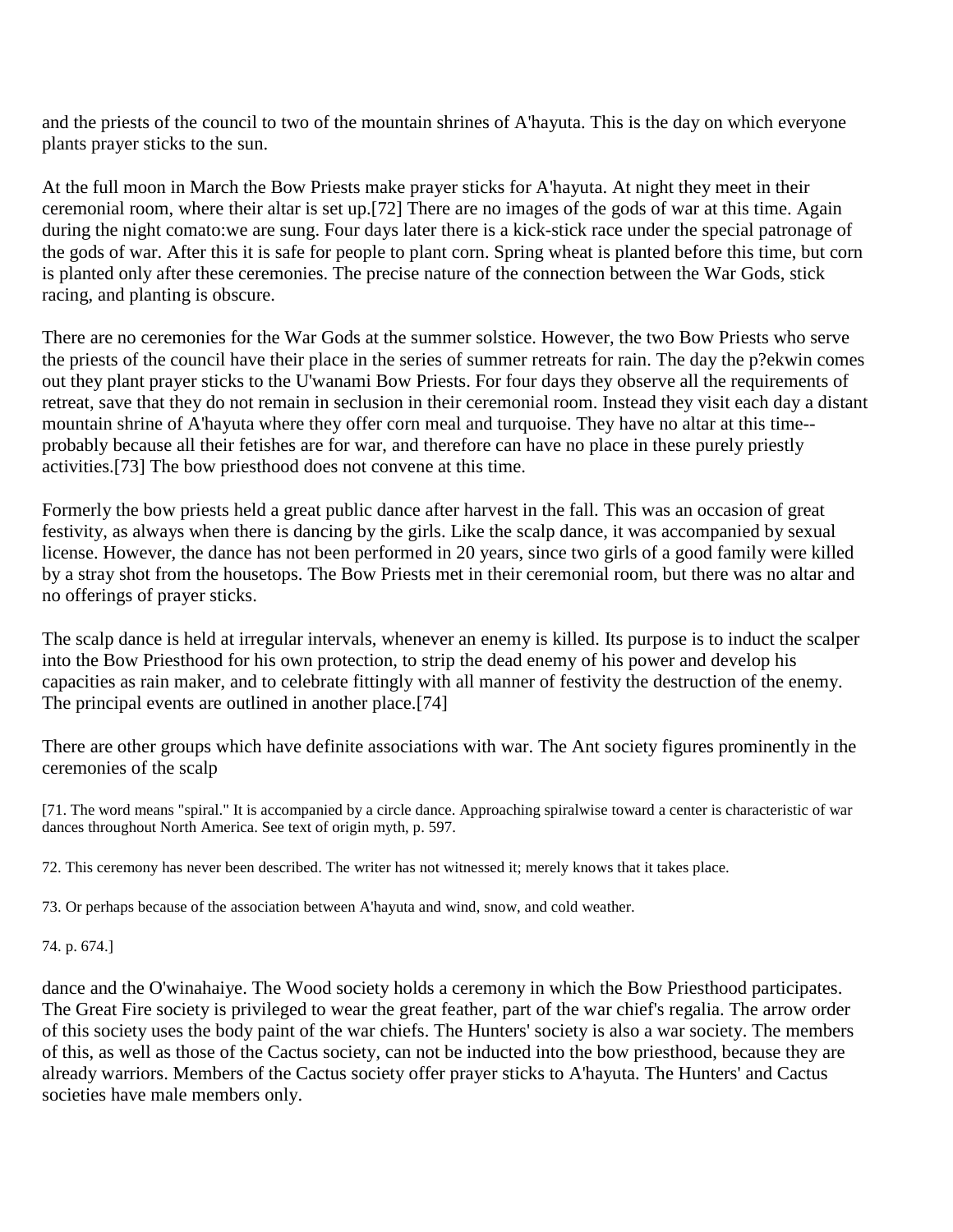All these groups, however, are devoted primarily to the worship of the Beast Gods and receive from them their sanctions and power.

#### **THE CULT OF THE BEAST GODS**

To the east at Cipapolima live the Beast Gods (we'ma:we or we'ma a:'ciwan:i). These are the beasts of prey and partake of their rapacious nature. They are the most dangerous and violent gods in the Zuñi pantheon. They are the priests of long life (onaya:nak^ä a:'ci'wan:i, literally road fulfilling priests). They are the givers of medicine, not only medicinal plants, but the magic power to make them effective. They are the source also of black magic or witchcraft. Their leaders are associated with the six directions, as follows: North, Mountain Lion; west, Bear; south, Badger; east, Wolf; above, Knife-wing;[75] below, Gopher. Of all, the most powerful is the Bear. He is compelled through impersonation at curing ceremonies. The symbol of his personality is the bear paws which are drawn over the hands and have the same properties as the masks of the gods. The worship of the beast gods is conducted by 12 societies or fraternities. Membership in these societies is voluntary and is open alike to males and females.[76] All offices are held by men, and only they have the ultimate magical powers--the powers of impersonating the bear, the use of the crystal, the power to remove sickness by sucking, and the use of magical songs. Some knowledge of therapeutic plants is hereditary in certain matrilineal families. Except for midwifery, which is practiced independently, all medical practice is in the hands of these societies. They are, in fact, medical guilds, closed corporations which guard their secrets jealously. The combined body of esoteric knowledge and ritual held by these groups is enormous, and this is genuinely esoteric. To collect it one would have to be on terms of utmost intimacy with all the officers in all the societies. No knowledge is more closely guarded than this.

[75. A mythical monster with wings of knives. Mrs. Stevenson names eagle as god of the upper regions, and shrew for below. The present list is quoted from a prayer of the Great Fire society.

76. Except the Cactus society, a war society, and Hunters which have only male members. The Cactus society cures wounds made by bullets or by any pointed object, including cactus. The Hunters have no curing rituals.]

Each society in addition to practicing general medicine has a specialty--one cures sore throat, another epilepsy, another has efficacious medicine for delayed parturition, yet another cures bullet wounds, and so forth.

Initiation into the societies is a precaution taken to save one's life. If a person is desperately ill he is given by his relatives to one of the medicine societies.[77] The officials of the society come in a body to cure him. They bring with them all their ceremonial paraphernalia and lend the whole force of their ritual toward defeating the disease. If the patient recovers he is not necessarily cured. He has been granted a respite, and until he fulfills his pledge and receives a new heart and places himself under the direct protection of the Beast Gods through joining the society which cured him, his life is in jeopardy. Since initiation involves one in great expense, frequently many years elapse before it is completed.

The societies have, perhaps, the most highly developed ritual of all the cult groups. They possess elaborate altars which are kept in the houses in which they habitually meet. These consist of carved wooden tablets, stone fetishes, and various other sacred objects. These altars are set up on a meal painting at all ceremonies in which the society takes part. On the altar are also placed feathered ears of corn, the personal fetishes of members of the medicine order of the society. This fetish (mi?le) is made for the novice by his father at the time of his initiation; it remains his personal fetish until he dies, when it is dismantled and buried by members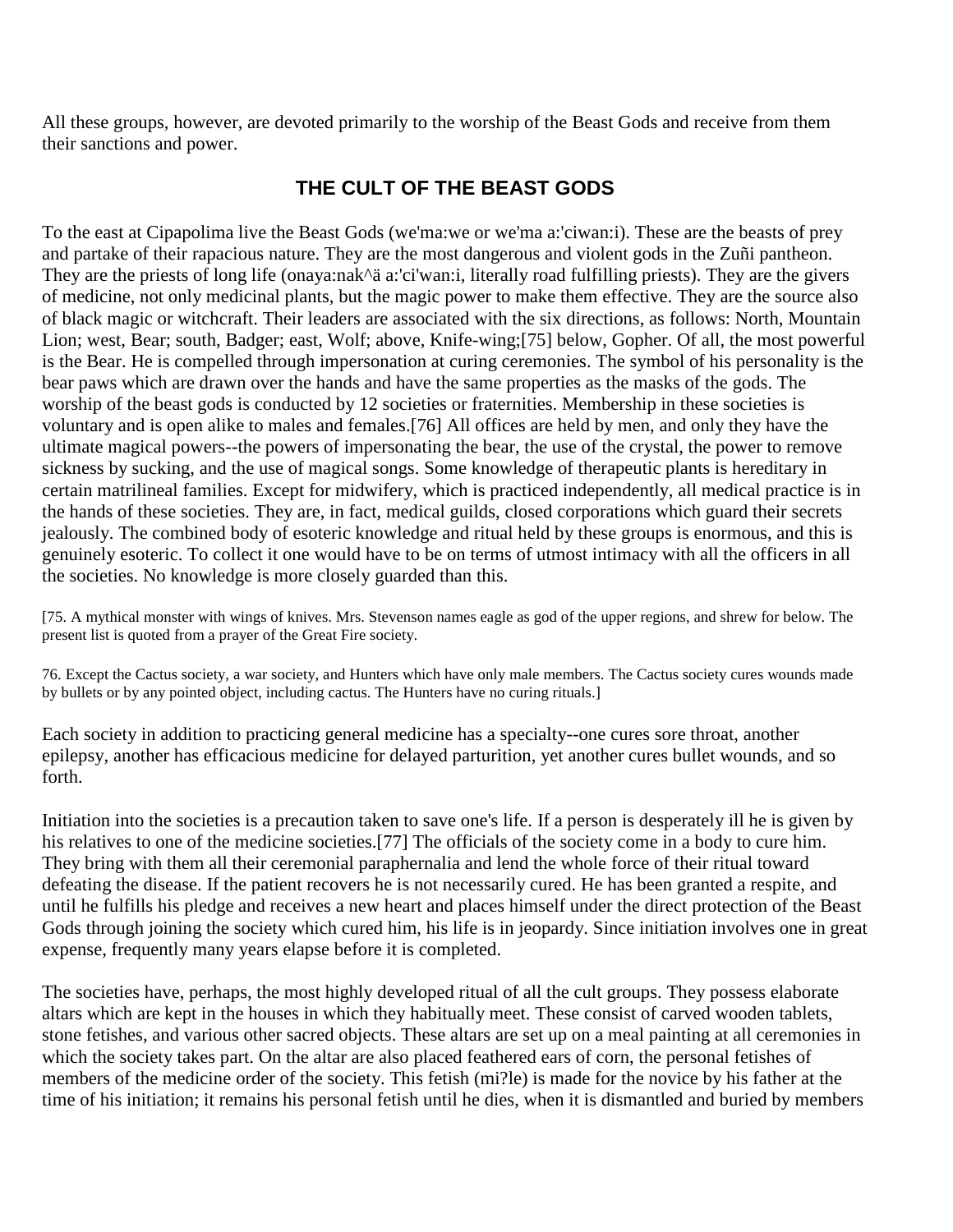of the society. If a man is compelled to be absent from any meeting of his society he or some member of his household takes his mi?le to the society room to be placed upon the altar.

All members of medicine societies plant prayer sticks each month at the full moon. The offering includes, besides the usual sticks for the ancients and for the katcinas, sticks for the Beast Gods, made in each society according to different specifications. These sticks are planted either in cornfields or at Red Bank, a point on the river bank east[78] of town. These are offered separately by each individual.

The collective ceremonies of the medicine societies are held in the fall and winter. During the summer the cult of the Beast Gods is in abeyance. As a symbol of this, the drums of the societies must not be touched during this time, not even to beat out the rhythm for grinding songs. At the full moon in October (in some societies November), the members are summoned to their ceremonial house. They make

[77. In less serious cases an individual medicine man is called. He removes the cause of sickness and is paid for his trouble. At the winter ceremony the recovered patient has his head bathed in the society room and exchanges gifts with his "father."

78. The Beast Gods live in the east. Therefore all ceremonies of the curing societies are oriented toward the east, in contrast to ceremonies for the ancients and the katcinas, which are oriented toward the south and west. It is interesting to note that historically the medicine cult is undoubtedly of Keresan, i. e., Eastern origin.]

their prayer sticks here during the day. At sundown the altar is set up. Female members, who do not attend this meeting, send food and leave their miwe for the altar. After dark the drum is taken out and songs of the Beast Gods are sung. The gods are present in the village at this time, much the way the katcinas are present throughout the summer.

The great meetings of the societies are held at the winter solstice. On the ninth day following the P?ekwin's announcement society members meet early in the morning at their ceremonial houses. The day is spent in prayer-stick making. The solstice prayer-stick bundles of the societies are the most elaborate and beautiful products of this highly developed art. They contain sticks for the ancients, for deceased members of the society, and for Paiyatamu<sup>[79]</sup> gods of music, poetry, flowers and butterflies. Included in the bundle are the crook, symbol of old age, and twigs of various medicinal plants. There are no offerings to the Beast Gods at this time.

At sundown the altar is set up. Women members, if they are not planning to attend the night meeting, come bringing food and their miwe and sprinkle corn meal on the altar. Late at night, about 2 or 3 o'clock in the morning, the Ne?we:kwe visit the kiva where the priests have been waiting in silence before the altar of the Gods of War. Here they perform a rite of exorcism, without which the ceremony can not proceed. When they have left the Bow Priests start their song. As soon as their drum is heard the society people, who have also been waiting in their own houses, start their own rites. The songs sung at this time are for the U'wanami. They are among the most beautiful and sacred of all Zuñi songs, and are known only to the most learned members of the societies. The ceremony ends at daybreak. The members come home, each bringing with him his mi?le, his bundle of prayer sticks, and a bundle of several ears of corn that have rested all night on the altar. The corn is kept for spring planting and the prayer sticks are buried that afternoon, along with each man's individual offerings to the sun and the ancients. After this planting all society members except the Sa'niakakwe and the Ci'wanakwe must abstain from all animal food for four days, in addition to the usual requirement of continence. The food taboo obligatory for society members is optional with others. For them, too, it used to be obligatory and is probably related to the offering to the sun.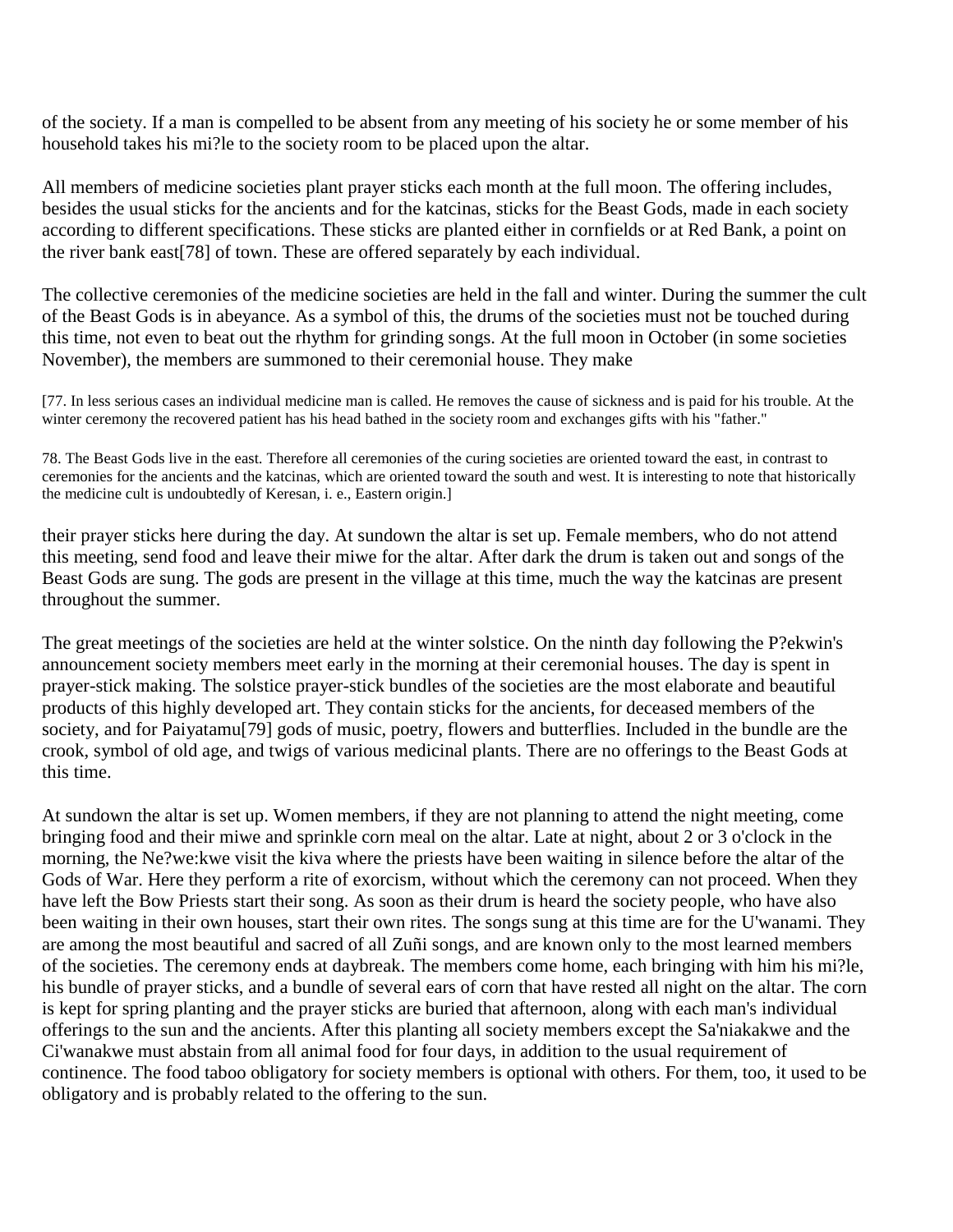This ceremony is for rain and fertility. It has nothing whatever to do with curing, and in it the Beast Gods play no rôle, it is quite

[70. Paiyatamu is the Keresan word payatyamu, "youth." He is associated with all things gay and youthful. He is another romantic adventurer in folklore. His prayer stick, significantly, is double, and is painted blue and yellow, the colors associated with sex. The flutes of Payatamu are played at the phallic ritual of O'lolowickya. (Parsons: Winter and Summer Dance Series.) They are important in the Corn dance.]

distinct from the "going in" of the Beast Gods which immediately follows it, and is so regarded by the Zuñis themselves.

On the evening of the tenth day of the solstice, the day of the universal planting, the societies convene for their great retreat.[80] Female members sleep at home, and return in the daytime to attend to their household duties. Their attendance, even at the evening meetings, is not obligatory until the final night. Male members, however, are in retreat; they sleep and eat at their society houses, although they are permitted to visit their homes between times. This privilege is not accorded to officers of societies who observe as strict a retreat as priests. The altar is put up on the first evening, and remains in place until the conclusion of the ceremonies on the fourth morning following. The room is taboo to outsiders, with the exception of members of the household.

The days are spent making prayer sticks and preparing their costumes and regalia for the great ceremony of the last night. At night songs are sung for the Beast Gods. Each day at dawn the members go out in groups to offer corn meal and to present their miwe to the rising sun. During the evenings tales are told and instruction in the ritual is given.

On the last night all the society members, male and female, assemble in full ceremonial costume, including face and body paint. To the society house also come those who wish to be cured of chronic ailments, since curing during public ceremonies entails no obligation on the part of the patient.[81] About midnight a fresh altar is prepared. Sometimes there are demonstrations of fire eating and other tricks by qualified groups before the chief business, the invocation of the Beast Gods, is reached. The songs of the Beast Gods are sung with the accompaniment of rattle and drum, and society members dance. The dance is without formation, members rising to dance whenever they choose and leaving the floor when they are tired, usually after four or eight songs. The purpose of this dancing is to create a proper atmosphere in which to summon the Beast Gods. The participants gradually work themselves into a state of mental excitement bordering on hysteria. Finally those who are qualified to impersonate the bear,[82] draw over their hands the bear paws that lie on the altar, and

[80. The Lhe'we-kwe do not go in at this time. Their retreat follows six days after the close of the solstice ceremonies.

81. The following ceremony of purification is held in Cochiti during the winter: "People may go to the giant, flint, or cikame houses. The ritual is similar. The shamans approach each person, touch him and draw out an object, usually a stone, which he is told is a sickness. An altar is erected with cornmeal paths and fetishes but the rainbow arch is not used. After the sickness has been removed each person is given water "medicine" from the bowl. This is sprinkled over their bodies and they are allowed to drink some. This same formula is used in times of actual sickness. The shamans sing and pray all night while the people pray and walk around the altar sprinkling corn meal to the animal helpers and protectors. (Goldfrank, p. 72.)

82 Only the oldest and most learned of the medicine men. They acquire power to summon the bear only after the expenditure of great effort and much property.]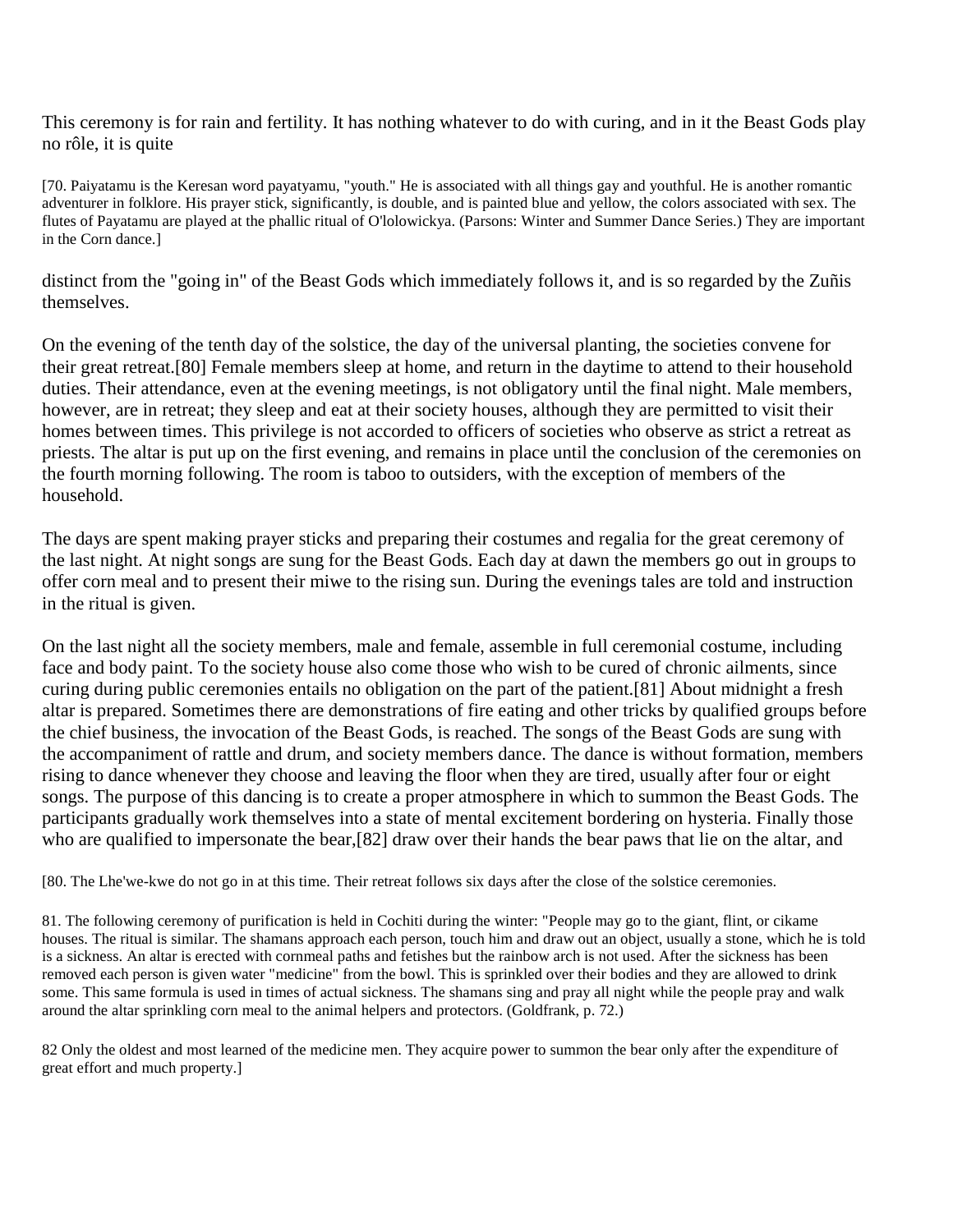in so doing assume the personality of the bear, much as the wearer of a mask becomes a god. They utter the cries of animals and otherwise imitate beasts, especially the bear.

In this condition they are enabled by gazing into the crystal to see the hidden sickness in those present. When they see sickness in anyone they draw from his body the foreign substance that has caused it. Dust, stones, bits of calico, feathers, fur or the entrails of animals are extracted from the mouth and other parts of the bodies of patients. Each article as it is extracted is exhibited to the company and dropped into a bowl to be disposed of the following day. Both practitioner and patient are nude save for the breechcloth, which necessitates considerable skill in sleigh t-of-hand, even though clumsy tricks would pass in the prevailing state of hysterical excitement. It is general knowledge that these "cures" are accomplished by sleight-of-hand. However, such knowledge by no means decreases the respect in which these tricks are held. These practices have the sanction of powerful and greatly feared divinities and are performed directly under their control. The act itself is but a symbol of the relationship with the supernaturals. The efficacy lies not in the performance of the act itself but in the god-given power to perform it.

As the night advances the excitement increases. Groups of medicine men and women selected by the society chief visit other society houses in response to invitations previously delivered with the customary offering of corn meal. They dash through the streets simulating cries of animals. They are barefoot--practically nude, although the ground may be covered with snow or ice.[83] In the house of their hosts they give demonstrations of their curing powers.

The ceremony ends at dawn. The excitement suddenly subsides. The miwe are once more taken out to the sun. On returning to the ceremonial room there are brief concluding ceremonies in a quiet vein. Then the altar is dismantled and the members depart to eat breakfast at their homes. Meat is served for the first time in four days.

In the afternoon male members of societies offer prayer sticks to the Beast Gods.[84] For four days continence must be observed.

The Lhewekwe observe their great retreat for the Beast Gods after the winter solstice ceremonies are at an end. The stick-swallowing order of the Great Fire society also has a retreat at this time. The retreat terminates in a public dance by both societies with exhibitions of sword swallowing. In connection with this there is a retreat with a public dance on the last day for mu'etowe, a snow fetish. So that the whole ceremony combines functions of curing and weather control.

[83. The men are naked, and temperature on a midwinter night may be below zero.

84. At the same time all initiated males offer to the masked gods. There are also special plantings by males and females for fecundity and wealth.]

We already alluded to the attendance of the Ne'wekwe at the winter dances of the masked gods, and their summer ceremony, which is only rarely performed. This ceremony comprises a four-day retreat with prayers for rain, at which there is no singing to the drum of the songs of the Beast Gods. The retreat ends with an allnight ceremony the last night and a public dance the last day. In this ceremony, as well as in the initiation rites, importance is given to various obscene and cruel practices. The dance may be repeated by request. In this ceremony they are assisted by the Ci'wanakwe.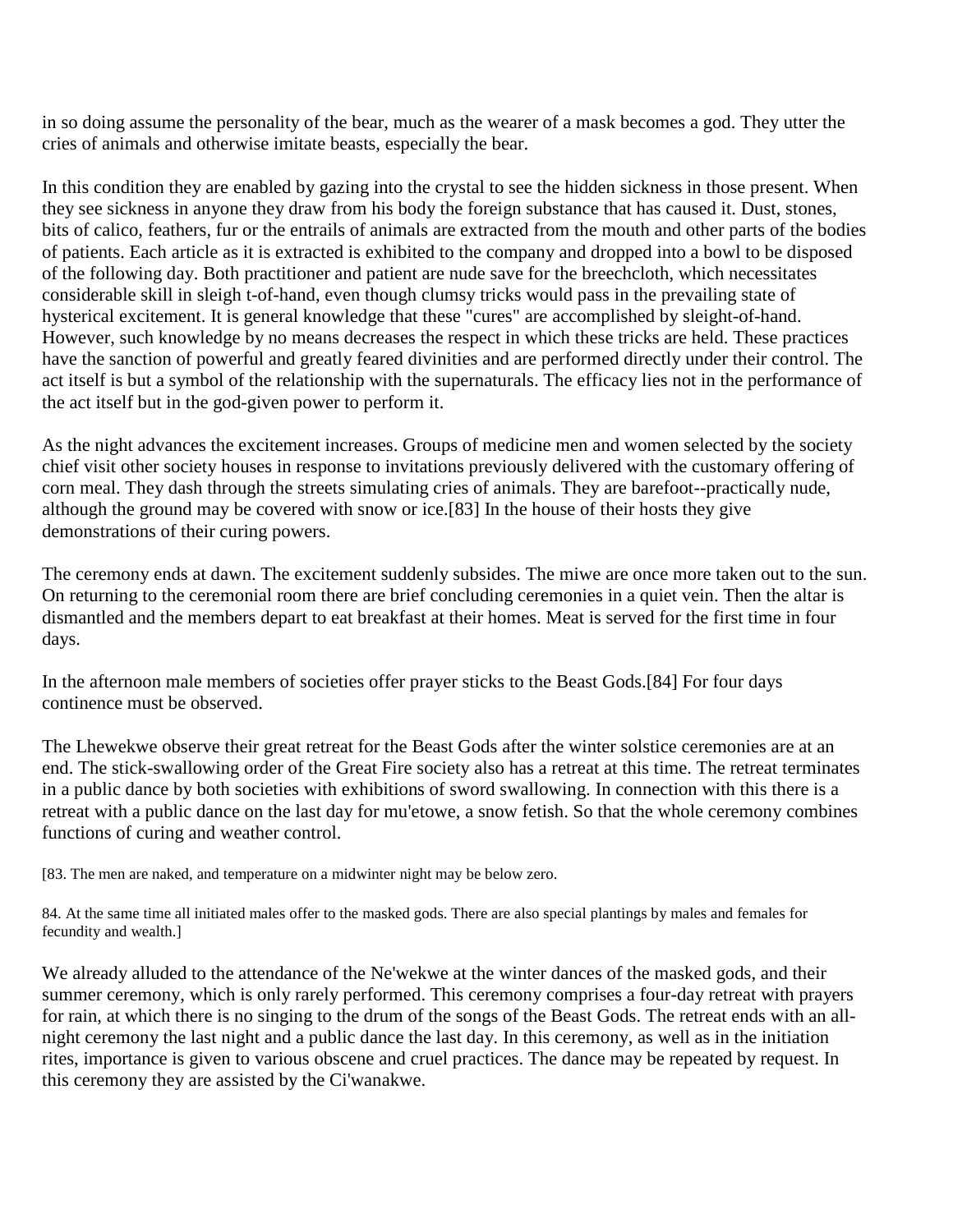The other ceremonies of the medicine societies which are held at irregular intervals as occasions arise are concerned specifically with curing and initiation. Curing ceremonies are very secret. Only officers of the societies and those possessed of the required medical knowledge and magical powers are present. Prayer sticks are made and an altar is set up in the sick room and songs are sung. There is a general rite of exorcism by spitting. Since disease is generally caused by a witch injecting foreign bodies into the patient, the most obvious method of cure is to locate and remove the foreign substance. The medicine man locates the foreign substance either by use of the crystal or by partaking of a vision-producing drug.[85] The practitioner then removes it by the same sleight-of-hand that is practiced at public healing ceremonies. Or, if the patient knows who has bewitched him, or learns it under the influence of tenatsali, the Bow Priests are summoned and attempt to extract a confession from the accused. The confession strips him of his power and effects an automatic cure. In former days witches were hung. Since this practice has been ended by the United States Government authorities witch baiting has declined in importance in medical practice and greater weight is given to extracting foreign bodies.[86]

The ceremonies in the sick room are continued for four nights, provided the patient lives that long. Purely therapeutic measures, massage, sweating, blood letting, and the administration of drugs may be employed as supplement and continue beyond the period devoted to magical practices.

Should the patient recover he must eventually fulfill his pledge of membership in the society, thus placing himself permanently under the protection of the Beast Gods. The initiation ceremony is held in November, or after the winter solstice ceremonies. The retreat begins four days before the full moon, so that the final ceremony comes the night the moon is full. The initiation rites are in part public ceremonies. To the final ceremonies other societies are invited in a body, and persons of no society affiliation may attend as individuals. Frequently there are public dances outdoors, as part of the initiation

[55. The men are naked, and the temperature on a midwinter night may be below zero.

56. At the same time all initiated males offer to the masked gods. There are also special plantings by males and females for fecundity and wealth.]

rites. In these there is great variability among the different societies. In all, however, the core of the ceremony is the same. It is described in some detail in another place.[87]

## **THE CALENDAR**

Between all of these independent cults is the binding element of calendrical observances. Each cult has ceremonies extending through an annual cycle, starting from the winter solstice, and returning again into the winter solstice. Their solstice ceremonies are all nicely synchronized. They are fitted into a period of 20 days, and so neatly arranged that there are no conflicts, even for a man with varied ceremonial affiliations.

The name by which the Zuñis refer to the period of the solstice is itiwana, the middle, the same name that they give, esoterically, to their village. Mrs. Stevenson and others interpret this as being a contraction of the sentence yätokä i'tiwanan te' ?tci "the sun reaches the middle." This is unquestionably correct, but the term has a more significant connotation. It is the middle of the year, the point common to all the different cults, and is indeed the center of their whole ceremonial life. There is no doubt that the Zuñis themselves think of their rituals as being organized about this focal point. Their application of the term "middle" to it is sufficient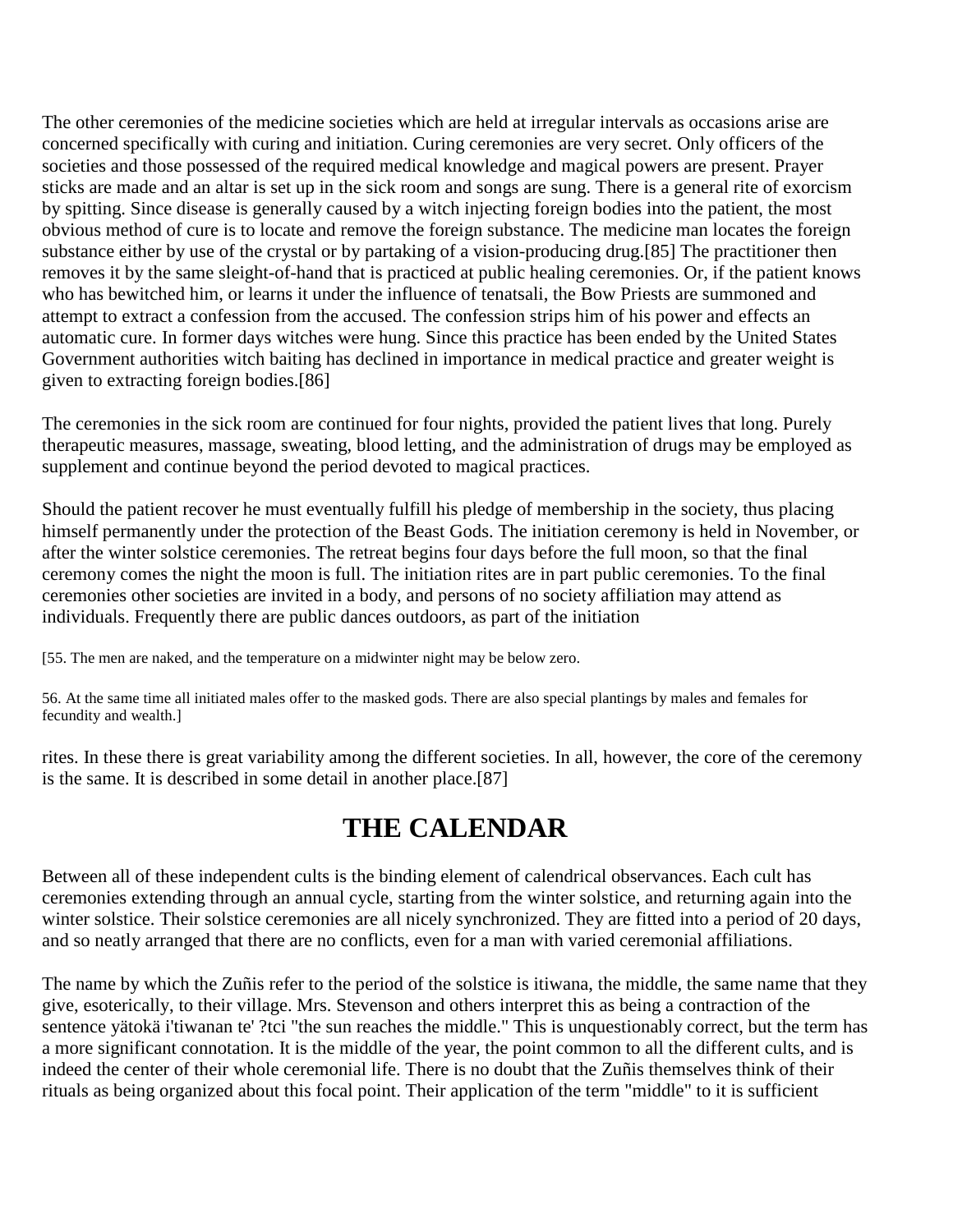indication.[88] The linguistic identification of concepts of time and space is characteristically Zuñian. The solstice is, therefore, the center of time, just as Zuñi itself is the center of space.

The winter solstice ceremonies start when the p?ekwin announces from the housetop that all men shall make prayer sticks for the sun to be offered in 10 days. The date is calculated by observations of the sunrise from a petrified stump in a cornfield east of the village. When the sun rises at a particular point on the mesa to the southeast it is time for the p?ekwin to start his own plantings. If correctly calculated, then the general prayerstick planting will take place on the day when the sunrise reaches its most southerly limit--that is, on the 22d of December. However, the Zuñis seem never to have been able to decide on the relative merits of solar and lunar calendar, and the desire to have the observation of the solstice occur at the full moon disarranges the calculations and naturally leads to dissention among the various priests. However, the date is definitely set by the p?ekwin and the others, whatever their views, fall into line.

[87. See p. 701.

86. E. C. Parsons (Winter and Summer Dance Series in Zuñi in 1918, University of California Publ., v. 17, No. 3, p. 171) designates the winter dance series of the katcinas, koko a-wan itiwana, the itiwana of the masked gods. These dances follow at stated intervals after the solstice, but are not actually part of it. This indicates the Zuñi pattern that each cult must have a center, and this center must correspond to the centers of other cults. The katcinas do not figure in the solstice ceremonies proper.]

The ceremonies fall into two periods of 10 nights each.[89] The first nine days are spent in preparation of great quantities of prayer sticks by all men. Images of the war gods are carved by men to whom this office belongs. The great ceremonies begin on the tenth night. On this night the new year fire is kindled in the kiva and the Bow Priests hold their ceremony for the War Gods. At the same time all the societies hold ceremonies in honor of the Uwanami.

On the following morning the images of the War Gods are taken to their shrines. The priests take the younger brother to Corn Mountain to a shrine the position of which is visible at the village. There the priests kindle a fire, and the appearance of their smoke is the signal for the beginning of the great fire taboo. For the next 10 days--that is, until dawn on the twentieth day--no fire or light must be seen outdoors, nor must any sweepings or ashes be thrown out. For the whole period priests observe continence, eat no animal food, and they and their households refrain from trade of any description. Others observe continence for eight days following the planting of prayer sticks, and refrain from animal food and trading for four days. The conservation of fire, and especially the saving of ashes and sweepings, are fertility magic, that the house may be full of corn, as it is of ashes. Throughout this period a sacred fire is kept burning in He'?iwa kiva.

The eleventh to the fourteenth nights 10 are given over to the retreats and ceremonies of the medicine societies, with the great all-night ceremony ending at dawn on the fourteenth day. On this afternoon occurs the second general planting of prayer sticks to the katcinas, the Beast Gods, and to the ancestors for wealth.

On the following day the priests again make prayer sticks for the Uwanami in preparation for their retreat the following night. This takes place on the sixteenth night. The prayers are for rain and fertility. On the altar are placed clay images of animals and objects on which blessings are invoked. The prayer sticks are planted at springs the following morning.

Also late on the sixteenth night all the kivas are visited by P?autiwa (called on this occasion Komhalhikwi, "witch god") who throws into each a ball of fine corn meal to be used during the coming year by the Ca?lako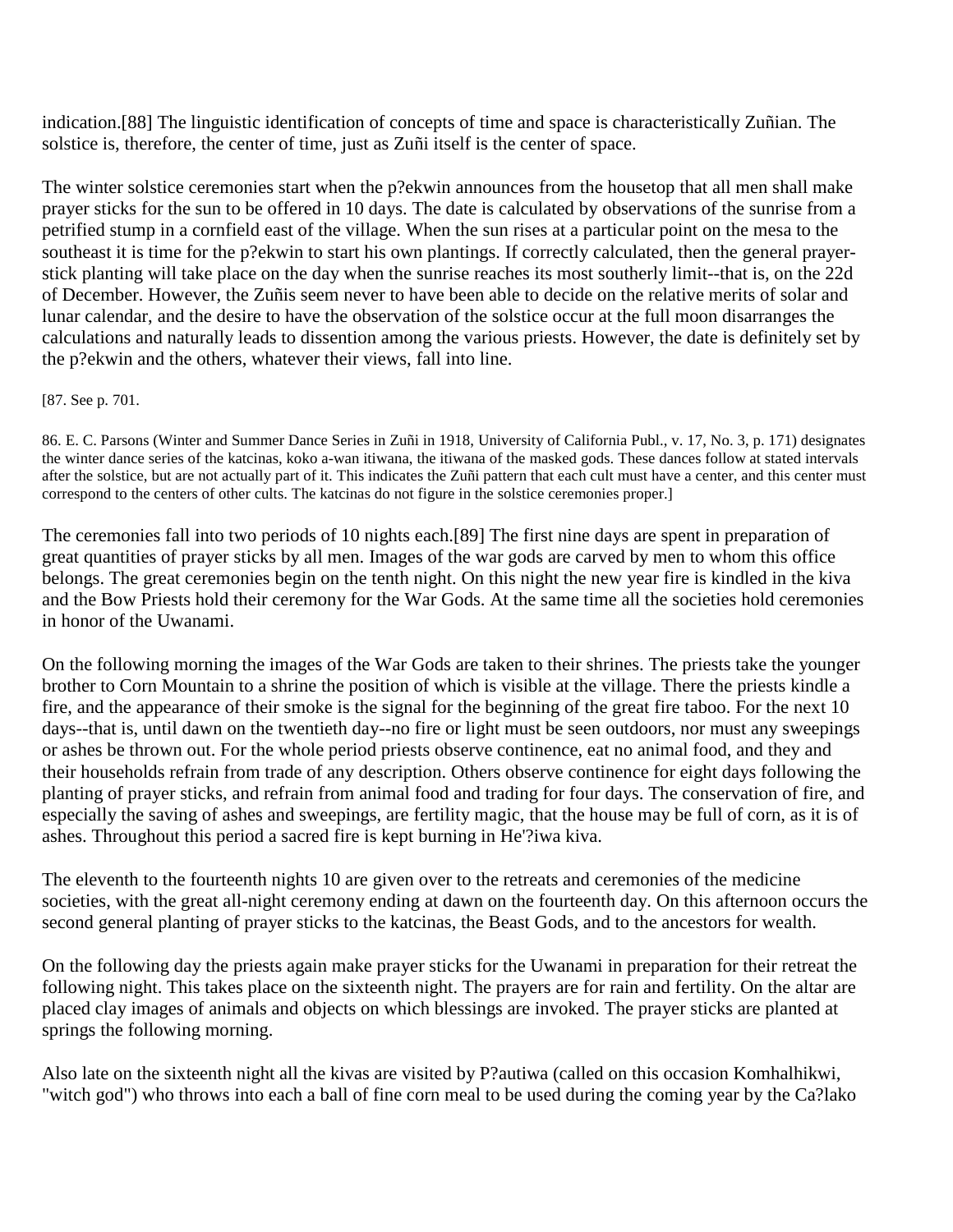impersonators in their morning prayers. His visit takes place late at night when none can see him. The rite seems to be one of exorcism.

On some night during the 10 days of the fire taboo, generally the night of the priests' retreats, each family that owns sacred possessions of any description employs them in rites of fertility magic.[91] Clay

[89. In computing the dates of ceremonies only nights are counted. The p?ekwin's announcement is made at dawn. The following night is the first day. Taboo periods begin at sundown or late afternoon and continue through four nights, ending the fourth morning at dawn. The days are not counted.

90. Sometimes called "the first four nights of the komosona's count." For 10 days the p?ekwin counts days for the sun. Then he is finished and the komosona counts days for Pautiwa.

91. Itsuma:wa, the ritualistic term for planting.]

objects, similar to those used on the altars of the priests, are modeled by the women of the house. These are set out at night along with ears of corn and the sacred object, mask, rain fetish, sacred medicine, or personal fetishes such as pebbles to which are imputed magical properties. For one night the family are in retreat. They remain awake until day and repeat prayers and songs whose burden is a request for fertility of crops and flocks, and the fecundity of women. The ears of corn are set aside for spring seeding. The clay objects are later buried in the floor of the house, or thrown out on the twentieth day with the sweepings. They are the seed from which the real objects will grow.

On one of these days pregnant women, especially those who have been unfortunate with previous babies, visit the shrines at the base of the rock pillars on the west side of Corn Mountain. A woman undertaking this pilgrimage is accompanied by her husband and a priest. They deposit prayer sticks at the foot of the rock pillars and she scrapes a bit of dust from the rock and swallows it, from one side if she desires a boy, from the other if she wishes a girl. In addition to this, or instead of it, a pregnant woman may have made for her at this season a doll, similar to those sometimes given to children during the winter dances of the katcinas. The doll is made by anyone who "knows how," that is, who has the supernatural power to make it effective. It will ensure a safe delivery and a healthy child.

Meanwhile the impersonator of P?autiwa for the final day has been chosen. On the nineteenth day the priests of the council make the crooks of appointment to be given to the impersonators of the katcina priests. Just before sunset arrive Ci'tsukä and Kwe:lele, two masked gods from the east. They bring the new year from the east. Their masks belong to the Great Fire Society and appear, along with another mask, at certain curing ceremonies of that society. I can offer no explanation of the conspicuous part they play in the celebration of the New Year. They go to the chief kiva where are assembled the priests of the council and the impersonators of P?autiwa and the four Sai'yalhia. They dance all night in the kiva to the songs of the Great Fire Society. Late at night the Saiyalhia visit all the kivas "to send out the old year." It is a rite of exorcism. At dawn the new year fire is kindled. Before sunrise the katcinas, accompanied by the p?ekwin, the chief of the Katcina Society and the guardian of the sacred fire, go out to the east carrying fire brands and a lighted torch. After brief prayers they return. The sound of their rattles as they pass is a signal to the people. The great fire taboo is now ended and from each household the men and women emerge bearing live coals from the fire, and the accumulated ashes and sweepings. Soon the fields from which night has not yet departed blossom with a hundred piles of glowing embers. The masked gods return to the kiva where they dance until day. Anyone,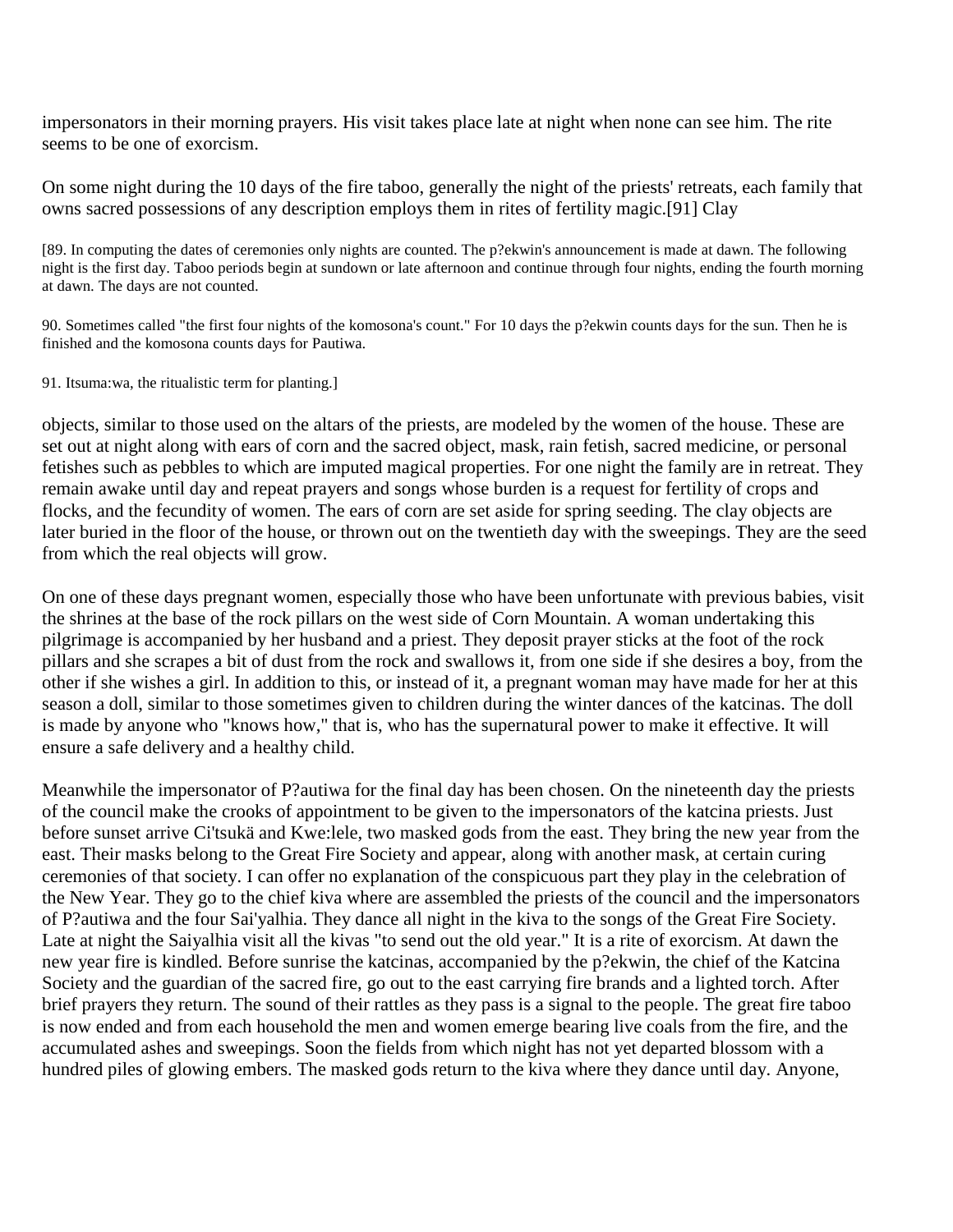man, woman, or child, who desires good luck, may go to the kiva at this time to receive the blessing of the presence of the gods.

The day is one of great festivity and rejoicing. All day the gods from the east dance on the roof of the kiva, throwing food and other articles to the populace. Meanwhile the bow priests summon to the kiva the men chosen to impersonate the gods during the coming year. When they have all arrived the wands of office are distributed by the p?ekwin.

The merrymaking continues in the plaza until sundown, when P?autiwa appears. He visits all the kivas. On the roof of each he lays down the crook of office for the Ca?lako god to be chosen from that kiva. The bar of the hatchway he marks with four lines of corn meal, to indicate that the masked gods will visit the village. Then using a twig to represent a scalp, he performs a brief ritual symbolizing the taking of an enemy scalp. Thus he brings the new year. After visiting all the kivas he departs for the, west, taking Ci'tsuk^ä, and Kwe'lele with him.

After dark each house in the village is visited by Tcakwenaok^ä, a female masked impersonation and the special guardian of women in childbirth.[92] She is accompanied by other masked gods. As the group reaches each door live coals are thrown out of the house as a rite of purification. Tcakwenaok^ä comes only once to bring the blessing of fecundity. The other gods return for four consecutive nights, in accordance with the promise of P?autiwa. In early days the first dance of the winter series took place four days after the departure of the exorcising divinities (Stevenson, p. 141). Now it takes place any time the leaders wish. This closes the celebration of the solstice, unless the retreat and dance of the lhewekwe which follow 10 days after the coming of P?autiwa be considered as part of the solstice ceremonies.

Theoretically the second half of the Zuñi year repeats the ceremonial calendar of the first six months. As in December, the summer solstice is marked by a ceremonial period called i'tiwana, the middle. As in the winter, this is a synchronization of independent cults. But here the resemblance ceases. The actual ceremonies, and above all the relative weight of various elements, are quite different.

Before the summer solstice the p?ekwin makes daily observations of the sunsets from a shrine at Ma'tsak^ä, a ruin a few miles east of Zuñi. When the sun sets behind a certain point on the mesa to the northwest the p?ekwin begins his plantings to the sun and to the ancestors. On the morning after his fourth planting he announces that in eight days everyone shall make prayer sticks for the sun, the moon, the ancients,

[92. In 1927 the visit of Tcakwenao'k^ä was omitted. The man who owns her mask, a very dangerous one, and knows her ritual, was in prison for burglary. No one else dared touch the mask. (See p.931.)]

and the katcinas. The prayer sticks are offered in the afternoon of the eighth day, which should be the summer solstice, June 22. The offerings are less elaborate than those of the winter solstice, but their precise nature is not known to the writer. There is only one planting. Prayer sticks for the katcinas are offered together with the others on the eighth day. There are no offerings to the Beast Gods. The offerings are made in cornfields. For four days everyone refrains from sexual intercourse, trading, and quarreling, but there is no restriction on food.

On the day preceding the offering the societies, except the Wood Society,[93] meet in their houses. Altars are erected, but there are no images of the Beast Gods. The members remain in retreat overnight, and their prayers on this occasion, as on the night preceding the solstice in December, are directed primarily toward the rain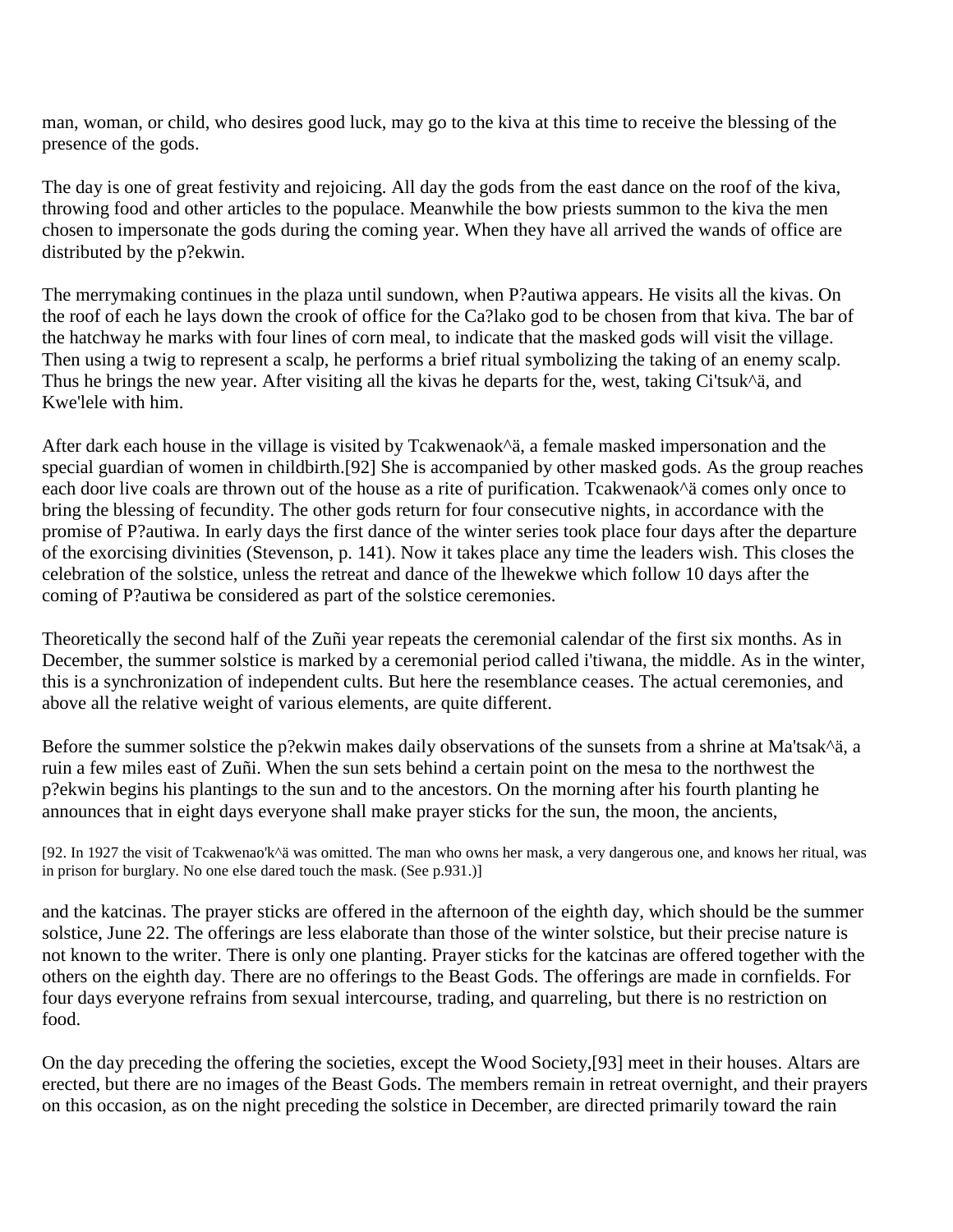makers. There is no four-day retreat in honor of the Beast Gods following this, and no general healing of the sick. This part of their activities is temporarily in abeyance.

On the third day following the solstice the impersonators of the Koyemci visit each house in the village and are doused with water by the female inhabitants as a suggestion to the supernatural powers to do likewise. Then they go into retreat.

On the fourth day following the general prayer stick planting the first of the chief priesthoods goes into retreat, to remain in for eight nights.

On the same day preparations are begun for the first of the summer rain dances. Every fourth year a pilgrimage is made to the village of the katcinas, a lake about 80 miles to the west. On the fourth day following the solstice the officers of the katcina society and the impersonators of all of the katcina priests, accompanied by the chief of the Hunters Society and men of the Deer and the Badger clans leave for the home of the gods. The lake is reached on the evening of the second day. Offerings of prayer sticks are made at various shrines and turtles are hunted. The party returns next morning, arriving at Zuñi the fourth day at sunset, the seventh after the solstice.

On intervening years the same party leaves at dawn on the seventh day to plant at a spring at Ojo Caliente, 17 miles southwest of Zuñi. The spring symbolizes the more distant shrine. Since the date coincides with the monthly planting of the katcina priests, the impersonators separate, some going with the others to Ojo Caliente, some taking the offerings of his fellows to the spring at which they make their regular monthly planting. Each person makes offerings for both springs.

[93. Stevenson, p. 150. This society does not meet with the others in the winter rites. Its rituals are especially potent for bringing cold winds and snow. For it to function at this time would be disastrous.]

Returning at evening, the party from the katcina village is met on the plain by a group of katcinas from the kiva that is to present the first dance. The priests bring the gods back with them from their village. From now until they are sent home in the fall they are present, though invisible, in the village. After dancing in the four courts of the village the dancers retire to the house where they are to spend the night. Here one of the societies which has been invited to provide music has erected its altar. The gods are welcomed and throughout the night dance for the delectation of the hosts. Their presence is manifested by rain. Meanwhile the Koyemci hold similar rites in their own ceremonial house.

The dancers on this occasion abstain from food and drink until they have made the round of the plazas four times the following morning, or until rain falls.[94] Each round takes about an hour, and the outdoor dancing begins at sunrise. Dancing in the plazas continues throughout the day, while in the two houses visited by the gods the medicine societies keep up continuous singing. At sunset the dancers depart and the society people dismantle their altars and return home. With this ceremony the celebration of the summer solstice closes.

The chief priesthood remains in retreat for four more nights, and comes out on the eighth morning. The second priesthood goes in that same evening and the rest follow in regular order.

The summer solstice observances are notable in the complete absence of any ceremonies to secure the blessings of the Beast Gods or the Ahayuta. The omission of the Ahayuta is especially noteworthy. In the winter they are appealed to for protection and aid in war, but more especially for snow and cold winds. Prayer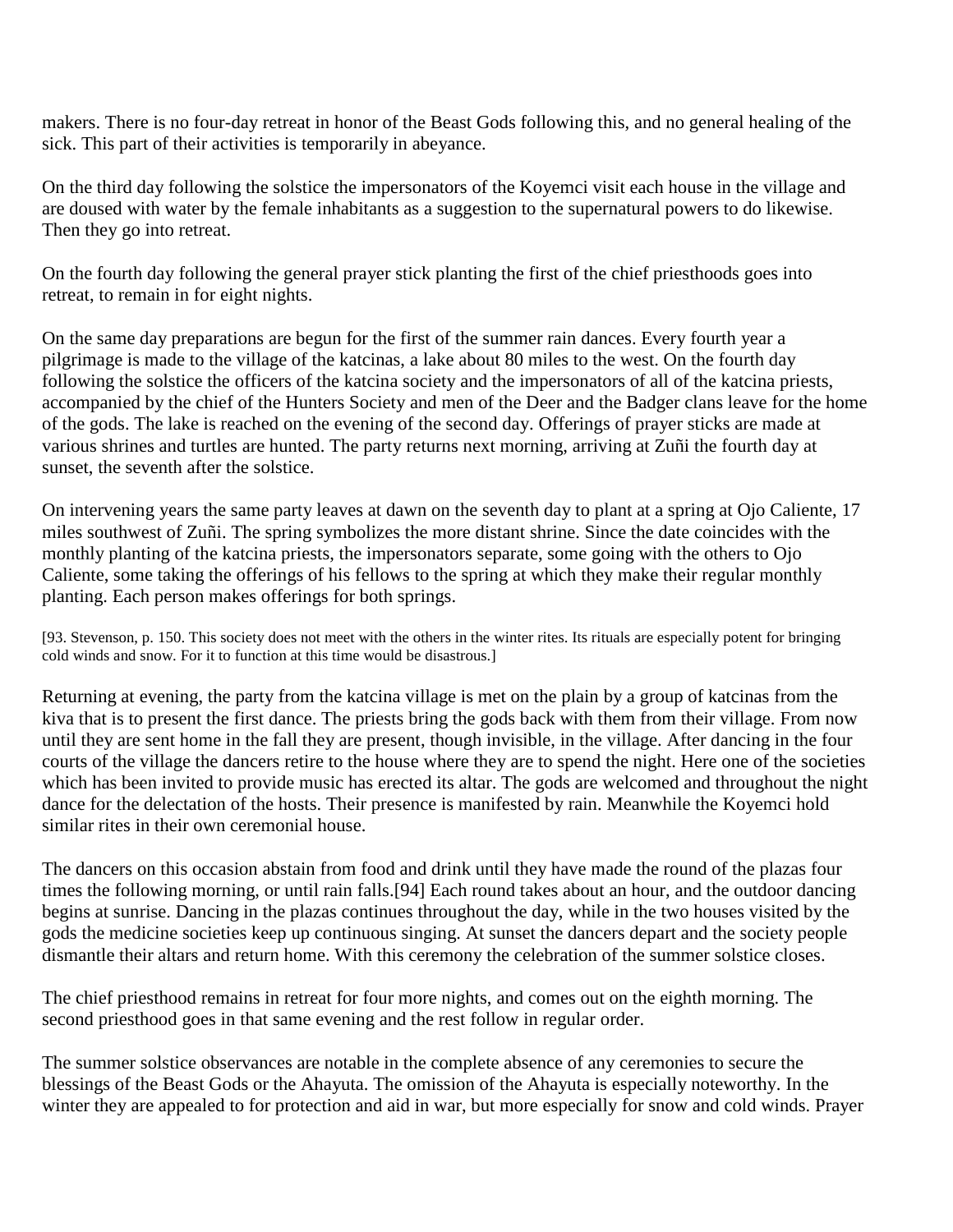sticks are offered at all their shrines in conjunction with the dance of the Wood Society, a potent snow-making ritual. The second calendrical ceremony of the Bow Priesthood is held in March, before corn planting and in preparation therefor. The ceremony has never been observed nor described, nor, unfortunately, have the words of the prayers and songs been recorded. However, it corresponds to the summer solstice ceremonies of other cults, in being a partial repetition, with variations, of their winter observances. The writer hazards the guess, in the absence of direct evidence, that this is an appeal for snow and violent rains to swell the spring freshets and prepare the ground for the reception of seeds.

If the winter ceremonies emphasize rites having as their object medicine, war, and fecundity, the summer ceremonies are weighted

[91. At Acoma the summer dance of katcinas is held early in July, the public ceremonies consuming four days, from about the 10th to the 14th. These are preceded by a period of purification lasting eight days. The participants abstain from food and especially from water from nightfall preceding the dance until noon the day of the dance. (White, MS.) The date is that of the Hopi Niman. In certain Aztec ceremonies there is prohibition on drinking from nightfall until noon.]

overwhelmingly on the side of rain, the most conspicuous features being the retreats of the priests and the dances of the katcinas. It is tempting to attribute this pattern difference to practical consideration. The first of July is the approximate date of the opening of the rainy season in this semiarid land. At this time the corn plants are about 10 inches high and desperately in need of rain. Two more weeks of drought and blazing heat will bum them beyond hope. Upon prompt and plentiful rains in July depends the welfare of the tribe. It is, therefore, to this end that all the magical resources of the tribe are bent. The Ahayuta, associated with wind and low temperatures, are shunned.

On the other hand, in December the conditions are reversed. The crop is already harvested and whereas it is desirable to have heavy snowfalls in the mountains to feed the spring freshets, inclement weather in the valley is a great hardship and works ruin among the flocks that form so large a part of Zuñi wealth. Therefore prayer sticks are twice offered at the mountain shrines of the Ahayuta with prayers for snow. The Uwanami and the katcinas receive but very meager attention, and the efforts of the tribe are focused on rites directed toward war, medicine and fecundity. At both solstices the sun father is appealed to in similar fashion for his great blessing of life.

## **PERSONAL RELIGIOUS LIFE**

The vast wealth of ceremonial elaboration which we have been considering is notably weak on the side of what have been called "crisis rites." In contrast to the ceremonial recognition given to natural phenomena--the solstitial risings of the sun, the alternation of summer and winter, the perpetual dearth of rain--crises in personal life pass almost unnoticed. The ceremonies surrounding birth, puberty, marriage, and death are meager and unspectacular. There is sprinkling of ashes for purification of the newborn. On the eighth day of life the infant is presented to the sun with brief prayers, but the occasion is not one of any ceremonial importance. There are no ceremonies whatsoever at marriage, and mortuary rituals are simple and undramatic in comparison with calendrical ceremonies. Relatives are summoned at death. The body is dressed for burial, all present weep and sprinkle corn meal on the head of the deceased with brief prayers, and the corpse is interred at once. Four days later prayer sticks are planted, and the property of the deceased, including certain ceremonial possessions, is buried and additional prayer sticks may be offered to the dead after an interval of time. But there are no public demonstrations and no elaborate ceremonies of mourning.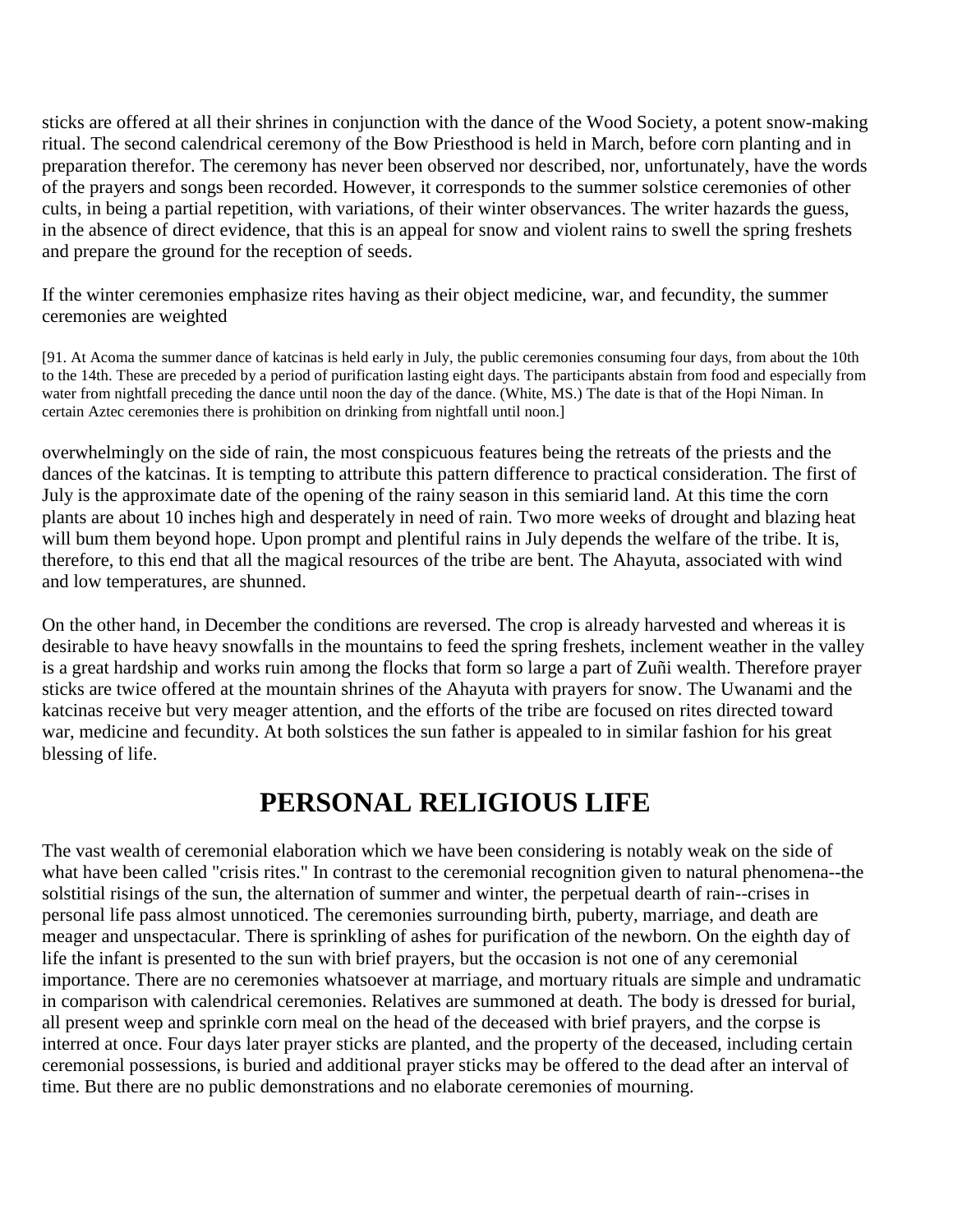On the other hand, initiations are always important occasions. The general initiation of all young males into the Katcina Society corresponds in some ways to puberty ceremonies of other tribes, even though it has very little relation to the physical fact of adolescence. The first "initiation" takes place at the age of from five to seven years. It corresponds to no physiological change and marks no change of status on the part of the child. The child who has been "initiated" in this preliminary ceremony has no more knowledge or responsibility than one who has not yet gone through the rite. The final ceremony at which knowledge is revealed takes place anywhere between the ages of 10 and 20, depending on the interference of schooling---in old days it probably took place between the ages of 10 and 14--and is unrelated either to physical maturity or the assumption of adult responsibilities. It is an initiation solely into the katcina cult and has nothing to do with the social status of the individual. Marriage, for instance, does not depend upon it, nor participation in other ceremonies. Although any initiated boy may, if he wishes, take part in masked dances, he does not feel any obligation to do so. It is usually many years before he assumes even the responsibility of making his own prayer sticks. Curiously enough, considering general North American custom, no notice whatever is taken of the advent of maturity in girls.

Initiations into medicine societies are more clearly ceremonial recognition of personal crises. The initiate is a patient who has been snatched from the jaws of death and his initiation into the group that saved him is the ceremonial assumption of his new status. At his initiation he gets a "new heart," and, as a symbol of the new life he has begun, receives a new name.[95] This name, however, is not usually used and does not ordinarily replace his childhood name or names. The ceremony may be delayed for years--sometimes as long as 20 years--after the cure which it affirms. Like initiation into the Katcina Society, it involves a minimum requirement of attendance, and the privilege of additional participation as the interests and ability of the individual may dictate. Children need not assume any responsibilities upon initiation.

Religious participation starts among children when, as infants on their mother's backs, they are taken to watch the katcinas dance. The summer dances outdoors are largely attended by small children of both sexes. During the morning and early afternoon they constitute the entire audience. Formerly children were not permitted to attend night dances of the katcinas where the katcinas dance unmasked, but this rule is broken among the more lax parts of the population.

Children learn early to share the interest of their elders in the more spectacular phases of religious life. They are keen observers of dances, they know songs, and give accurate and lively accounts of

[95. Contrary to custom in other pueblos, and reported information from Zuñi, naming is not a part of the initiation into the Katcina Society.]

ceremonies which they attend; they are interested. in sacerdotal gossip; and they orient their activities about great religious festivals. In early childhood boys and girls are especially interested in religious affairs. Sometime between the ages of 5 and 10 boys make their first direct contact with the deeper aspects of religion, on their preliminary initiation into the Katcina Society. This makes no change in a child's religious life. It is only after his final initiation, which may occur any time after the age of 10, that active participation in dances begins. Boys of 10 or 12 take part in the winter dancing but rarely in the more strenuous dancing of the summer series. At about the same age girls have their attention diverted from religious spectacles to their own adult activities.

Most adult men engage in other religious activities besides the required minimum of katcina dancing and the semiannual prayer stick plantings required of all persons. The younger men, who find exhilaration in dancing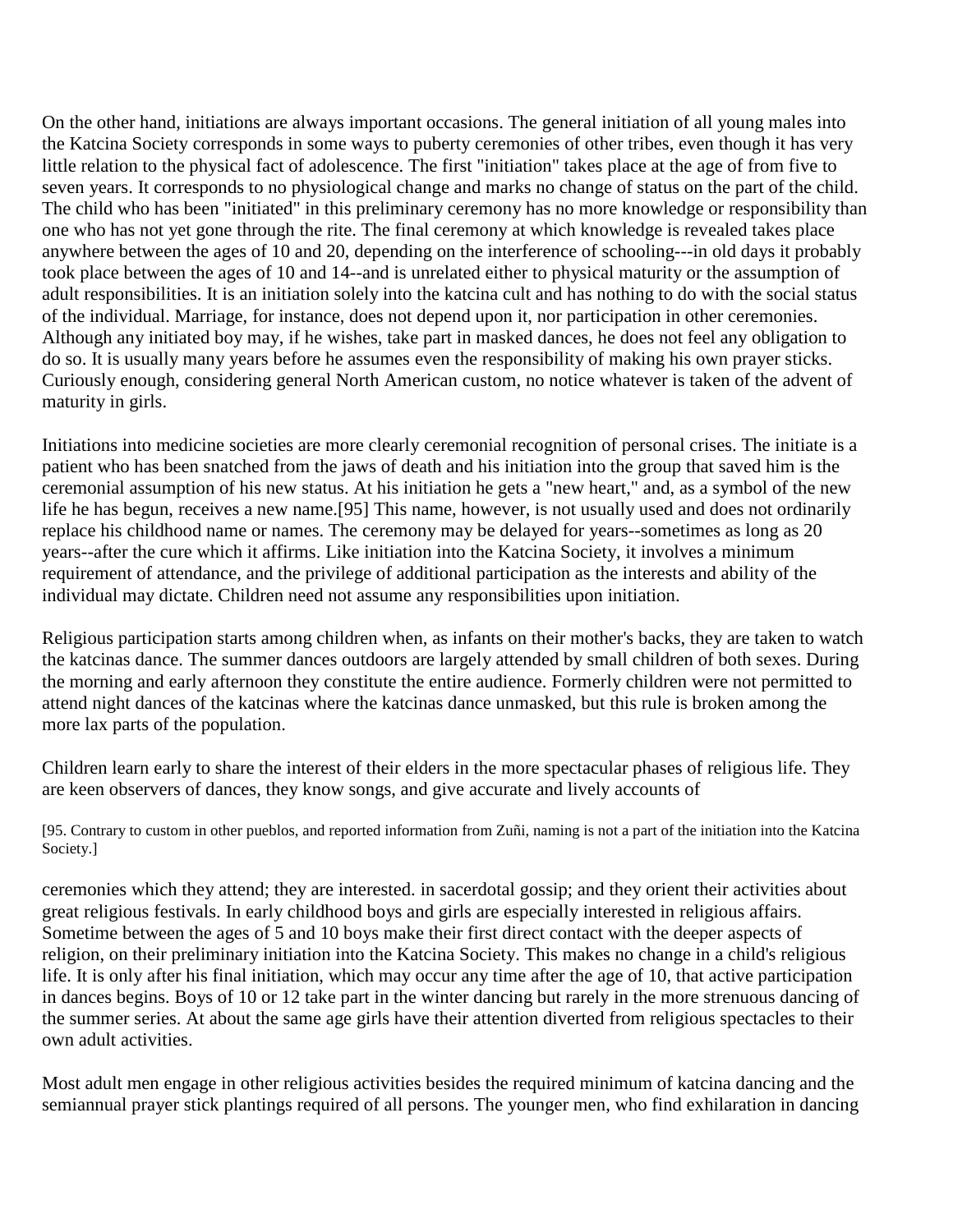and singing, dance many times a year, either with their own groups or with others, and organize extra dances. As their knowledge of dance forms increases they may advance to formal office in one of the six dance societies. Those who display an aptitude in memorizing long prayers, if of exemplary conduct, may be appointed to impersonate one of the gods.

Membership in curing societies is not ordinarily a matter of individual choice. Once initiated into one of these groups a man may limit his activities to attendance at the regular winter meetings and initiations. Or if he has sufficient intellectual curiosity to pay high for esoteric knowledge he may, by accumulating knowledge and the supernatural power which knowledge gives him, advance to a position of influence in his society. For a successful career as a medicine man, intelligence and ambition seem more important than piety and virtue. However, although a man of questionable moral character may build up a good medical practice, he is not likely to be chosen for office in his society.

Membership in priesthoods is even less a matter of free choice than curing societies. Priesthoods are hereditary in maternal families, and to fill a vacancy the members select the least quarrelsome rather than the most intelligent of the eligible young men.

The priesthoods are the branch of religious service that carries the greatest prestige and heaviest responsibilities. Because of the heavy responsibilities the office is avoided rather than sought, and considerable difficulty is experienced in recruiting the priesthoods. As one informant said, "They have to catch the men young to make them priests. For if they are old enough to realize all that is required of them, they will refuse." She was not thinking of the taboos and restraints of the priestly life, but of the sense of responsibility for the welfare of the tribe which lies so heavily on the shoulders of the priests. The same informant continued: "Yesterday my younger brother went with his uncle to the spring for water for their altar. He was dressed in his ciwan:i costume and looked very handsome. As he went out, light rain fell, and everyone was happy that they had been blessed with rain. But my heart hurt and my eyes were full of tears to see my younger brother. He is so young and yet he has his mind on these serious things."

Another and very different type of voluntary participation is to "take the crook" for the ca?lako, that is to volunteer to entertain the gods in one's house. This involves the host in very great expense, and can be undertaken only by a man who is wealthy in his own right or who has wealthy relatives who are willing to help him. This munificence brings to the house the blessing of fecundity but is primarily a social activity in that it merely provides the background for a great tribal festival. Its rewards (to the individual) are to be measured largely in terms of social prestige. If volunteers fail, the obligation to hold the ceremony falls upon members of the religious hierarchy.

The religious activities of women are less varied and picturesque than those of men. In early adolescence a girl's interest is diverted from religious affairs. About the time she assumes adult dress--or did before the days of the American school--she falls under a system of chaperonage that hampers her movements. Especially running around to public dances is regarded as unbecoming. So if she goes to dances at all she goes to watch discreetly from the houses of relatives who live on the plaza, or gets very much dressed up and stands and giggles on the corner of some housetop with a group of equally dressed up and equally self-conscious little girls. Furthermore, about this time she assumes adult responsibilities in the household, and beyond that all her interests are absorbed in mating activities. Adult economic status comes later to boys than to girls. In the years between initiation and marriage boys give much of their attention to dancing, while girls of the same age are cooking, grinding, and caring for their sisters' babies.